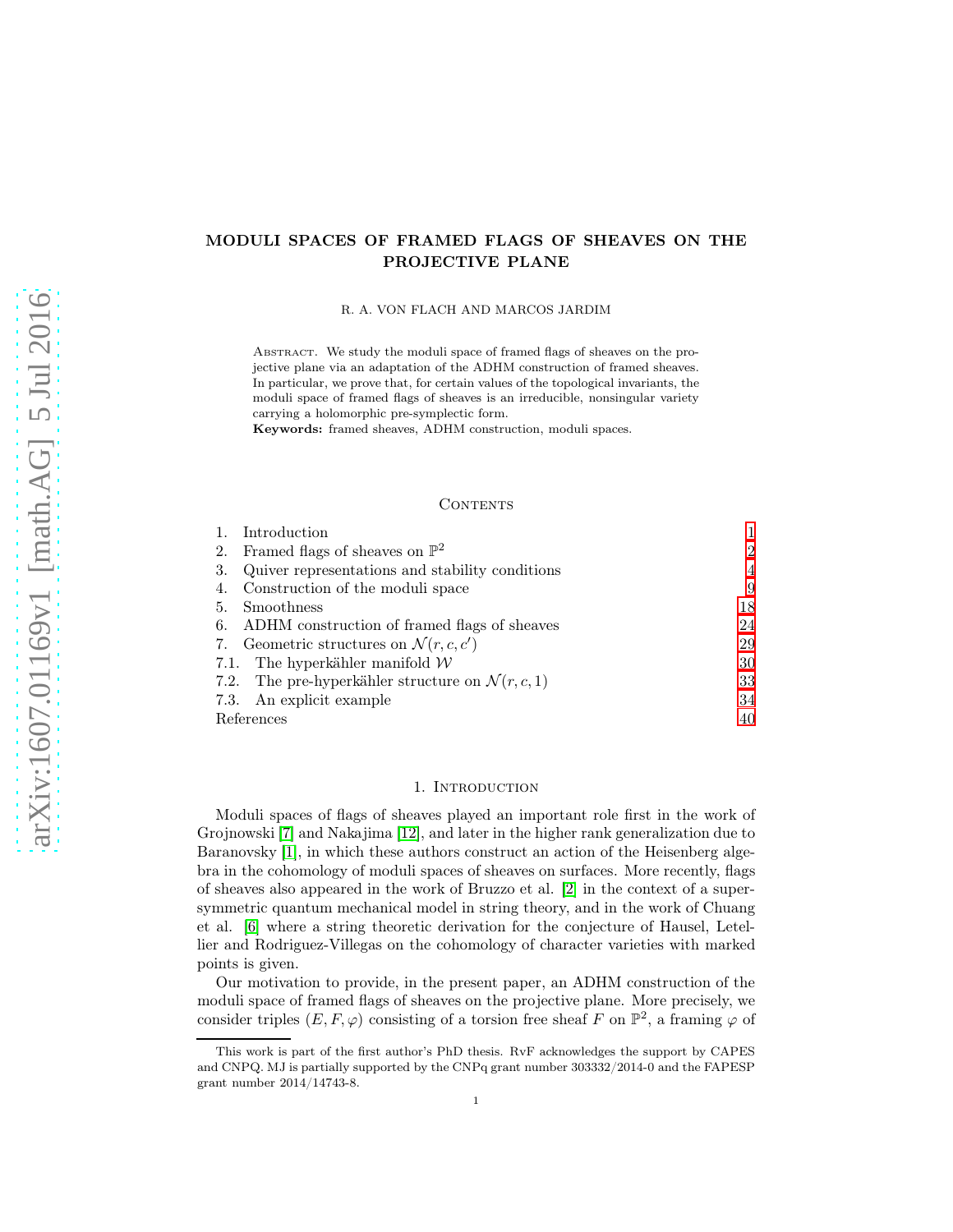F at a line  $\ell_{\infty}$  and a subsheaf E of F such that the quotient  $F/E$  is supported away from the framing line  $\ell_{\infty}$ . Letting  $r := \text{rk}(E) = \text{rk}(F)$ ,  $n := c_2(E)$ , and  $l := h^0(F/E)$ , we denote by  $\mathcal{F}(r, n, l)$  the moduli space of such triples with these invariants fixed. Building upon the techniques used in [\[2,](#page-39-4) Section 3], we prove that  $\mathcal{F}(r, n, 1)$  is an irreducible, nonsingular quasi-projective variety of dimension  $2rn + r + 1$ . Note also that  $\mathcal{F}(1,n,l)$  coincide with the nested Hilbert scheme  $\text{Hilb}^{n,n+l}(\mathbb{C}^2)$  of points in  $\mathbb{C}^2$ , so our main result can be regarded as a generalization to higher rank of known facts about  $\text{Hilb}^{n,n+l}(\mathbb{C}^2)$ .

From a geometric point of view, we show that  $\mathcal{F}(r, n, 1)$  admits the structure of a holomorphic pre-symplectic manifold, that is,  $\mathcal{F}(r, n, 1)$  is a Kähler manifold equipped with a natural closed holomorphic 2-form  $\Omega$ . In the simplest possible case, namely  $r = n = 1$ , we show that  $\Omega$  is generically non-degenerate.

Our approach is to relate framed flags of sheaves with representations of the enhanced ADHM quiver



(1)

with the relations

(2) 
$$
\alpha'\beta' - \beta'\alpha' \quad \alpha\beta - \beta\alpha + \xi\eta, \quad \alpha\phi - \phi\alpha', \quad \beta\phi - \phi\beta',
$$

$$
\eta\phi, \qquad \gamma\xi, \quad \phi\gamma, \qquad \gamma\alpha - \alpha'\gamma, \quad \gamma\beta - \beta'\gamma.
$$

Indeed, we show that the moduli space of stable representations of the enhanced ADHM quiver with dimension vector  $(r, c, c')$  is isomorphic to  $\mathcal{F}(r, c - c', c')$ . All properties of the former space are obtained by analyzing the moduli space of stable quiver representations.

The paper is outlined as follows. Section [2](#page-1-0) is dedicated to the functorial construction of the moduli space of framed flags of sheaves. The enhanced ADHM quiver and its stable representations are introduced in Section [3,](#page-3-0) and the moduli space stable representations is constructed in Section [4.](#page-8-0) We prove that  $\mathcal{F}(r, n, 1)$ is an irreducible, nonsingular quasi-projective variety of dimension  $2rn + r + 1$  in Sections [5](#page-17-0) and [6](#page-23-0) by first establishng the corresponding facts for the moduli space of stable representation of the enhanced ADHM quiver, and then showing that this is isomorphic to the moduli space of framed flags of sheaves. Finally, Section [7](#page-28-0) is dedicated to the study of the geometric structure of  $\mathcal{F}(r, n, 1)$ .

# 2. FRAMED FLAGS OF SHEAVES ON  $\mathbb{P}^2$

<span id="page-1-0"></span>Fix a line  $\ell_{\infty} \subset \mathbb{P}^2$ ; recall that a *framing* of a coherent sheaf F on  $\mathbb{P}^2$  at the line  $\ell_{\infty}$  is the choice of an isomorphism  $\varphi: F|_{\ell_{\infty}} \to \mathcal{O}_{\ell_{\infty}}^{\oplus r}$ , where r is the rank of F. A framed flag of sheaves on  $\mathbb{P}^2$  is a triple  $(E, F, \varphi)$  consisting of a torsion free sheaf F on  $\mathbb{P}^2$ , a framing  $\varphi$  of F at the line  $\ell_{\infty}$ , and a subsheaf E of F such that the quotient  $F/E$  is supported away from the framing line  $\ell_{\infty}$ . Note that the existence of a framing forces  $c_1(F) = 0$ , while the last condition implies that  $c_1(E) = 0$ , and that  $F/E$  must be a 0-dimensional sheaf. Thus the triple  $(E, F, \varphi)$  has three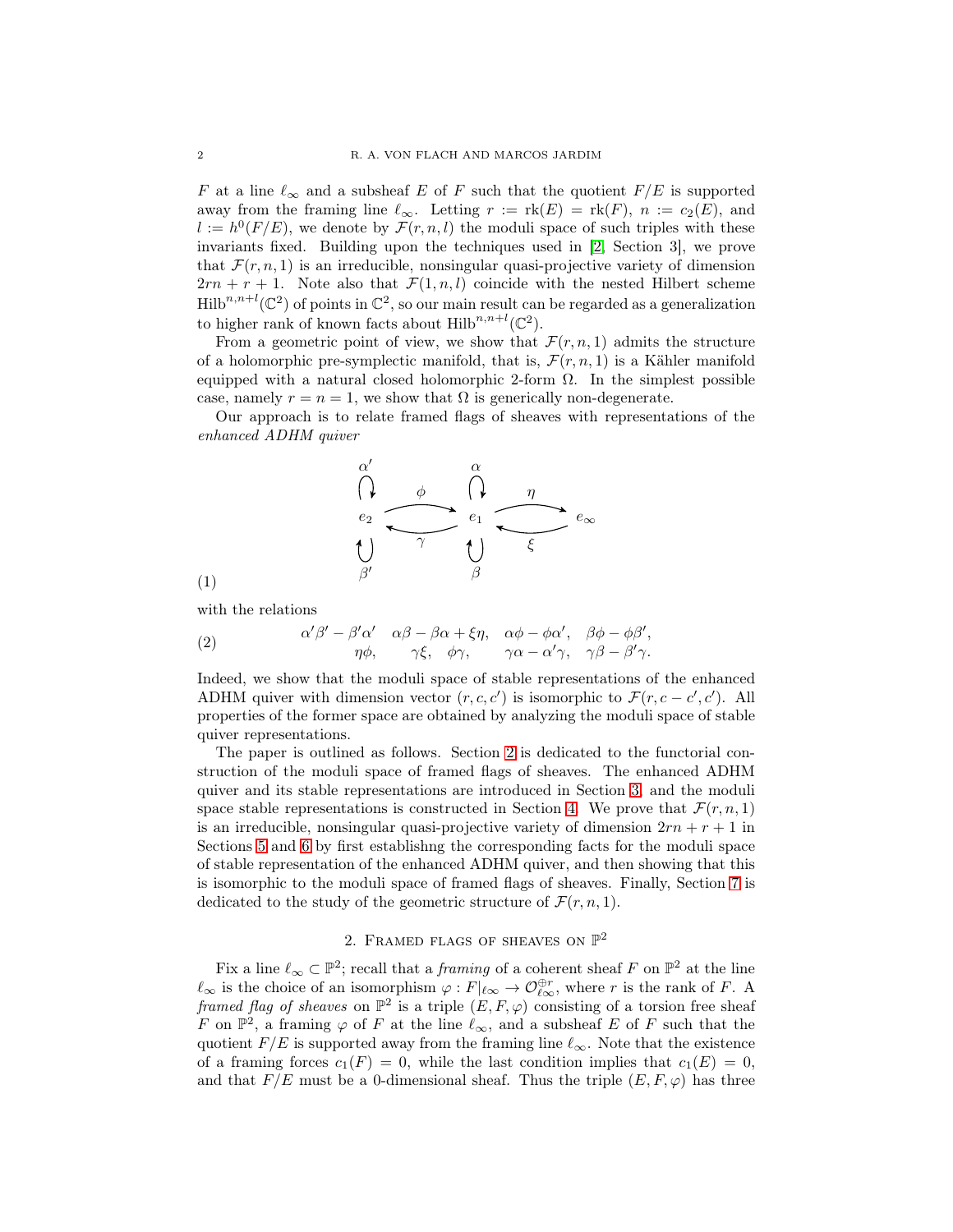numerical invariants:  $r := \text{rk}(E) = \text{rk}(F)$ ,  $n := c_2(F)$  and  $l := h^0(F/E)$ ; note that  $c_2(E) = n + l.$ 

We consider the moduli functor

$$
\mathbf{F}_{(r,n,l)} \; : \; \mathrm{Sch}_{\mathbb{C}}^{\mathrm{op}} \longrightarrow \mathrm{Sets}
$$

 $\mathbf{F}_{(r,n,l)}(S) = \{\text{isomorphism classes of quadruples}(F_S, \varphi_S, Q_S, g_S)\}\$ 

where

- (i)  $F_S$  is a coherent sheaf on  $\mathbb{P}^2 \times S$ , flat over S such that  $F_s := F_S|_{\mathbb{P}^2 \times \{s\}}$  is a torsion free sheaf for every closed point  $s \in S$  with  $rk(F_s) = r$ ,  $c_1(F_s) = 0$ , and  $c_2(F_s) = n$ ;
- (ii)  $\varphi_S: E_S|_{\ell_\infty \times S} \to \mathcal{O}_{\ell_\infty \times S}^{\oplus r}$  is an isomorphism of  $\mathcal{O}_{\ell_\infty \times S}$ -modules;
- (iii)  $Q_S$  is a coherent sheaf on  $\mathbb{P}^2 \times S$ , flat over S supported away from  $\mathbb{P}^2 \times \ell_{\infty}$ , and such that  $h^0(Q_s) = l$  for every closed point  $s \in S$ , where  $Q_s :=$  $Q_S|_{\mathbb{P}^2\times \{s\}};$
- (iv)  $g_S : F_S \to Q_S$  is a surjective morphism of  $\mathcal{O}_{\mathbb{P}^2 \times S}$ -modules.

Two quadruples  $(F_S, \varphi_S, Q_S, g_S)$  and  $(F'_S, \varphi'_S, Q'_S, g'_S)$  are isomorphic if there are isomorphisms of  $\mathcal{O}_{\mathbb{P}^2\times S}$ -modules  $\Theta_S: F_S \to F'_S$  and  $\Gamma_S: Q_S \to Q'_S$  such that the following two diagrams commute

$$
F_S|_{\ell_\infty \times S} \xrightarrow{\varphi_S} \mathcal{O}_{\ell_\infty \times S}^{\oplus r} \xrightarrow{\qquad \qquad} F_S \xrightarrow{g_S} Q_S
$$
\n
$$
\downarrow \Theta_S|_{\ell_\infty \times S} \xrightarrow{\varphi_S'}
$$
\n
$$
F_S'|_{\ell_\infty \times S} \xrightarrow{g_S} \varphi_S
$$

**Proposition 1.** The functor  $\mathbf{F}_{(r,n,l)}$  is representable.

The variety that represents functor  $\mathbf{F}_{(r,n,l)}$  is called the moduli space of framed flags of sheaves on  $\mathbb{P}^2$ ; it will be denoted by  $\mathcal{F}(r,n,l)$ .

Before going into the proof, let us remind a few facts about moduli spaces of framed sheaves, following [\[3,](#page-39-6) [9\]](#page-39-7). Consider the moduli functor

> $\mathbf{F}_{(r,n)}$ :  $\text{Sch}_{\mathbb{C}}^{\text{op}} \longrightarrow \text{Sets}$  $\mathbf{F}_{(r,n)}(S) = \{\text{isomorphism classes of } (F_S, \varphi_S)\}\$

where

- (i)  $F_S$  is a coherent sheaf on  $\mathbb{P}^2 \times S$ , flat over S such that  $F_s := F_S|_{\mathbb{P}^2 \times \{s\}}$  is a torsion free sheaf for every closed point  $s \in S$  with  $rk(F_s) = r$ ,  $c_1(F_s) = 0$ , and  $c_2(F_s) = n$ ;
- (ii)  $\varphi_S: E_S|_{\ell_\infty \times S} \to \mathcal{O}_{\ell_\infty \times S}^{\oplus r}$  is an isomorphism of  $\mathcal{O}_{\ell_\infty \times S}$ -modules;

This functor is represented by a quasi-projective variety  $\mathcal{M}(r, n)$ , which is the moduli space of framed torsion free sheaves on  $\mathbb{P}^2$ . Let  $(U,\epsilon)$  denote the universal framed sheaf on  $\mathbb{P}^2 \times \mathcal{M}(r,n)$ , with  $\epsilon : U|_{\ell_\infty \times \mathcal{M}(r,n)} \stackrel{\simeq}{\longrightarrow} \mathcal{O}_{\ell_\infty \times \mathcal{M}(r,n)}^{\oplus r}$  being an isomorphism of  $\mathcal{O}_{\ell_{\infty}\times\mathcal{M}(r,n)}$ -modules.

Proof. Consider the quot functor

$$
\mathbf{F}_{(U,l)} \; : \; \mathrm{Sch}_{\mathcal{M}(r,n)}^{\mathrm{op}} \longrightarrow \mathrm{Sets}
$$
  

$$
\mathbf{F}_{(U,l)}(S) = \{\text{isomorphism classes of } (Q_S, g_S)\}
$$

where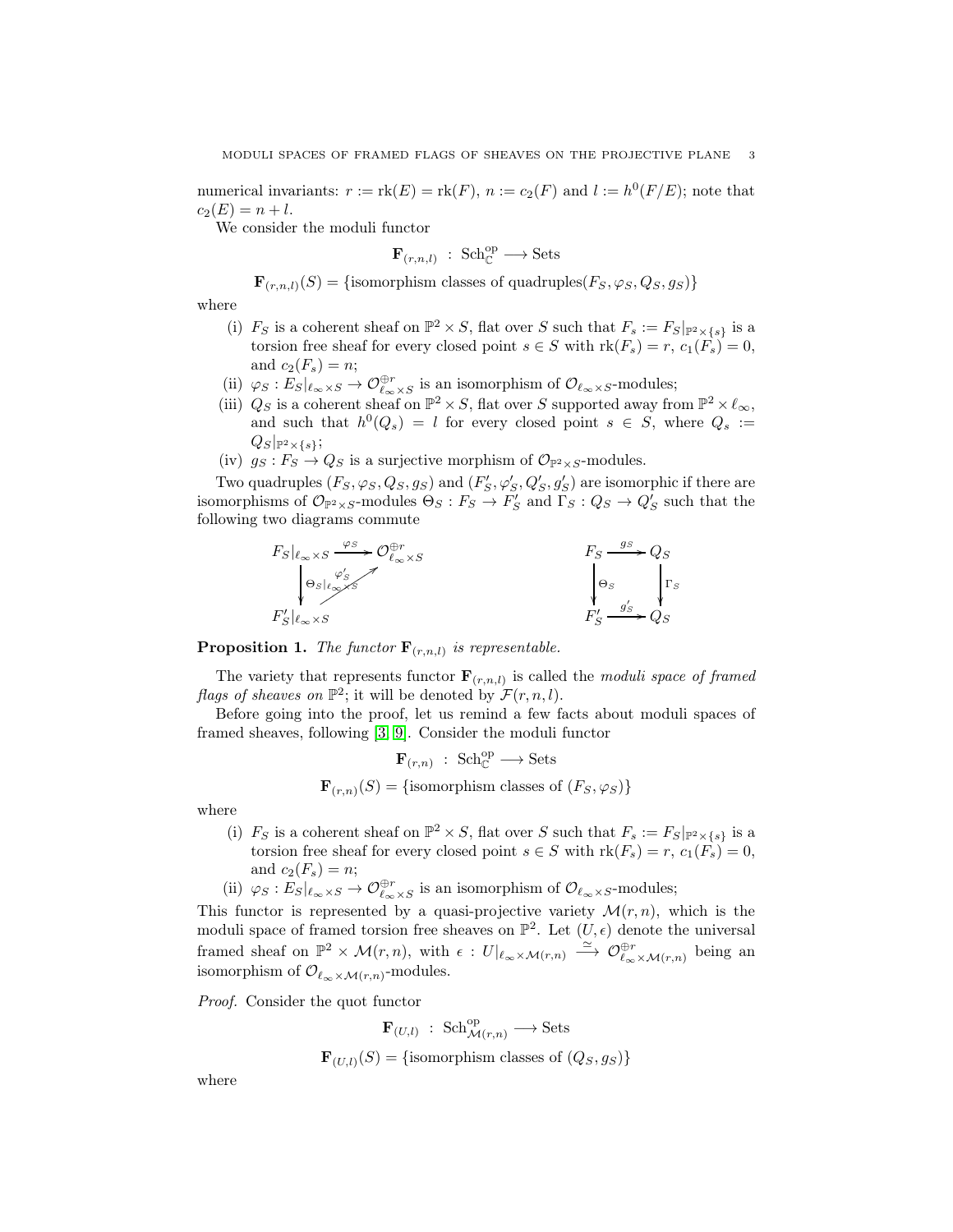- (i)  $Q_S$  is a coherent sheaf on  $\mathbb{P}^2 \times S$ , flat over S, supported away from  $\ell_{\infty} \times S$  and such that  $h^0(Q_s) = l$  for every closed point  $s \in S$ , where  $Q_s := Q_S|_{\mathbb{P}^2 \times \{s\}}$ ;
- (ii)  $q_S : (\mathbf{1}_{\mathbb{P}^2} \times \pi)^* U \to Q_S$  is a surjective morphism of  $\mathcal{O}_{\mathbb{P}^2 \times S}$ -modules, where  $\mathbf{1}_{\mathbb{P}^2}$  is the identity map, and  $\pi : S \to \mathcal{M}(r, n);$

By Gothendieck's general theory,  $\mathbf{F}_{(U,l)}$  is representable.

Next, we argue that the functors  $\mathbf{F}_{(r,n,l)}$  and  $\mathbf{F}_{(U,l)}$  are isomorphic, implying that the former is also representable.

Indeed, there is a natural transformation  $\mathbf{F}_{(r,n,l)} \to \mathbf{F}_{(U,l)}$  defined by defined by  $(F_S, \varphi_S, Q_S, g_S) \mapsto (Q_S, g_S)$ , with inverse given by setting  $F_S = \text{ker}(g|_S)$  and noting that, as consequence of the condition on the support of  $Q_S$ , the framing  $\epsilon$ of the universal sheaf U on  $\ell_{\infty} \times \mathcal{M}(r, n)$  induces a framing  $\varphi_S$  on  $F_S$ .

It follows from the proof that the moduli space of framed flags of sheaves actually coincides with the quot scheme Quot<sup> $l$ </sup>(U) relative to  $\mathcal{M}(r,n)$ . This observation provides a forgetful morphism of schemes  $\mathfrak{p}: \mathcal{F}(r,n,l) \to \mathcal{M}(r,n)$ , given by  $(E, F, \varphi) \mapsto (F, \varphi).$ 

<span id="page-3-2"></span>**Lemma 2.** The morphism **p** is surjective, and its fibre over  $(F, \varphi)$  is the open subset of the quot scheme  $\text{Quot}^l(F)$  consisting of those sheaves supported away from the framing line  $\ell_{\infty} \subset \mathbb{P}^2$ .

*Proof.* Take a framed sheaf  $(F, \varphi) \in \mathcal{M}(r, n)$ , and let  $\Sigma := \text{Sing}(F)$  be its singular locus. Choose *l* distinct points  $x_1, \ldots, x_l \in \mathbb{P}^2 \setminus \Sigma$ , and let  $Q := \bigoplus_{i=1}^l \mathcal{O}_{x_i/\mathbb{P}^2}$ . Then there exist epimorphisms  $\alpha : F \rightarrow Q$ ; choose one such epimorphism and let  $E := \ker \alpha$ . The triple  $(E, F, \varphi)$  defines a point in the fibre  $\mathfrak{p}^{-1}(F, \varphi)$ . The second claim is an immediate consequence of the isomorphism between  $Quot^{l}(U)$ and  $\mathcal{F}(r, n, l)$  as schemes over  $\mathcal{M}(r, n)$ .

There is, of course, another forgetful morphism  $\mathcal{F}(r, n, l) \to \mathcal{M}(r, n + l)$  given by  $(E, F, \varphi) \mapsto (E, \varphi)$ . This, however, is not dominant for  $l \geq 2$ , since the sheaf E is never locally free. Remark also that  $\mathcal{F}(r, n, l)$  lies within the product  $\mathcal{M}(r, n) \times$  $\mathcal{M}(r, n+l)$  as an incidence variety.

#### 3. Quiver representations and stability conditions

<span id="page-3-0"></span>In order to further understand the geometrical properties of the moduli spaces  $\mathcal{F}(r, n, l)$ , we shift our attention to representations of the ADHM quiver.

A representation of the enhanced ADHM quiver of type  $(r, c, c')$  in the category of complex vector spaces is given by the set  $X = (W, V, V', A, B, I, J, A', B', F, G)$ , where  $W, V, V'$  are vector spaces of complex dimension  $r, c$  and  $c'$ , respectively, and  $A, B \in End(V), I \in Hom(W, V), J \in Hom(V, W), A', B' \in End(V'),$  $F \in Hom(V', V)$  and  $G \in Hom(V, V')$  that satisfy the following equations called enhanced ADHM equations

$$
\begin{array}{c}\n(3) \\
\hline\n[A \ B] + I\n\end{array}
$$

<span id="page-3-1"></span>
$$
[A, B] + IJ = 0, \quad [A', B'] = 0, \quad AF - FA' = 0, \quad BF - FB' = 0, \quad JF = 0,
$$
  
\n
$$
GI = 0, \quad FG = 0, \quad GA - A'G = 0, \quad GB - B'G = 0.
$$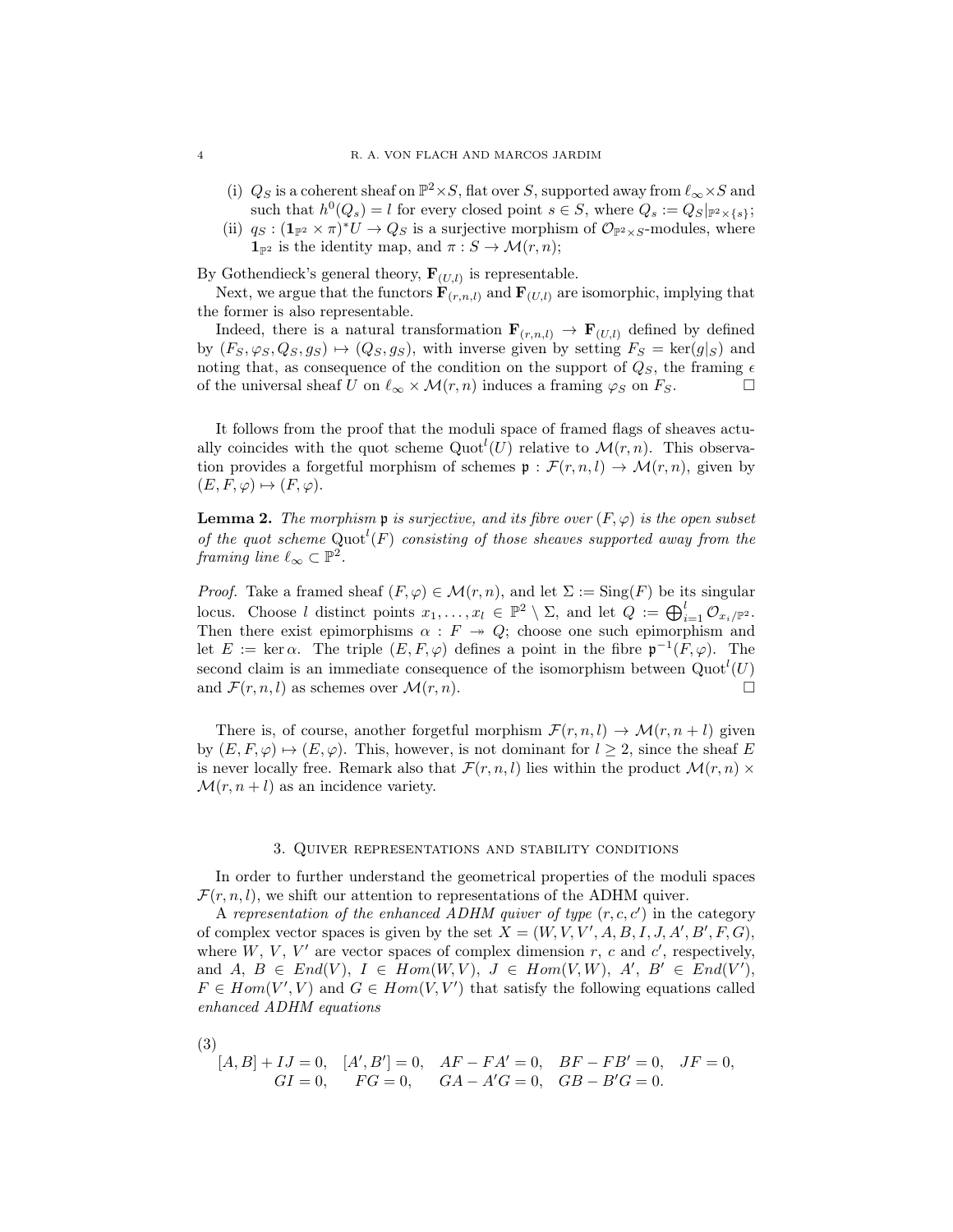A representation  $X = (W, V, V', A, B, I, J, A', B', F, G)$  can be illustrated as the diagram below



Let  $\varphi: W \longrightarrow \mathbb{C}^r$  be an isomorphism. Then, if X is a representation of the enhanced ADHM,  $(X, \varphi)$  is called a *framed representation* of the enhanced ADHM quiver . Two framed representations  $(X, \varphi)$  and  $(\tilde{X}, \tilde{\varphi})$  are said to be isomorphic if there exists an isomorphism

$$
(\xi_1,\xi_2,\xi_\infty):X\longrightarrow X,
$$

such that  $\widetilde{\varphi}\xi_{\infty}=\varphi$ .

In order to construct the moduli space, first we need to introduce a stability condition. In this section we will define two stability conditions and we will prove that these conditions are equivalent in a suitable chamber. The first one, called Θ-stability condition, was inspired in the stability condition presented by King in 1994 in [\[11\]](#page-39-8). The Θ-stability condition is a good one because there exists techniques using Geometric Invariant Theory to construct the moduli space of Θ-stable framed representations of quivers, as we prove in the Section [4.](#page-8-0)

While the second stability condition is more resembling with the stability condition usually defined for representations of the ADHM quiver. This resemblance plays an important role to prove that the moduli space stable framed representation of the enhanced ADHM quiver of numerical type  $(r, c, c')$ , where  $c' \geq 2$ , is not smooth.

**Definition 3.** Let  $\Theta = (\theta, \theta', \theta_{\infty}) \in \mathbb{Q}^{3}$  a triple satisfying the relation

(4) 
$$
c\theta + c'\theta' + r\theta_{\infty} = 0.
$$

A representation X of numerical type  $(r, c, c')$  is called  $\Theta$ -stable if X satisfies the following conditions:

<span id="page-4-0"></span>(i) Any subrepresentation  $0 \neq \tilde{X} \subset X$  of numerical type  $(0, \tilde{c}, \tilde{c}')$  satisfies

$$
\theta \widetilde{c} + \theta' \widetilde{c'} < 0;
$$

(ii) Any subrepresentation  $0 \neq \tilde{X} \subset X$  of numerical type  $(\tilde{r}, \tilde{c}, \tilde{c}')$  satisfies

(6) 
$$
\theta_{\infty}\widetilde{r}+\theta\widetilde{c}+\theta'\widetilde{c'}<0.
$$

A representation X of numerical type  $(r, c, c')$  is called  $\Theta$ -semistable if X satisfies

(iii) Any subrepresentation  $0 \neq \widetilde{X} \subset X$  of numerical type  $(0, \widetilde{c}, \widetilde{c}')$  satisfies

(7) 
$$
\theta \widetilde{c} + \theta' \widetilde{c'} \leq 0;
$$

<span id="page-4-2"></span><span id="page-4-1"></span>(iv) Any subrepresentation  $0 \neq X \subset X$  of numerical type  $(\widetilde{r}, \widetilde{c}, c')$  satisfies

(8) 
$$
\theta_{\infty}\widetilde{r}+\theta\widetilde{c}+\theta'\widetilde{c'}\leq 0.
$$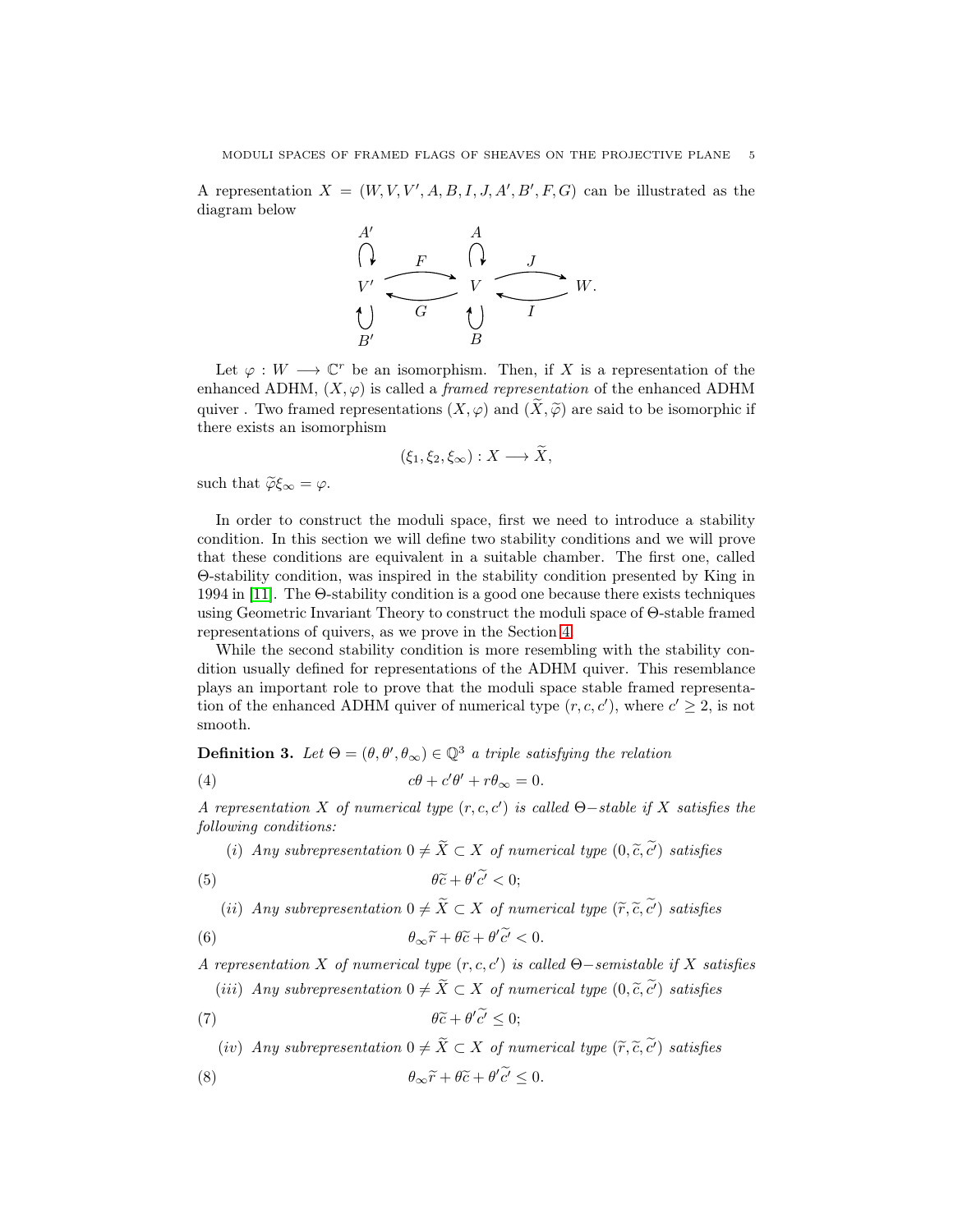Note that this stability condition is slightly different from the notion defined by King, since here only subrepresentations of numerical type  $(0, c, c')$  and  $(r, c, c')$ was considered. However, this notion defined in [\[2\]](#page-39-4) is enough to construct the moduli space of Θ-stable framed representations of the enhanced ADHM quiver, as we will see in Section [4.](#page-8-0) Let  $(r, c, c')$  be a fixed dimension vector. Then the space of stability parameters  $\Theta = (\theta, \theta', \theta_{\infty}) \in \mathbb{Q}^{3}$  satisfying [\(4\)](#page-4-0) can be identified with the  $(\theta, \theta')$ -plane in  $\mathbb{Q}^2$ , after solving for  $\theta_{\infty}$ . If the set of the representations X with numerical type  $(r, c, c')$  which is strictly Θ−semistable is nonempty, the parameter  $\Theta$  is called *critical of type*  $(r, c, c')$ . Otherwise, if this set is empty, the parameter  $\Theta$  is called *generic*. The following lemma establishes the existence of generic stability parameters for any given dimension vector  $(r, c, c')$ . Moreover, this lemma is analogous to [\[2,](#page-39-4) Lemma 3.1] and a proof is written only for completeness.

<span id="page-5-0"></span>Lemma 4. Fix a triple  $(r, c, c') \in (\mathbb{Z}_{>0})^3$ . Suppose  $\theta' > 0$  and  $\theta + c'\theta' < 0$ . Let  $X = (W, V, V', A, B, I, J, A', B', F, G)$  be a representation of numerical type  $(r, c, c')$ . Then the following are equivalent:

- (i) X is  $\Theta$ -stable;
- (ii) X is  $\Theta$ -semistable;
- (iii)  $X$  satisfies the following conditions:
	- $(S.1)$   $F \in Hom(V', V)$  is injective;
	- $(S.2)$  The ADHM data  $\mathcal{A} = (W, V, A, B, I, J)$  is stable, i.e., there is no proper subspace  $0 \subset S \subsetneq V$  preserved by A, B and containing the image of I.

*Proof.* If X is  $\Theta$ -stable, then X is clearly  $\Theta$ -semistable.

Suppose that X is  $\Theta$ -semistable and F is not injective. Then

$$
A'(\ker(F)) \subset \ker(F)
$$
  

$$
B'(\ker(F)) \subset \ker(F)
$$

In fact, let  $v \in \text{ker}(F)$ . Then it follows from the enhanced ADHM equations that

$$
0 = (BF - FB')v
$$
  
\n
$$
\Rightarrow F(B'v) = 0, \text{ for all } v \in \text{ker}(F)
$$
  
\n
$$
\Rightarrow B'(v) \in \text{ker}(F), \text{ for all } v \in \text{ker}(F)
$$
  
\n
$$
\Rightarrow B'(\text{ker}(F)) \subset \text{ker}(F)
$$

Analogously the same can be proved for the endomorphism A′ .

Then,  $\tilde{X} = (0, 0, \ker(F), 0, 0, 0, 0, A' |_{\ker(F)}, B' |_{\ker(F)}, F |_{\ker(F)}, 0)$  is a subrepresentation of X with numerical type  $(\tilde{r}, \tilde{c}, \tilde{c}')$  in which  $\tilde{r} = \tilde{c} = 0$  and  $\tilde{c'} = \dim(\ker(F))$ . However,

$$
\widetilde{c}\theta + \widetilde{c'}\theta' = \theta' \cdot \dim(\ker(F)) > 0
$$

and this contradicts the inequation [\(7\)](#page-4-1).

Now suppose that X is  $\Theta$ -semistable and the condition  $(S.2)$  is false. Then, there is a proper subspace  $0 \subset S \subsetneq V$  such that

$$
A(S), B(S), Im(I) \subseteq S.
$$

Therefore,  $\tilde{X} = (W, S, V', A|_S, B|_S, I, J|_S, 0, 0, 0, 0)$  is a subrepresentation with numerical type  $(r, \dim(S), c')$ . However, it follows from the equation [\(4\)](#page-4-0) and from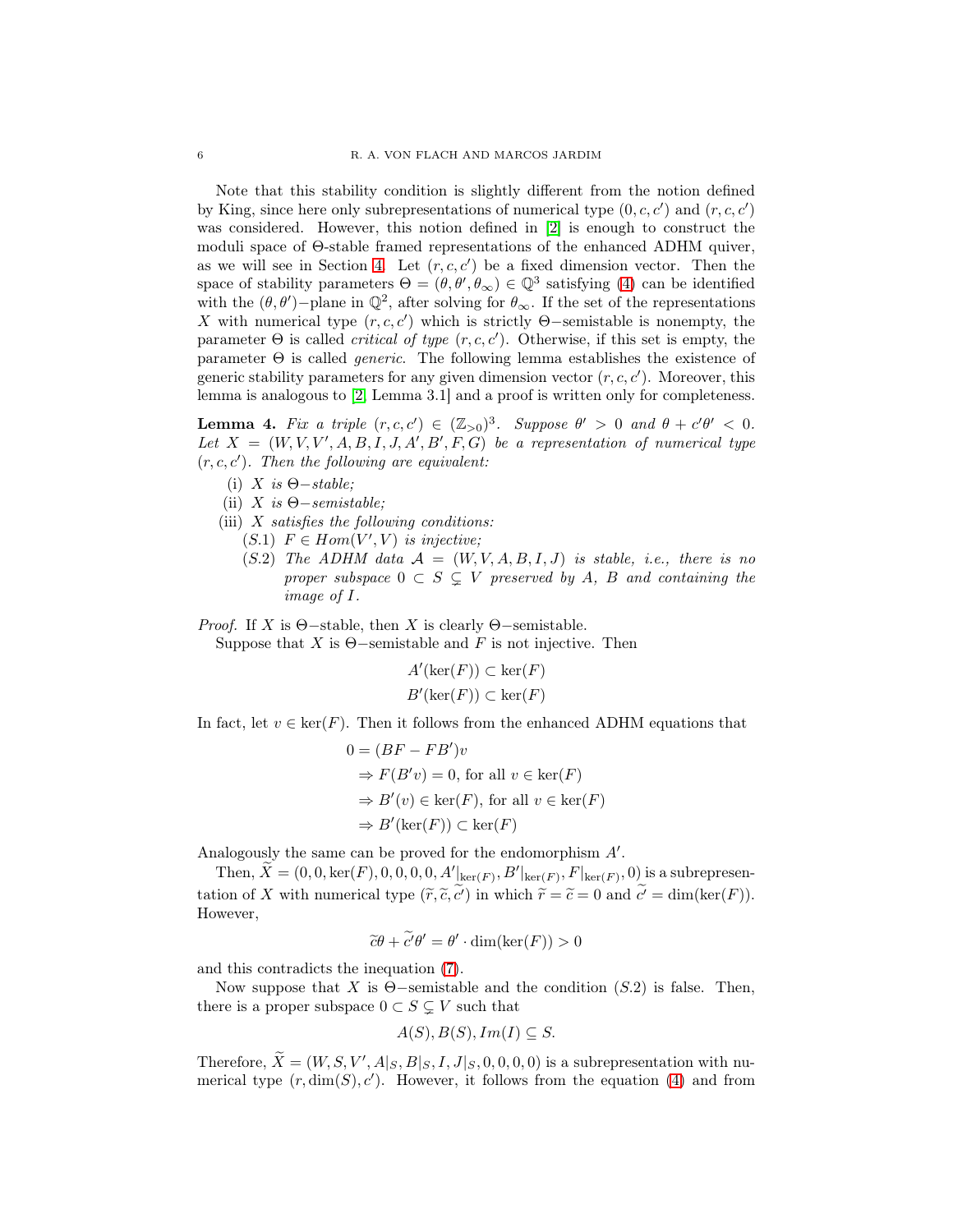conditions  $\theta' > 0$ ,  $\theta + c'\theta' < 0$  that

$$
\dim(S)\theta + c'\theta' + \theta_\infty r > 0.
$$

Indeed,

$$
\theta' > 0, \ \theta + c'\theta' < 0 \Rightarrow \theta < 0,
$$

moreover,

(9) 
$$
\dim(S)\theta + c'\theta' + \theta_{\infty}r = (\dim(S) - c)\theta > 0
$$

and this contradicts the inequality [\(8\)](#page-4-2). Thus, if X is  $\Theta$ -semistable, then X satisfies the conditions  $(S.1)$  and  $(S.2)$ .

Now suppose that X satisfies the conditions  $(S.1)$  and  $(S.2)$ , thus X is  $\Theta$ -stable. Indeed, let  $X = (W, V, V', A, B, I, J, A', B', F, G)$  be a subrepresentation of X with numerical type  $(\tilde{r}, \tilde{c}, \tilde{c}')$ . There are two cases to study:  $\tilde{r} = r$  and  $\tilde{r} = 0$ .

First suppose  $\widetilde{r} = r$ . Since  $\widetilde{W}$  is a subspace of W, by definition, and  $\widetilde{r} = r$ ,  $\widetilde{W} = W$ . It follows from condition (S.2) that  $I \neq 0$ . Indeed, otherwise,  $0 \subset V$ would satisfy  $A(0), B(0), Im(0) = 0$  and then  $A = (W, V, A, B, I, J)$  is not stable. Since  $\widetilde{X}$  is a subrepresentation of X, the diagram below commutes:

$$
W \xrightarrow{I} V
$$
  
\n
$$
1_W \uparrow \qquad \qquad \iota \uparrow
$$
  
\n
$$
W \xrightarrow{\widetilde{I}} V
$$

i.e.,

<span id="page-6-0"></span>(10) 
$$
\iota \circ \widetilde{I} = I \circ 1_W.
$$

Thus, if  $\tilde{c} = 0$ ,  $I \equiv 0$ , which is a contradiction. Therefore  $\tilde{c} > 0$ . If  $\tilde{c} < c$ , then  $0 \subset \tilde{V} \subsetneq V$  is a proper subspace such that

$$
A(V), B(V), Im(I) \subset V.
$$

Indeed, since  $\widetilde{X}$  is a subrepresentation of X, the following diagram commutes:

$$
V \xrightarrow{A} V
$$

$$
\iota \uparrow \qquad \iota \uparrow
$$

$$
\nabla \xrightarrow{\tilde{A}} V
$$

thus,

$$
\iota \circ \widetilde{A} = A \circ \iota \Rightarrow A|_{\widetilde{V}} \subset \widetilde{V}.
$$

Analogously, B preserves  $\tilde{V}$ . Moreover, it follows from [\(10\)](#page-6-0) that  $Im(I) \subset \tilde{V}$ , and this contradicts the condition (S.2). Therefore,  $\tilde{c} = c$ . Since  $\tilde{X}$  is a proper subrepresentation,  $\tilde{c'} < c'$  and then

$$
\theta \widetilde{c} + \theta' \widetilde{c'} + \theta_{\infty} \widetilde{r} = \theta c + \theta' \widetilde{c'} + \theta_{\infty} r - (\theta c + \theta' c' + \theta_{\infty} r)
$$

$$
= \theta'(\widetilde{c'} - c') < 0
$$

Now suppose  $\widetilde{r} = 0$ . If  $\widetilde{c} = 0$ , since F is injective,  $\widetilde{V'} \subset \ker(F) = 0$ . Thus  $\widetilde{V'} = 0$ . However, only nontrivial subrepresentations are being considered. Then  $\tilde{c} > 0$ . If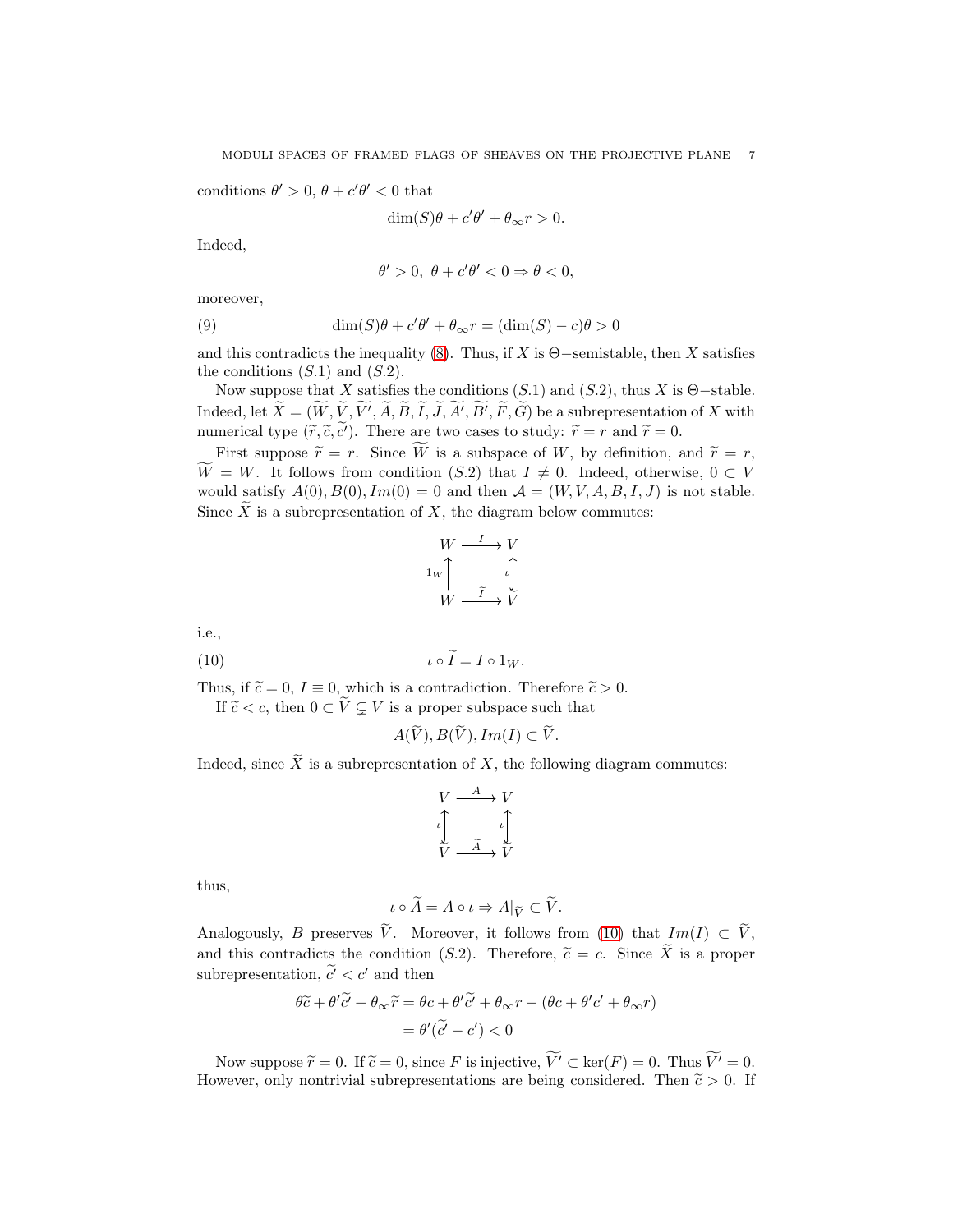$\widetilde{c} < c$ , again  $0 \subset \widetilde{V} \subsetneq V$  contradicts the condition  $(S.2)$  and  $\widetilde{c} = c$ . Since  $\widetilde{X}$  is a proper subrepresentation,  $\widetilde{c'} < c$ . Thus

$$
\widetilde{c}\theta + \widetilde{c'}\theta' \le \theta + c'\theta' < 0
$$

Therefore, X is  $\Theta$ -stable.

The following corollary is trivial.

<span id="page-7-0"></span>**Corollary 5.** Let  $X = (A, B, I, J, A', B', F, G)$  be a stable representation of the enhanced ADHM quiver. Then  $G \equiv 0$ .

*Proof.* Note that F is injective, see condition  $(S.1)$ , and  $FG = 0$ , see enhanced ADHM equations [\(3\)](#page-3-1). Then  $G = 0$ .

Due to the Lemma [4,](#page-5-0) from now on a representation  $X$  of the enhanced ADHM quiver will be called *stable* if X satisfies  $(S.1)$  and  $(S.2)$ . Due to Corollary [5,](#page-7-0) framed stable representations are quite simpler and easier to manipulate.

In this work almost always the representations of the enhanced ADHM quiver considered are stable. Thus, sometimes it will be considered the following quiver as the enhanced ADHM quiver



with ideal generated by relations

$$
\alpha\beta - \beta\alpha + \xi\eta, \quad \alpha\phi - \phi\alpha', \quad \beta\phi - \phi\beta', \quad \eta\phi, \quad \alpha'\beta' - \beta'\alpha'.
$$

Then a representation of the quiver above is given by  $X = (A, B, I, J, A', B', F)$ such that  $A, B \in End(V), I \in Hom(W, V), J \in Hom(V, W), A', B' \in End(V')$ and  $F \in Hom(V', V)$ , see the diagram below,

$$
\begin{array}{ccc}\nA' & & A \\
\bigcap & & \bigcap & J \\
V' & & & V \\
U & & & U \\
B' & & & B\n\end{array}\n\begin{array}{ccc}\nA & & & \\
\searrow & & J & \\
\searrow & & \searrow & \\
I & & & W\n\end{array}
$$

satisfying the equations

(11) 
$$
[A, B] + IJ = 0, \t JF = 0,
$$

$$
[A', B'] = 0, \t AF - FA' = 0, \t BF - FB' = 0,
$$

which will be also called *enhanced ADHM equations* in this work.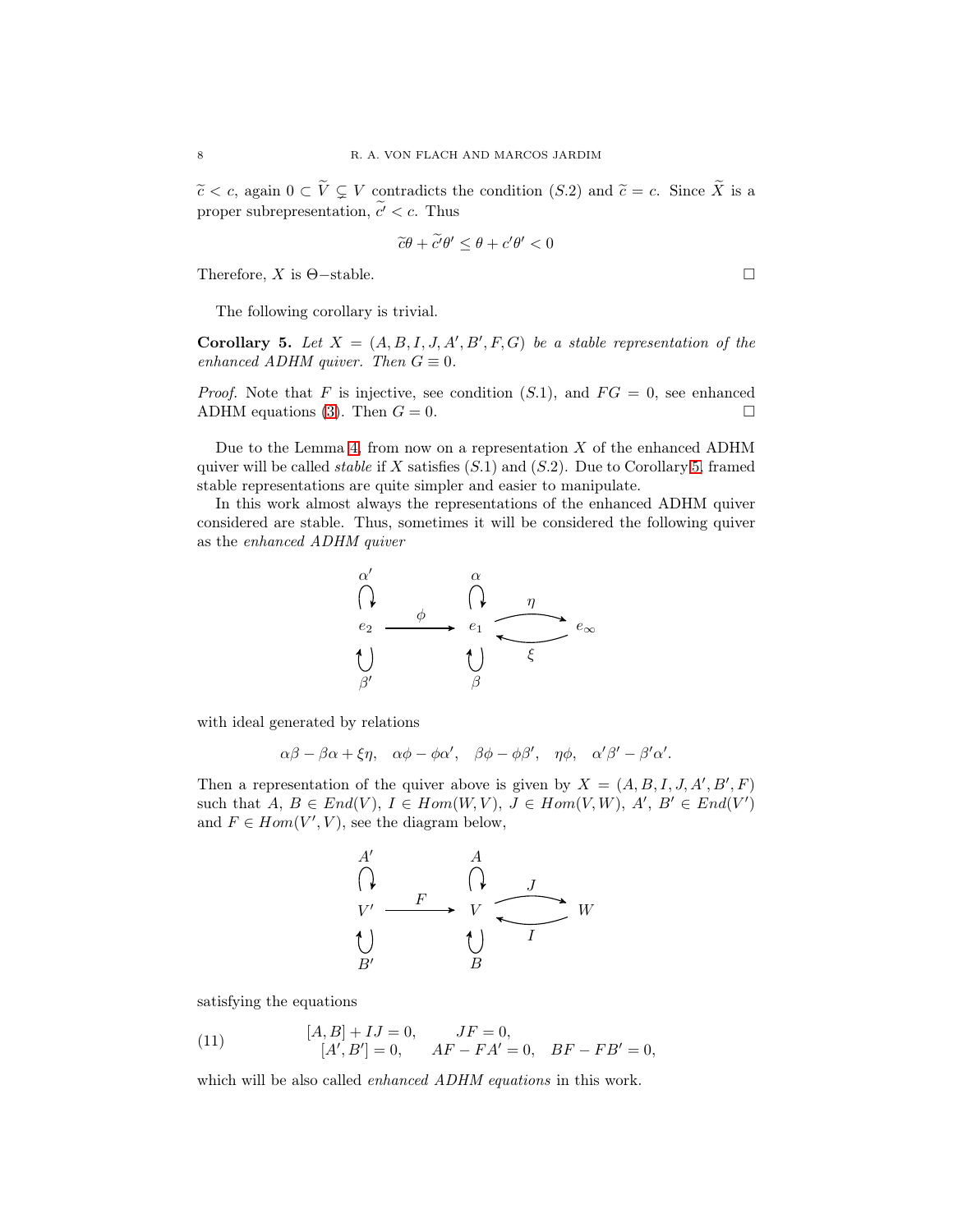## 4. Construction of the moduli space

<span id="page-8-0"></span>In this section we present the construction of the moduli spaces of framed Θ−semistable representation of the enhanced ADHM quiver. In order to do this, we will use Geometric Invariant Theory techniques by analogy of [\[11\]](#page-39-8) and [\[2,](#page-39-4) Section 3.2]. This construction is presented in details just for completeness.

Let V, V', W be complex vector spaces such that  $\dim V = c$ ,  $\dim V' = c'$ and dim  $W = r$ . We define the space of *enhanced ADHM data*, denoted by X or  $X(r, c, c')$ , as the following complex vector space

$$
\mathbb{X} = End(V)^{\oplus^2} \oplus Hom(W, V) \oplus Hom(V, W) \oplus
$$
  

$$
\oplus End(V')^{\oplus^2} \oplus Hom(V', V) \oplus Hom(V, V').
$$

A vector  $X \in \mathbb{X}, X = (A, B, I, J, A', B', F, G)$ , is called *enhanced ADHM datum*. Let

$$
\mathcal{G} = GL(V) \times GL(V').
$$

Consider the map

<span id="page-8-1"></span>(12) 
$$
\Psi: \quad \mathcal{G} \times \mathbb{X} \quad \longrightarrow \quad \mathbb{X}
$$

$$
(h, h', X) \quad \longmapsto \quad (hAh^{-1}, hBh^{-1}, hI, Jh^{-1}, h'A'h'^{-1}, h'B'h'^{-1}, h'B'h'^{-1}, hF'h'^{-1}, hF'h'^{-1}, h'Gh^{-1}).
$$

It is easy to check that the map  $\Psi$  defines a  $\mathcal{G}-\text{action}$  on  $\mathbb{X}$ .

<span id="page-8-8"></span>Proposition 6. The G–action [\(12\)](#page-8-1) is free on stable points of the enhanced ADHM data X.

*Proof.* Suppose that there exists  $(h, h') \in \mathcal{G}$  such that

$$
(h, h') \cdot X = X
$$
, for all  $X \in \mathbb{X}$ .

Then, the following equations are satisfied

<span id="page-8-3"></span>(13) 
$$
hAh^{-1} = A, \quad hA = Ah;
$$

<span id="page-8-4"></span>(14) 
$$
hBh^{-1} = B, \quad hB = Bh;
$$

<span id="page-8-2"></span>(15) 
$$
hI = I, (h - 1_V)I = 0;
$$

$$
hA'h^{-1} = A', \quad hA' = A'h;
$$

<span id="page-8-7"></span>
$$
hB'h^{-1} = B', \quad hB' = B'h;
$$

<span id="page-8-6"></span>
$$
(16)\qquad \qquad hFh'^{-1} = F
$$

Let  $S := \text{ker}(h-1_V)$ . It follows from the equation [\(15\)](#page-8-2) that  $Im(I) \subset S$ . Furthermore, let  $v \in S$ . Then,

<span id="page-8-5"></span>(17) 
$$
(h-1_V)v=0 \Rightarrow hv=v.
$$

Therefore, it follows from the equations [\(13\)](#page-8-3), [\(14\)](#page-8-4) and [\(17\)](#page-8-5) that  $A(S), B(S) \subset S$ . It follows from the stability condition of the ADHM datum  $(A, B, I, J)$  that  $S = V$ . Then,

$$
(18) \t\t\t h = 1_V.
$$

We claim that  $h' = 1_{V'}$ . Indeed, it follows from the equations [\(16\)](#page-8-6) and [\(18\)](#page-8-7) that  $F(1_{V'} - h'^{-1}) = 0$ . Since F is injective, it follows that  $(1_{V'} - h'^{-1}) = 0$ . Therefore,  $h' = 1_{V'}$  and  $(h, h') = (1_V, 1_{V'})$ , which concludes the proof.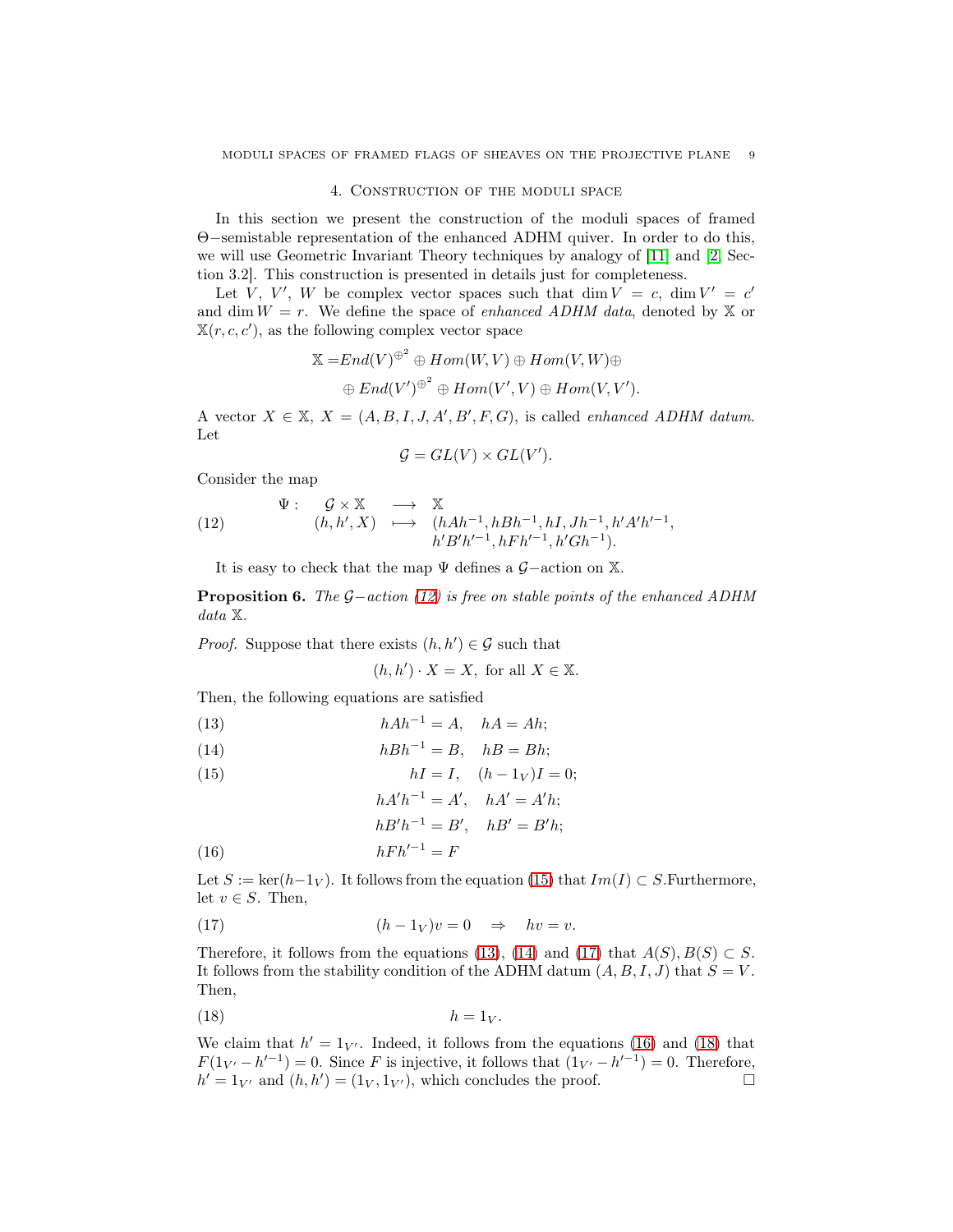The *stabilizer* of a given point  $X \in \mathbb{X}$  is denoted by  $\mathcal{G}_X \subset \mathcal{G}$ . It is easy to check the following.

<span id="page-9-1"></span>**Lemma 7.** Let  $\mathbb{X}_0 = \mathbb{X}_0(r, c, c') \subset \mathbb{X}(r, c, c')$  be the subscheme defined by the equa-tions [\(3\)](#page-3-1). Then  $\mathbb{X}_0$  is preserved by the G-action [\(12\)](#page-8-1).

*Proof.* If  $X = (A, B, I, J, A', B', F, G) \in \mathbb{X}_0$  and  $(h, h') \in \mathcal{G}$ , then

 $(h, h') \cdot X = (hAh^{-1}, hBh^{-1}, hI, Jh^{-1}, h'A'h'^{-1}, h'B'h'^{-1}, hFh'^{-1}, h'Gh^{-1}).$ 

Furthermore, it follows from the equations [\(3\)](#page-3-1) that  $(h, h') \cdot X$  also satisfies the equations [\(3\)](#page-3-1). In other words,  $(h, h') \cdot X \in \mathbb{X}_0$  and  $\mathbb{X}_0$  is preserved by the G-action [\(12\)](#page-8-1) in consequence.

**Remark 8.** Each representation  $X = (W, V, V', A, B, I, J, A', B', F, G)$  corresponds to a datum vector  $X \in \mathbb{X}_0$ . Moreover, two framed representations are isomorphic if and only if the corresponding points in  $\mathbb{X}_0$  are in the same orbit.

Now we will recall of a few results about Geometric Invariant Theory for representations of quivers. More details can be found in [\[11\]](#page-39-8). First, the notion of  $\chi$ -(semi)stability for a given character  $\chi : \mathcal{G} \longrightarrow \mathbb{C}^*$  will be defined. Then it will be proved that the notion of Θ-(semi)stability is equivalent to the notion of  $\chi$ -(semi)stability for a specific character that will be defined below.

**Definition 9.** Let  $\mathcal G$  be a reductive algebraic group acting on a vector space  $\mathbb X$ . Given an algebraic character

$$
\chi: \mathcal{G} \longrightarrow \mathbb{C}^*,
$$

a point  $X_0 \in \mathbb{X}$  is called:

(i)  $\chi$ -semistable, if there exists a polynomial function  $p(X)$  on  $\mathbb{X}(r,c,c')$  satisfying:

<span id="page-9-0"></span>(19) 
$$
p((h, h') \cdot X_0) = \chi(h, h')^l p(X_0),
$$

for some  $l \in \mathbb{Z}_{\geq 1}$ , such that  $p(X_0) \neq 0$ ;

(ii)  $\chi$ -stable, if there exists a polynomial function  $p(X)$  on  $\mathbb{X}(r,c,c')$  satisfying [\(19\)](#page-9-0) for some  $l \in \mathbb{Z}_{\geq 1}$ , such that  $p(X_0) \neq 0$  and such that

$$
\dim(\mathcal{G}\cdot X_0)=\dim(\mathcal{G}/\Delta),
$$

where  $\Delta \subset \mathcal{G}$  is the subgroup which acts trivially on  $\mathbb{X}$ , and the action of  $\mathcal{G}$ on  $\{x \in \mathbb{X} : p(x) \neq 0\}$  is closed.

The next Lemma gives to us an equivalent definition of  $\chi$ -(semi)stability.

**Lemma 10.** Let G act on the direct product  $\mathbb{X}_0(r, c, c') \times \mathbb{C}$  by

$$
(h, h') \times (X, z) \longmapsto ((h, h') \cdot X, \chi(h, h')^{-1} z).
$$

A point  $X \in \mathbb{X}$  is

- (i)  $\chi$ -semistable if and only if the closure of the orbit  $\mathcal{G} \cdot (X, z)$  is disjoint from the zero section  $\mathbb{X}(r, c, c') \times \{0\}$ , for all  $z \neq 0$ ;
- (ii)  $\chi$ -stable if and only if the orbit is closed in the complement of the zero section, and the stabilizer  $G_{(X,z)}$  is a finite index subgroup of  $\Delta$ .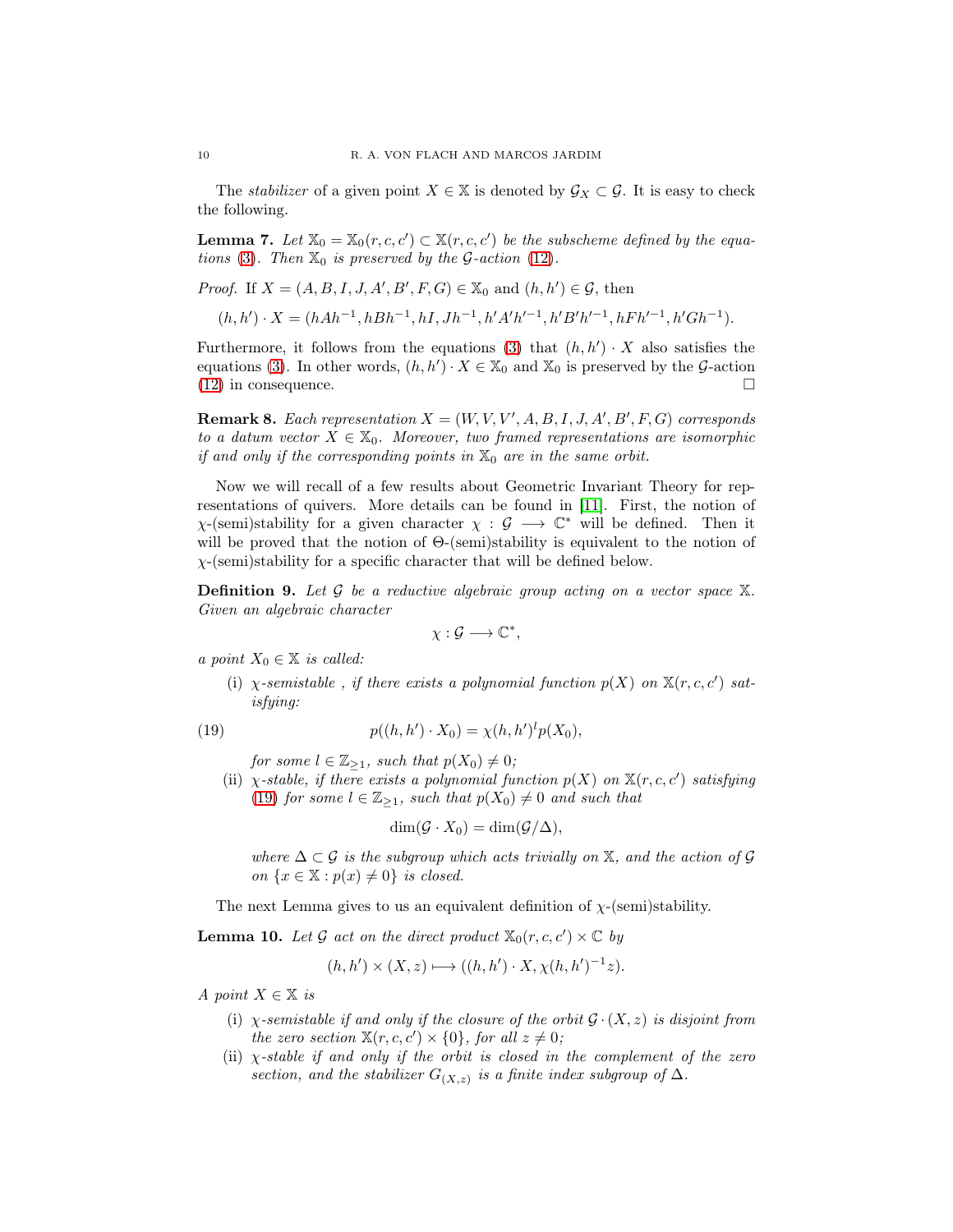The proof of this Lemma can be found in [\[11,](#page-39-8) Lemma 2.2]. One can form the quasi-projective scheme:

(20) 
$$
\mathcal{N}_{\chi}^{ss}(r,c,c') = \mathbb{X}_0(r,c,c')//_{\chi}\mathcal{G} := \text{Proj}(\oplus_{n\geq 0} A(\mathbb{X}_0(r,c,c'))^{\mathcal{G},\chi^n}),
$$

where

<span id="page-10-3"></span>
$$
A(\mathbb{X}_0(r,c,c'))^{\mathcal{G},\chi^n} := \{ f \in A(\mathbb{X}_0(r,c,c')) \mid f((h,h') \cdot X) = \chi(h,h')^n f(X),
$$
  
for all  $(h,h') \in \mathcal{G} \}.$ 

**Remark 11.** It is well known that  $\mathcal{N}^{ss}_{\chi}(r, c, c')$  is projective over  $Spec(\mathbb{X}_{0}(r, c, c')^{G}),$ and it is quasi-projective over  $\mathbb C$ . Geometric Invariant Theory says that  $\mathcal N_\chi^{ss}(r,c,c')$ is the space of  $\chi$ -semistable orbits; moreover it contains an open subscheme  $\mathcal{N}_{\theta}^{s}(r,c,c') \subseteq \mathcal{N}_{\theta}^{ss}(r,c,c')$  consisting of  $\chi$ -stable orbits.

The following proposition holds by analogy with [\[11,](#page-39-8) Proposition 3.1, Theorem 4.1] and the proof is analogous to [\[2,](#page-39-4) Proposition 3.1]. The proof is given in details just for completeness.

<span id="page-10-2"></span>**Proposition 12.** Suppose that  $\Theta = (\theta, \theta') \in \mathbb{Z}^2$  and let  $\chi_{\Theta} : \mathcal{G} \longrightarrow \mathbb{C}^*$  be the character

$$
\chi_{\Theta}(h, h') = \det(h)^{-\theta} \det(h')^{-\theta'}
$$

.

Let  $X = (W, V, V', A, B, I, J, A', B', F, G)$  be a representation of the enhanced ADHM quiver and X the corresponding point in  $\mathbb{X}_0$ . Thus, X is  $\Theta$ -(semi)stable if and only if X is  $\chi_{\Theta}$ -(semi)stable.

*Proof.* Suppose that X is  $\chi_{\Theta}$ -semistable. Let  $\theta_{\infty} \in \mathbb{Z}$  such that it satisfies [\(4\)](#page-4-0). Suppose that there exists a nontrivial proper subrepresentation

$$
\widetilde{X}=(\widetilde{W},\widetilde{V},\widetilde{V'},\widetilde{A},\widetilde{B},\widetilde{I},\widetilde{J},\widetilde{A'},\widetilde{B'},\widetilde{F},\widetilde{G})
$$

of numerical type  $(r, c, c')$  of the representation X such that  $\widetilde{r} = \dim(\widetilde{W}) \in \{0, r\}$ satisfies

$$
\widetilde{c}\theta + \widetilde{c'}\theta' + \widetilde{r}\theta_{\infty} > 0.
$$

First take  $\widetilde{r} = 0$ . Then  $\widetilde{W} = \{0\}$ . Since  $\widetilde{X}$  is a subrepresentation of X,  $\widetilde{V}$  and  $\widetilde{V'}$ are subspaces of  $V$  and  $V'$ , respectively, and it follows that

<span id="page-10-0"></span>
$$
F(\widetilde{V'}) \subseteq \widetilde{V}, \quad G(\widetilde{V}) \subseteq \widetilde{V'}, \quad A(\widetilde{V}), \ B(\widetilde{V}) \subseteq \widetilde{V}, A'(\widetilde{V'}), \ B'(\widetilde{V'}) \subseteq \widetilde{V'}, \quad J(\widetilde{V}) = 0.
$$

Thus, there exist direct sum decompositions

(21) 
$$
\begin{cases} V \cong \widetilde{V} \oplus \widehat{V} \\ V' \cong \widetilde{V'} \oplus \widehat{V'} \end{cases}
$$

such that the linear maps  $A, B, A', B', F, G$  have block decomposition of the form

$$
\begin{bmatrix} * & * \\ 0 & * \end{bmatrix}
$$

while the linear maps  $I$  and  $J$  have block decomposition of the form

<span id="page-10-1"></span>
$$
I = \left[ \begin{array}{c} * \\ * \end{array} \right], \quad J = \left[ \begin{array}{cc} 0 & * \end{array} \right].
$$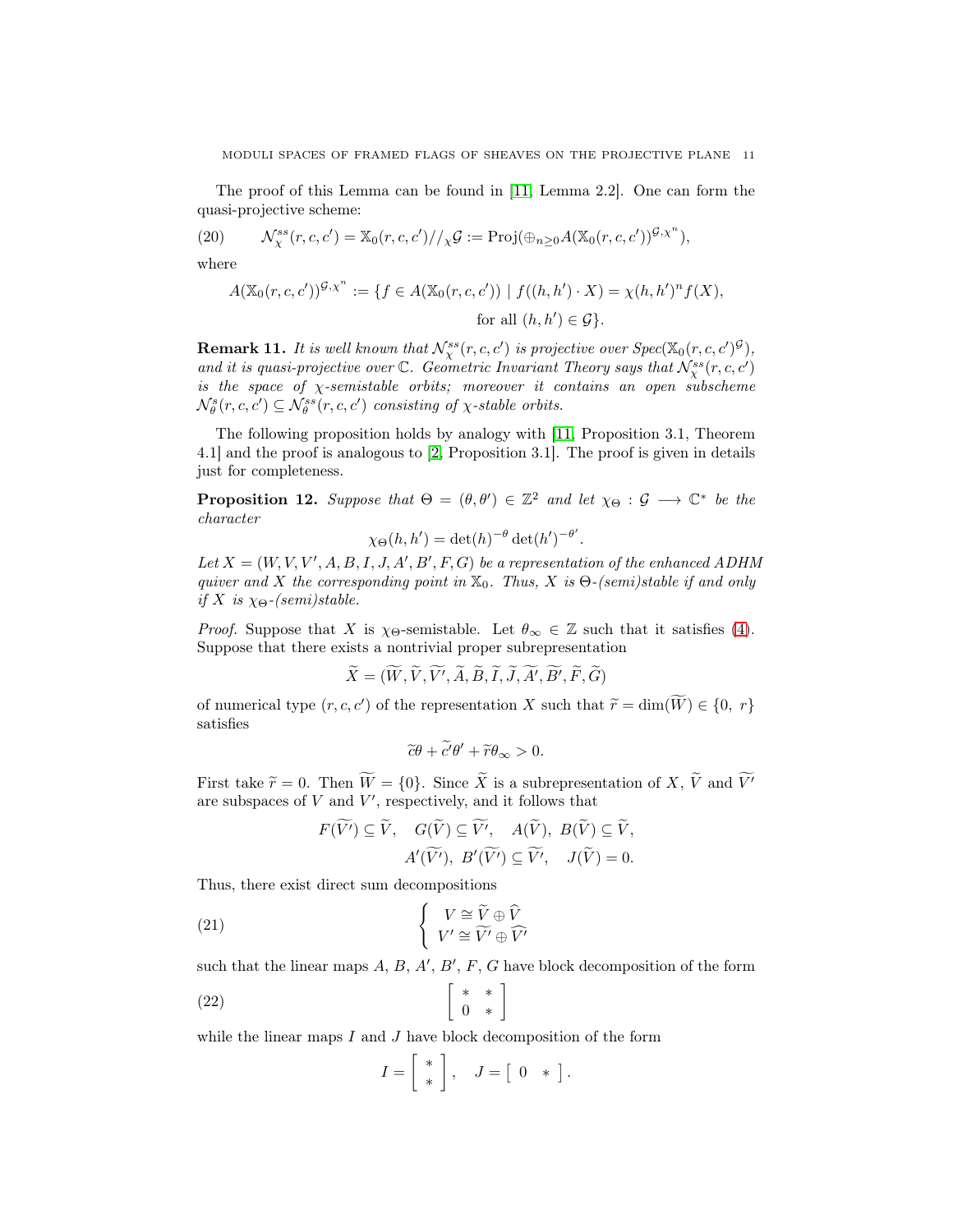Consider a one-parameter subgroup of  $G$  of the form

(23) 
$$
h(t) = \begin{bmatrix} t1_{\tilde{V}} & 0 \\ 0 & 1_{\hat{V}} \end{bmatrix}, \quad h'(t) = \begin{bmatrix} t1_{\tilde{V}} & 0 \\ 0 & 1_{\tilde{V}'} \end{bmatrix}.
$$

It follows that the linear maps

<span id="page-11-1"></span><span id="page-11-0"></span>
$$
(A(t), B(t), I(t), J(t), A'(t), B'(t), F(t), G(t)) = (h(t), h'(t)) \cdot X
$$

have block decomposition of the form

$$
\begin{bmatrix} * & t* \\ 0 & * \end{bmatrix}
$$

and

(25) 
$$
I(t) = \begin{bmatrix} t* \\ * \end{bmatrix}, \quad J(t) = \begin{bmatrix} 0 & * \end{bmatrix}.
$$

However,

<span id="page-11-2"></span>
$$
\chi_{\Theta}(h(t), h'(t)) \cdot z = \left( \det \begin{bmatrix} t1_{\tilde{V}} & 0 \\ 0 & 1_{\hat{V}} \end{bmatrix}^{-\theta} \det \begin{bmatrix} t1_{\tilde{V}} & 0 \\ 0 & 1_{\tilde{V}'} \end{bmatrix}^{-\theta'} \right)^{-1} \cdot z
$$
  
= 
$$
\left( t^{-\theta \tilde{c} - \theta' \tilde{c'}} \cdot z \right)
$$

with  $\theta \tilde{c} + \theta' c' > 0$ . Therefore,

$$
\lim_{t \to 0} (h(t), h'(t) \cdot (X, z)) \in \mathbb{X} \times \{0\},\
$$

which contradicts the  $\chi_{\Theta}\text{-semistability condition.}$ 

Now suppose  $\tilde{r} = r$ . Thus, analogously to the case  $r = 0$ , one can obtain

$$
F(\widetilde{V'})\subseteq \widetilde{V}, G(\widetilde{V})\subseteq \widetilde{V'}, \quad A(\widetilde{V}), \ B(\widetilde{V})\subseteq \widetilde{V}, \quad A'(\widetilde{V'}), \ B'(\widetilde{V'}), \quad I(\widetilde{W})\subseteq \widetilde{V'}.
$$

Therefore, there exist direct sum decompositions like in [\(21\)](#page-10-0) such that the maps  $A, B, A', B', F$  and G have block form decomposition of the form  $(22)$ , while I, J have block form decompositions of the form

(26) 
$$
I = \left[ \begin{array}{c} * \\ 0 \end{array} \right], \quad J = \left[ \begin{array}{c} * \\ * \end{array} \right].
$$

Now consider a one-parameter subgroup of  $G$  of the form

(27) 
$$
h(t) = \begin{bmatrix} 1_{\widetilde{V}} & 0 \\ 0 & t^{-1} 1_{\widehat{V}} \end{bmatrix}, \quad h'(t) = \begin{bmatrix} t1_{\widetilde{V}} & 0 \\ 0 & t^{-1} 1_{\widehat{V'}} \end{bmatrix}
$$

It follows that the linear maps

<span id="page-11-5"></span><span id="page-11-4"></span><span id="page-11-3"></span>
$$
(A(t), B(t), I(t), J(t), A'(t), B'(t), F(t), G(t)) = (h(t), h'(t)) \cdot X
$$

.

have block decomposition of the form [\(24\)](#page-11-0) and

(28) 
$$
I(t) = \begin{bmatrix} * \\ 0 \end{bmatrix}, \quad J(t) = \begin{bmatrix} * & t* \end{bmatrix}.
$$

However,

$$
\chi_{\Theta}(h(t),h'(t)) \cdot z = \left( \det \begin{bmatrix} 1_{\tilde{V}} & 0 \\ 0 & t^{-1} 1_{\tilde{V}} \end{bmatrix}^{-\theta} \det \begin{bmatrix} t1_{\tilde{V}} & 0 \\ 0 & t^{-1} 1_{\tilde{V}} \end{bmatrix}^{-\theta'} \right)^{-1} \cdot z
$$
  
=  $(t^{(\tilde{c}-c)\theta + (\tilde{c}'-c')\theta')} \cdot z$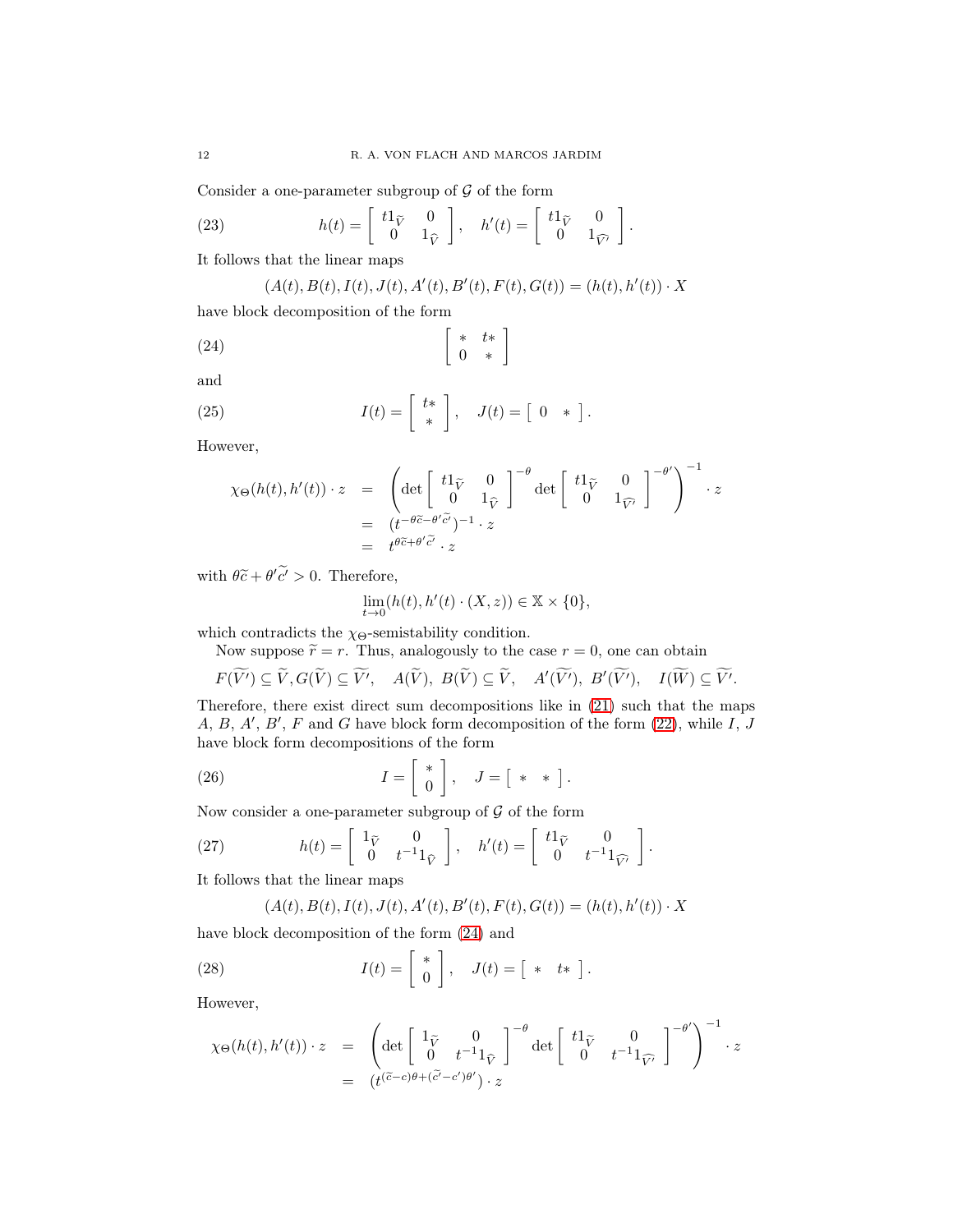in which  $((\tilde{c} - c)\theta + (\tilde{c}' - c')\theta') > 0$ . Indeed

$$
(\tilde{c} - c)\theta + (\tilde{c}' - c')\theta' = (\tilde{c}\theta + \tilde{c}'\theta')\theta_{\infty} - (c\theta + c'\theta')> -\tilde{r}\theta_{\infty} + r\theta_{\infty}= 0
$$

Therefore,

$$
\lim_{t \to 0} (h(t), h'(t) \cdot (X, z)) = \lim_{t \to 0} t^{((\tilde{c} - c)\theta + (\tilde{c}' - c')\theta')} \cdot Z
$$
  
= 0 \in \mathbb{X} \times \{0\},

which contradicts the  $\chi_{\Theta}$ -semistability condition since the closure of the orbit intersects  $\mathbb{X}(r, c, c') \times \{0\}$  for some  $z \neq 0$ . Then, in both cases,  $\chi_{\Theta}$ -semistability implies Θ-semistability.

Now suppose that X is  $\chi_{\Theta}$ -stable but it is not  $\Theta$ -stable. In particular if X is  $χ$ Θ-stable, X is  $χ$ Θ-semistable and thus Θ-semistable in consequence. Therefore, there exists a proper subrepresentation  $\tilde{X}$  of X with numerical type  $(\tilde{r}, \tilde{c}, c')$  such that  $\widetilde{r} \in \{0, r\}$  and

$$
\widetilde{c}\theta + \widetilde{c'}\theta' + \widetilde{r}\theta_{\infty} = 0.
$$

There are two cases to consider,  $\widetilde{r} = 0$  and  $\widetilde{r} = r$ . In both cases, it will be proved that X has a nontrivial stabilizer, which contradicts the  $\chi_{\Theta}$ -stability condition.

First, consider  $\tilde{r} = 0$ . As above, A, B, F, G, A' and B' have block decomposition of the form  $(22)$  the direct sum decomposition of V and V' like  $(21)$ . Consider a one-parameter subgroup,  $(h(t), h'(t))$ , of G of the form [\(23\)](#page-11-1). The linear maps  $(A(t), B(t), I(t), J(t), A'(t), B'(t), F(t), G(t)) = (h(t), h'(t)) \cdot (X, z)$  have block form decomposition of the form [\(24\)](#page-11-0) and [\(25\)](#page-11-2). Therefore, the limit of  $(h(t), h'(t)) \cdot (X, z)$ as  $t \to 0$  has block decomposition of the form

$$
\begin{bmatrix} * & 0 \\ 0 & * \end{bmatrix}
$$
, for  $A(t)$ ,  $B(t)$ ,  $A'(t)$ ,  $B'(t)$ ,  $F(t)$  and  $G(t)$ ,  

$$
I(t) = \begin{bmatrix} 0 \\ * \end{bmatrix}
$$
,  $J(t) = \begin{bmatrix} 0 & * \end{bmatrix}$ 

On the other hand, since  $\mathcal{G} \cdot (X, z)$  is closed for  $z \neq 0$ , the linear maps A, B, A', B′ , F, G must have block decomposition of the form

$$
\left[\begin{array}{cc} * & 0 \\ 0 & * \end{array}\right]
$$

while I, J have block decomposition of the form

$$
I = \left[ \begin{array}{c} 0 \\ * \end{array} \right], \quad J = \left[ \begin{array}{cc} 0 & * \end{array} \right].
$$

Thus, the subgroup  $(h(t), h'(t))$  stabilizes  $(X, z)$  which contradicts the  $\chi_{\Theta}$ -stability condition.

Now consider  $\tilde{r} = r$ . One can repeat the step above obtaining the block decom-position in [\(22\)](#page-10-1) for the linear maps  $A, B, A', B', F$ , and  $G$ , while I and J have the block decomposition in [\(26\)](#page-11-3). Thus, let  $(h(t), h'(t))$  be a one-parameter subgroup of  $\mathcal G$  of the form [\(27\)](#page-11-4). Then, the linear maps

 $(A(t), B(t), I(t), J(t), A'(t), B'(t), F(t), G(t)) = (h(t), h'(t)) \cdot X$ 

are such that  $A(t)$ ,  $B(t)$ ,  $A'(t)$ ,  $B'(t)$ ,  $F(t)$  and  $G(t)$  have block decomposition of the form [\(24\)](#page-11-0) while  $I(t)$  and  $J(t)$  have block decomposition of the form [\(28\)](#page-11-5).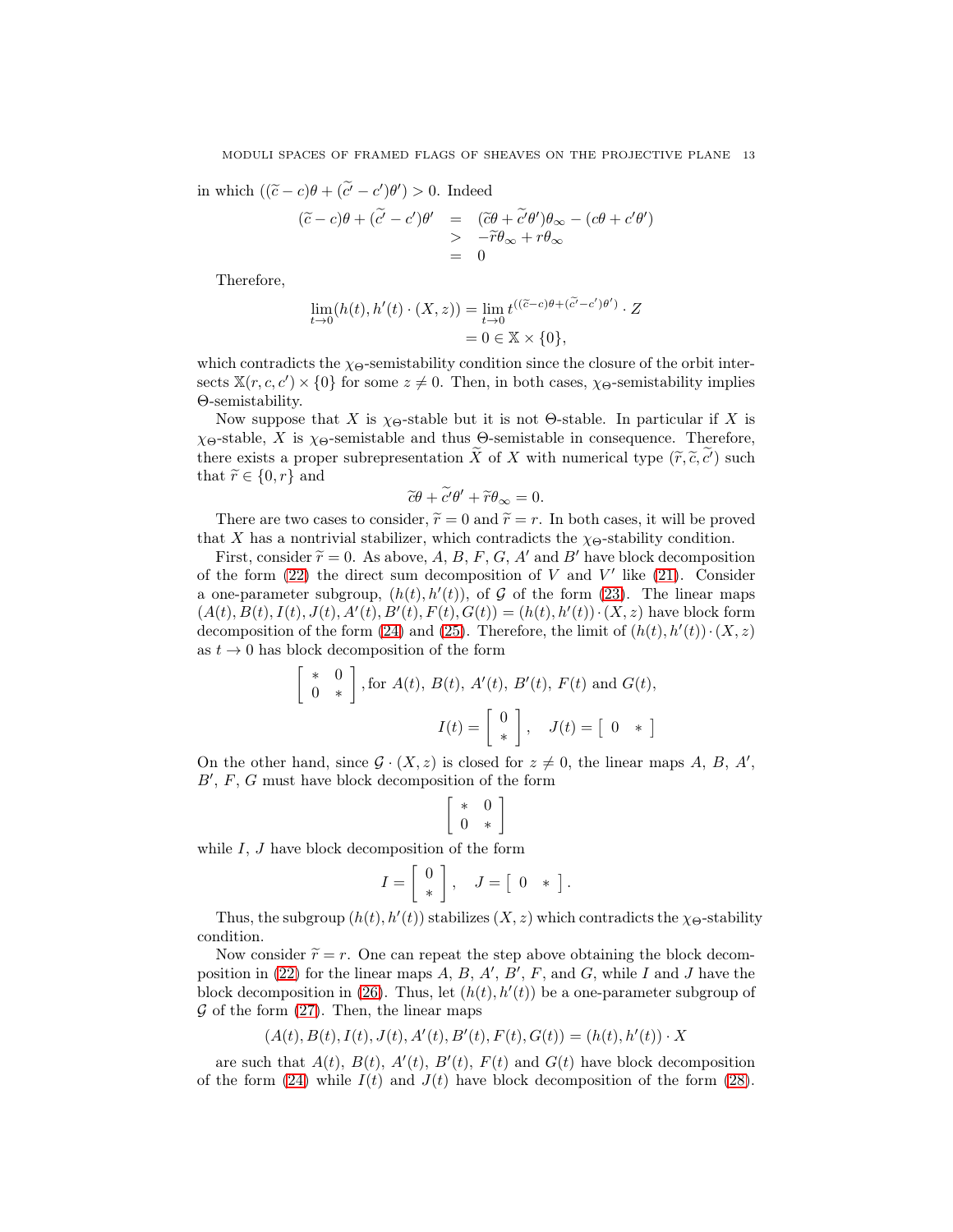Therefore, the limit of  $(h(t), h'(t)) \cdot (X, z)$  as  $t \to 0$  have block decomposition of the form

$$
\begin{bmatrix} * & 0 \\ 0 & * \end{bmatrix}
$$
, for  $A(t)$ ,  $B(t)$ ,  $A'(t)$ ,  $B'(t)$ ,  $F(t)$  and  $G(t)$ ,  

$$
I(t) = \begin{bmatrix} * \\ 0 \end{bmatrix}
$$
,  $J(t) = \begin{bmatrix} * & 0 \end{bmatrix}$ .

Again, this implies that  $(X, z)$  have a nontrivial stabilizer leading to a contradiction. The other side of this proof is analogous.  $\Box$ 

Therefore, it follows from Lemma [4](#page-5-0) and Proposition [12](#page-10-2) that there exists a chamber in  $\mathbb{Q}^2$  given by  $\theta' > 0$  and  $\theta + c'\theta' < 0$  such that all the stability conditions defined until now are the same. Thus, given a representation of the enhanced ADHM quiver X with numerical type  $(r, c, c')$  and  $\Theta = (\theta, \theta', \theta_{\infty})$  satisfying  $\theta' > 0$ and  $\theta + c'\theta'$  < 0 from now on X will be called *stable* if it satisfies one of the conditions below:

- (i) X satisfies the conditions  $(S.1)$  and  $(S.2)$  of the Lemma [4;](#page-5-0)
- (*ii*) X is  $\Theta$ -stable;
- (*iii*) X is  $\Theta$ -semistable;
- (*iv*) X is  $\chi_{\Theta}$ -stable;
- (*v*) X is  $\chi_{\Theta}$ -semistable.

Then, in a suitable chamber, the moduli space of framed stable representations of numerical type  $(r, c, c')$  of the enhanced ADHM quiver denoted,  $\mathcal{N}(r, c, c') =$  $\mathcal{N}^{ss}_{\chi}(r,c,c')$  is given by the equation [\(20\)](#page-10-3).

For further reference, let  $X = (W, V, V', A, B, I, J, A', B', F)$  be a framed stable representation of numerical type  $(r, c, c')$  of the enhanced ADHM quiver. One can consider the stable representation of the ADHM quiver

$$
X'' = (W, V'', A'', B'', I'', J'')
$$

of numerical type  $(r, c - c')$ , where  $V'' := V/Im(F)$  and the maps  $A''$ ,  $B'' \in$  $End(V'')$ ,  $I \in Hom(W, V'')$  and  $J \in Hom(V'', W)$  are inherited by the quotient  $V/Im(F)$ . Moreover, X'' is indeed stable and satisfies the ADHM equation  $[A'', B''] + I''J'' = 0$ . See the proof below.

Consider a basis in V such that

$$
F = \left[ \begin{array}{c} 1_{V'} \\ 0 \end{array} \right].
$$

Let

$$
\begin{array}{ccccccccc} \pi' : & V' \oplus V'' & \longrightarrow & V' & , & \pi'' : & V' \oplus V'' & \longrightarrow & V'' \\ & & (v',v'') & \longmapsto & v' & , & & (v',v'') & \longmapsto & v'' \end{array}.
$$

Then V can be decomposed as  $V = V' \oplus V/Im(F) = V' \oplus V''$  and  $A''$ ,  $B''$ ,  $I''$ ,  $J''$ are given by

$$
A'' = A|_{V''}
$$
,  $B'' = B|_{V''}$ ,  $I'' = \pi'' \circ I$ ,  $J'' = J|_{V''}$ .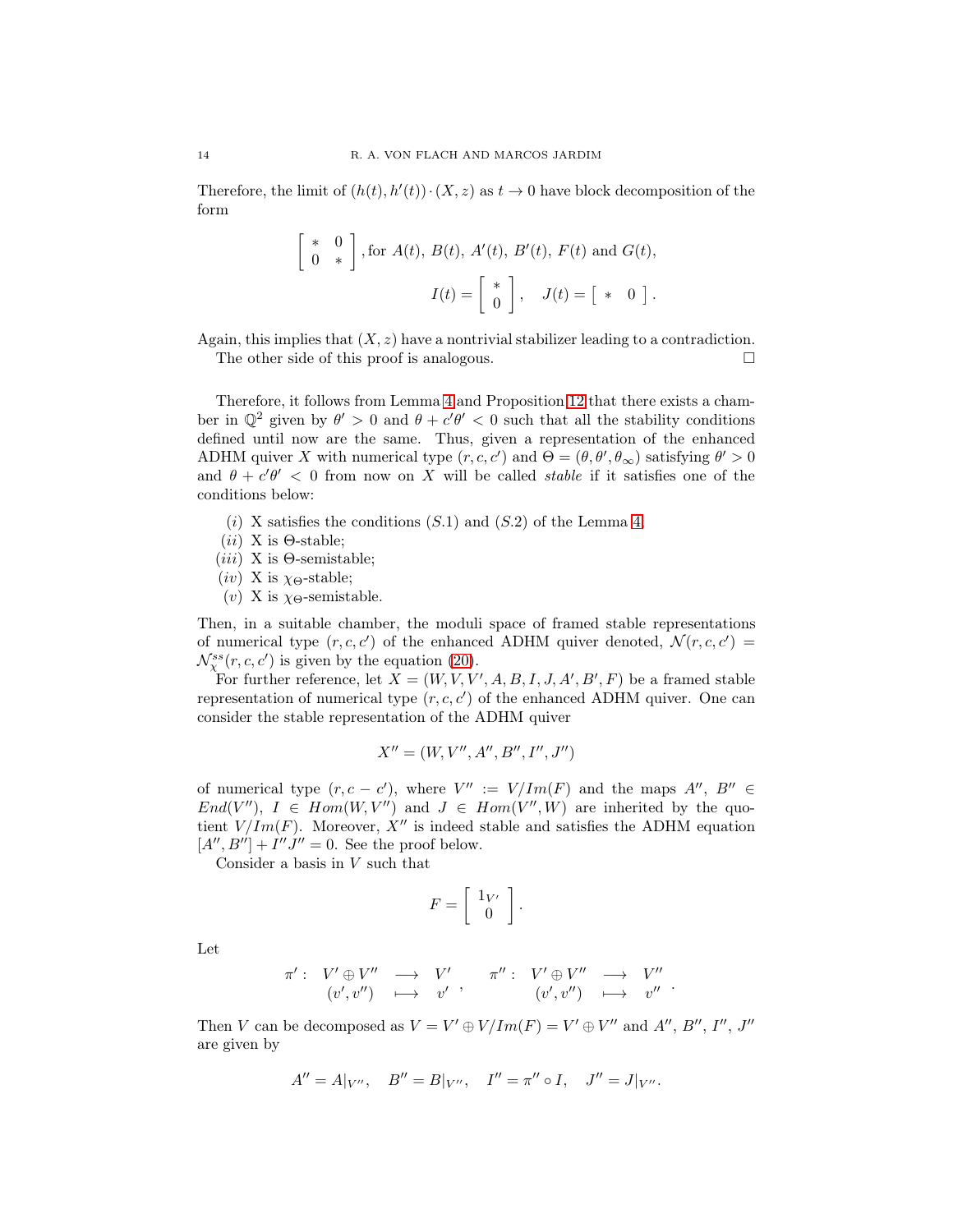Therefore,

(29)  
\n
$$
[A'', B''] + I''J'' = [A|_{V''}, B|_{V''}] + (\pi'' \circ I) \circ (J|_{V''})
$$
\n
$$
= [A, B]|_{V''} + (IJ)|_{V''}
$$
\n
$$
= ([A, B] + IJ)|_{V''}
$$
\n
$$
= 0
$$

and  $X'' = (W, V'', A'', B'', I'', J'')$  is stable. Indeed, suppose that there exists  $0 \subset S'' \subsetneq V''$  a subspace of  $V''$  such that

$$
A''(S''), \quad B''(S''), \quad I''(W) \subset S''.
$$

Then  $0 \subset V' \oplus S'' \subsetneq V$  is a subspace such that

$$
A(V' \oplus S'')
$$
,  $B(V' \oplus S'')$ ,  $I(W) \subset V' \oplus S''$ .

In fact, fix  $(v', s'') \in V' \oplus S''$ . Thus

$$
A(v', s'') = (A|_{V'}(v'), A|_{V''}(s''))
$$
  

$$
\in V' \oplus S'',
$$

which means that  $A(v', s'') \in V' \oplus S''$  for all  $(v', s'') \in V' \oplus S''$ , i.e.,  $A(V' \oplus S'') \subset$  $V' \oplus S''$ . Analogously one can obtain that  $B(V' \oplus S'') \subset V' \oplus S''$ . Moreover,

(30) 
$$
I(W) = I(W) \cap V' \oplus I(W) \cap V''
$$

$$
= \pi' \circ I(W) \oplus \pi'' \circ I(W)
$$

$$
\subset V' \oplus S''
$$

which contradicts the condition (S.2) of Lemma [4.](#page-5-0)

Therefore, if  $X = (W, V, V', A, B, I, J, A', B', F)$  is a framed stable representation of the enhanced ADHM quiver with numerical type  $(r, c, c')$ , then  $X'' = (W, X'', A'', B'', I'', J'')$  is a stable representation of the ADHM quiver of numerical type  $(r, c - c')$ .

The following Lemma is analogous to [\[2,](#page-39-4) Lemma 3.2]; we include its proof here for the sake of completeness.

<span id="page-14-0"></span>**Lemma 13.** Let  $\mathcal{M}(r, c - c')$  be the moduli space of the stable representations of the ADHM quiver of numerical type  $(r, c - c')$ . There exists a surjective morphism

$$
\mathfrak{q}: \begin{array}{ccc} \mathcal{N}(r,c,c') & \longrightarrow & \mathcal{M}(r,c-c') \\ \left[ (W,V,V',A,B,I,J,A',B',F) \right] & \longmapsto & \left[ (W,V'',A'',B'',I'',J'') \right] \end{array}
$$

where  $[(W, V, V', A, B, I, J, A', B', F)]$  and  $[(W, V'', A'', B'', I'', J'')]$  denote the isomorphism class of the framed stable representation  $(W, V, V', A, B, I, J, A', B', F)$  of the enhanced ADHM quiver and the isomorphism class of the stable representation  $(W, V'', A'', B'', I'', J'')$  of the ADHM quiver constructed above, respectively.

Proof. The construction above shows the existence of the morphism q. It is enough to prove that this morphism is surjective. So, fix an ADHM data  $(A'', B'', I'', J'')$ of numerical type  $(r, c-c')$  and the morphisms  $A', B' \in End(V')$ . Set  $V = V' \oplus V''$ and

$$
F = \left[ \begin{array}{c} 1_{V'} \\ 0 \end{array} \right].
$$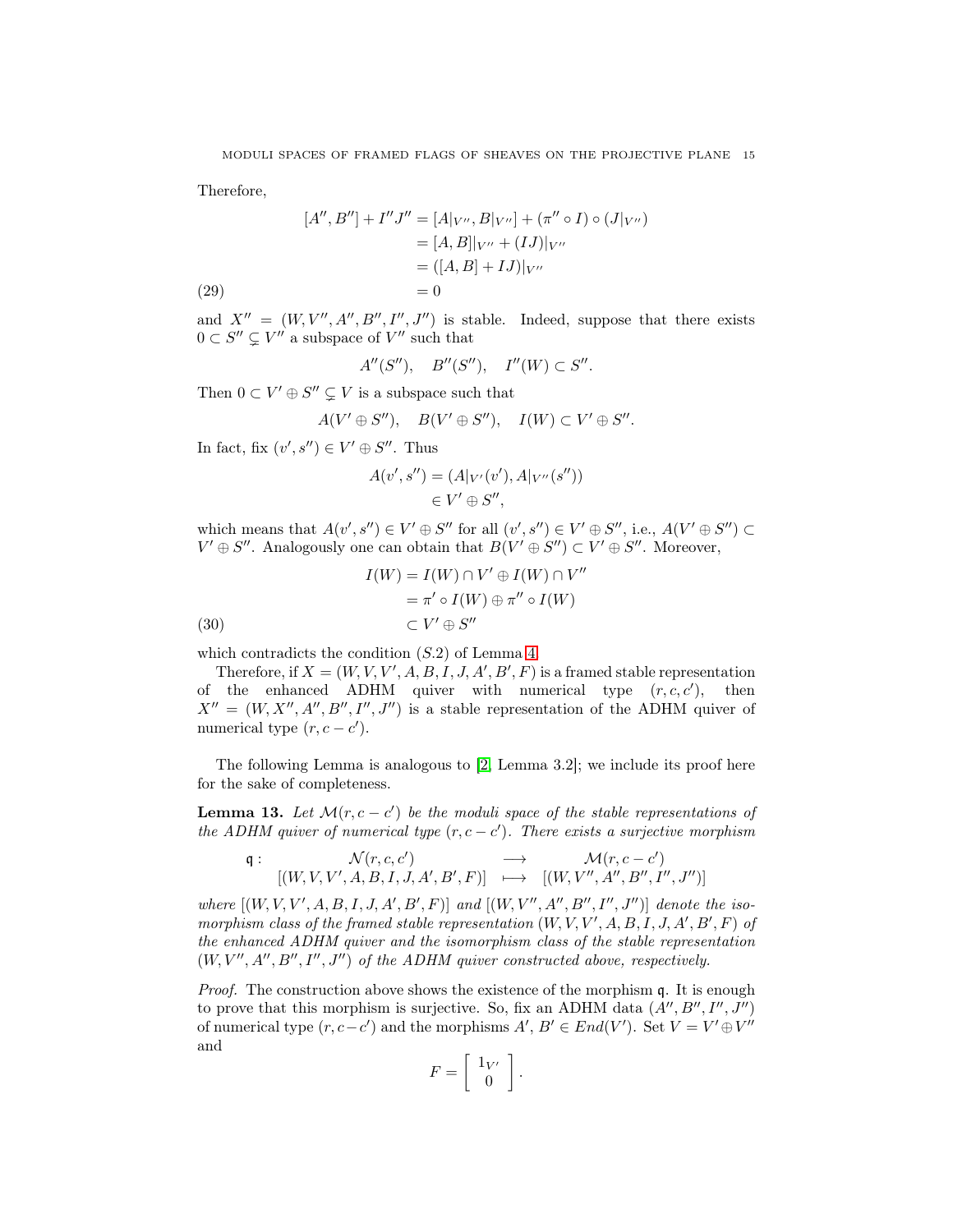Now let  $A, B \in End(V), I \in Hom(W, V)$  and  $J \in Hom(V, W)$  be of the following form

$$
A = \begin{bmatrix} A' & \widetilde{A} \\ 0 & A'' \end{bmatrix}, \quad B = \begin{bmatrix} B' & \widetilde{B} \\ 0 & B'' \end{bmatrix}, \quad I = \begin{bmatrix} \widetilde{I} \\ I'' \end{bmatrix}, \quad J = \begin{bmatrix} 0 & J'' \end{bmatrix},
$$

according to the decomposition  $V = V' \oplus V''$ . This means that

$$
\widetilde{A}, \ \widetilde{B} \in Hom(V'', V') \quad \text{and} \quad \widetilde{I} \in Hom(W, V').
$$

It is easy to check that

(31)  $AF - FA' = BF - FB' = JF = 0$ 

and

<span id="page-15-1"></span>(32) 
$$
[A, B] + IJ = 0 \Leftrightarrow \begin{cases} [A', B'] = 0\\ A'\tilde{B} + \tilde{A}B'' - B'\tilde{A} - \tilde{B}A'' + \tilde{I}J'' = 0 \end{cases}.
$$

The map  $F$  above is clearly injective; in addition, note that the ADHM datum  $(A, B, I, J)$  is stable if and only if it satisfies:

- (i) at least one of the maps  $\widetilde{A}$ ,  $\widetilde{B}$  and  $\widetilde{I}$  is nontrivial;
- (*ii*) there is no proper subspace  $S' \subsetneq V'$  such that

<span id="page-15-0"></span>(33) 
$$
\widetilde{A}(V'')
$$
,  $\widetilde{B}(V'')$ ,  $\widetilde{I}(W) \subset S'$  and  $A'(S), B'(S) \subset S'$ .

In fact, first suppose that  $(A, B, I, J)$  is stable and  $\widetilde{A} = \widetilde{B} = \widetilde{I} = 0$ . Then

$$
A = \begin{bmatrix} A' & 0 \\ 0 & A'' \end{bmatrix}, \quad B = \begin{bmatrix} B' & 0 \\ 0 & B'' \end{bmatrix}, \quad I = \begin{bmatrix} 0 \\ I'' \end{bmatrix}, J = \begin{bmatrix} 0 & J'' \end{bmatrix}
$$

.

Fix  $(0, v'') \in 0 \oplus V''$ . Thus,

$$
A(0, v'') = \begin{bmatrix} A' & 0 \\ 0 & A'' \end{bmatrix} \begin{bmatrix} 0 \\ v'' \end{bmatrix} = \begin{bmatrix} 0 & A''(v'') \end{bmatrix} \in 0 \oplus V''
$$

for all  $(0, v'') \in 0 \oplus V''$ , which means  $A(0 \oplus V'') \subset 0 \oplus V''$ . Analogously  $B(0 \oplus V'') \subset$  $0 \oplus V''$ . Moreover, fixing  $w \in W$ 

$$
I(W) = \begin{bmatrix} 0 \\ I'' \end{bmatrix} [w] = \begin{bmatrix} 0 \\ I''(w) \end{bmatrix} \in 0 \oplus V''
$$

for all  $w \in W$ . Therefore

$$
A(0 \oplus V''), \quad B(0 \oplus V''), \quad I(W) \subset 0 \oplus V'',
$$

which is a contradiction.

Now suppose that there exists a proper subspace  $S' \subsetneq V'$  such that the conditions [\(33\)](#page-15-0) are satisfied. Thus,  $S = S' \oplus V'' \subsetneq V$  is a subspace such that  $A(S)$ ,  $B(S)$ ,  $I(W) \subset S$ . Indeed, let  $(s', v'') \in S' \oplus V''$ . Then

$$
A(s',v'') = \begin{bmatrix} A' & \widetilde{A} \\ 0 & A'' \end{bmatrix} \begin{bmatrix} s' \\ v'' \end{bmatrix} = \begin{bmatrix} A'(s') + \widetilde{A}(v'') & A''(v'') \end{bmatrix} \in S' \oplus V''
$$

for all  $(s', v'') \in S' \oplus V''$ , i.e.,  $A(S' \oplus V'') \subset S' \oplus V''$ . Analogously,  $B(S' \oplus V'') \subset$  $S' \oplus V''$ . Moreover, fixing  $w \in W$ 

$$
I(W) = \left[ \begin{array}{c} \widetilde{I} \\ I'' \end{array} \right] [w] = \left[ \begin{array}{c} \widetilde{I}(w) \\ I''(w) \end{array} \right] \in S' \oplus V''
$$

for all  $w \in W$ . Therefore

$$
A(S' \oplus V''), B(S' \oplus V''), I(W) \subset S' \oplus V'',
$$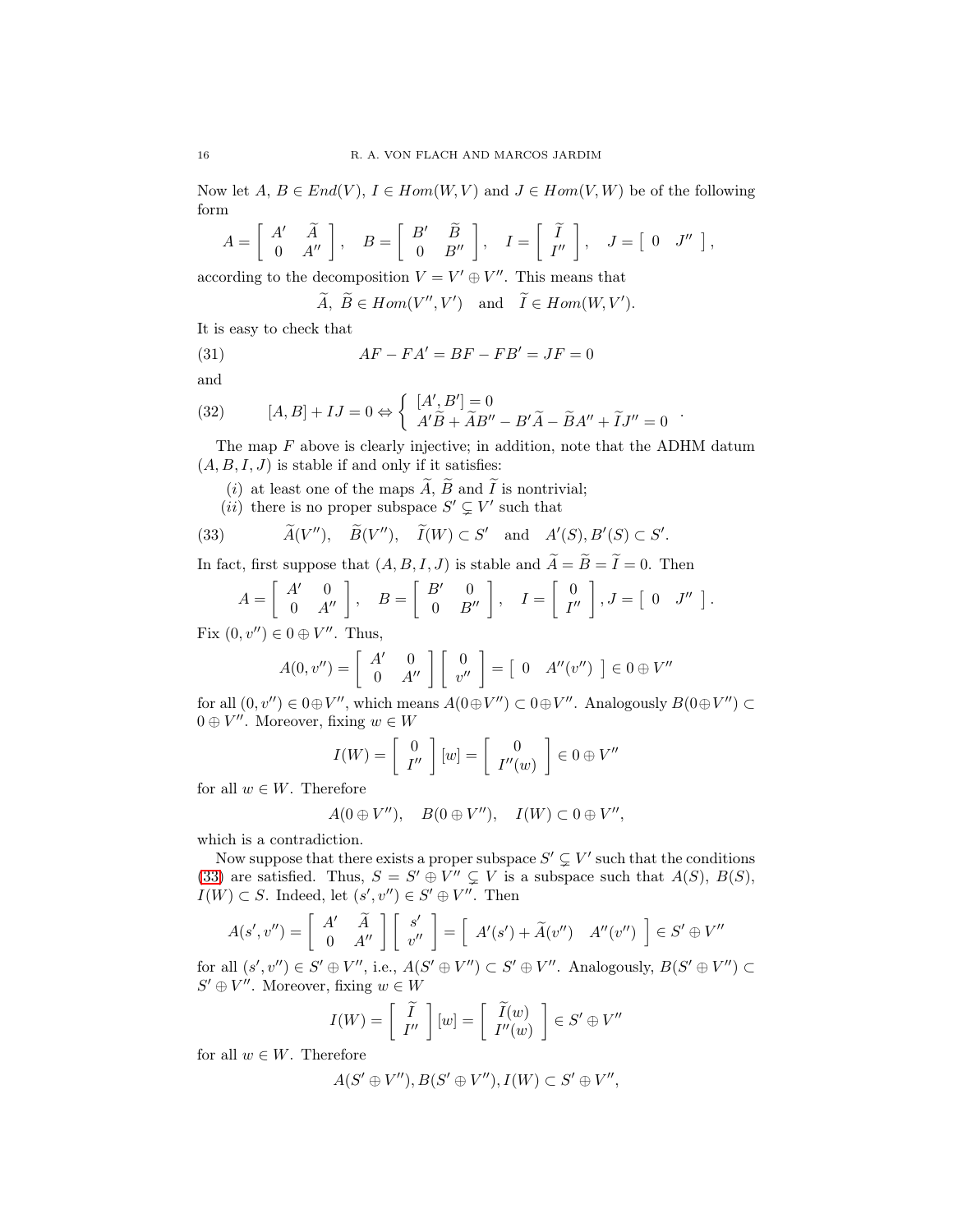which contradicts the stability condition. Therefore, if  $(A, B, I, J)$  is stable, it satisfies the conditions  $(i)$  and  $(ii)$  above.

Now suppose that  $(A, B, I, J)$  satisfies the conditions  $(i)$  and  $(ii)$ . One can check that  $(A, B, I, J)$  is a stable data. Indeed, let  $S = S' \oplus S'' \subset V$  such that  $A(S)$ ,  $B(S)$ ,  $I(W) \subset S$  and  $(s', s'') \in S$ . Thus,

$$
A(s',s'') = \begin{bmatrix} A' & \widetilde{A} \\ 0 & A'' \end{bmatrix} \begin{bmatrix} s' \\ s'' \end{bmatrix} = \begin{bmatrix} A'(s') + \widetilde{A}(s'') & A''(s'') \end{bmatrix} \in S' \oplus S''
$$

for all  $(s', s'') \in S' \oplus S''$ , which means that  $A'(S') + \tilde{A}(S'') \subset S'$  and  $A''(S'') \subset S''$ . Analogously,  $B'(S') + B''(S'') \subset S'$  and  $B''(S'') \subset S''$ . Moreover, given  $w \in W$ 

$$
I(w) = \left[ \begin{array}{c} \widetilde{I} \\ I'' \end{array} \right] [w] = \left[ \begin{array}{c} \widetilde{I}(w) \\ I''(w) \end{array} \right] \in S' \oplus S''
$$

However, since the ADHM data  $(A'', B'', I'', J'')$  is stable,  $S'' = V''$ . Thus, S' is a subspace which satisfies the conditions in [\(33\)](#page-15-0). It follows from (ii) that  $S' = 0$ or  $S' = V'$ . If  $S' = 0$ ,  $A(V'')$ ,  $B(V'')$ ,  $I(W) \subset \{0\}$  and  $A = B = I = 0$ , which contradicts the condition (*i*). Therefore,  $S' = V'$  and  $S = V$ , i.e., the ADHM data  $(A, B, I, J)$  is in fact stable if and only if  $(A, B, I, J)$  satisfies the conditions  $(i)$  and  $(ii)$  above.

In order to complete the proof, it is enough to show that there exists a nontrivial solution for the equation [\(32\)](#page-15-1) which satisfies the conditions  $(i)$  and  $(ii)$ . First choose a basis  $\{v_1, \ldots, v_{c'}\}$  for  $V'$  and let  $A'$  and  $B'$  be two diagonal matrix,

$$
A' = \text{diag}(\alpha_1, \dots, \alpha_{c'}), \quad B' = \text{diag}(\beta_1, \dots, \beta_{c'}),
$$

such that

$$
\begin{cases} \alpha_i \neq \alpha_j, \text{ for } i \neq j \\ \beta_i \neq \beta_j, \text{ for } i \neq j \end{cases}
$$

.

Let  $\tilde{I}: W \longrightarrow V'$  be a linear map of rank is 1 and  $Im(\tilde{I})$  is generated by the vector

$$
v = \sum_{i=1}^{c'} v_i.
$$

Therefore,  $\{v, B'v, \ldots, B'^{c'-1}v\}$  is a basis for  $V'$ , otherwise, there would exist a nontrivial linear relation of the form

$$
\sum_{i=0}^{c'-1} x_i B'^i v = 0.
$$

Thus, for  $B' = \text{diag}(\beta_1, \dots, \beta_{c'})$ ,  $x_i's$  are a solution for the linear system

$$
\sum_{i=1}^{c'} \beta_j^i x_i = 0, \text{ for } j \in \{1, \dots, c'\},
$$

where  $B^{0} = 1_{V'}$ . However, the discriminant of the linear system is the Vandermond determinant

$$
\Delta(\beta_1,\ldots,\beta_{c'})=\prod_{i
$$

since  $\beta_i \neq \beta_j$  for all  $i \neq j$ . Thus,  $x_i = 0$ , for all  $i \in \{1, ..., c'\}$ , leading to a contradiction. In conclusion,  $\{v, B'v, \ldots, B'^{c-1}v\}$  is a basis for V'. In particular, there is no subspace  $0 \subset S' \subset V'$  preserved by  $B'$  and contained in the image of  $\tilde{I}$ .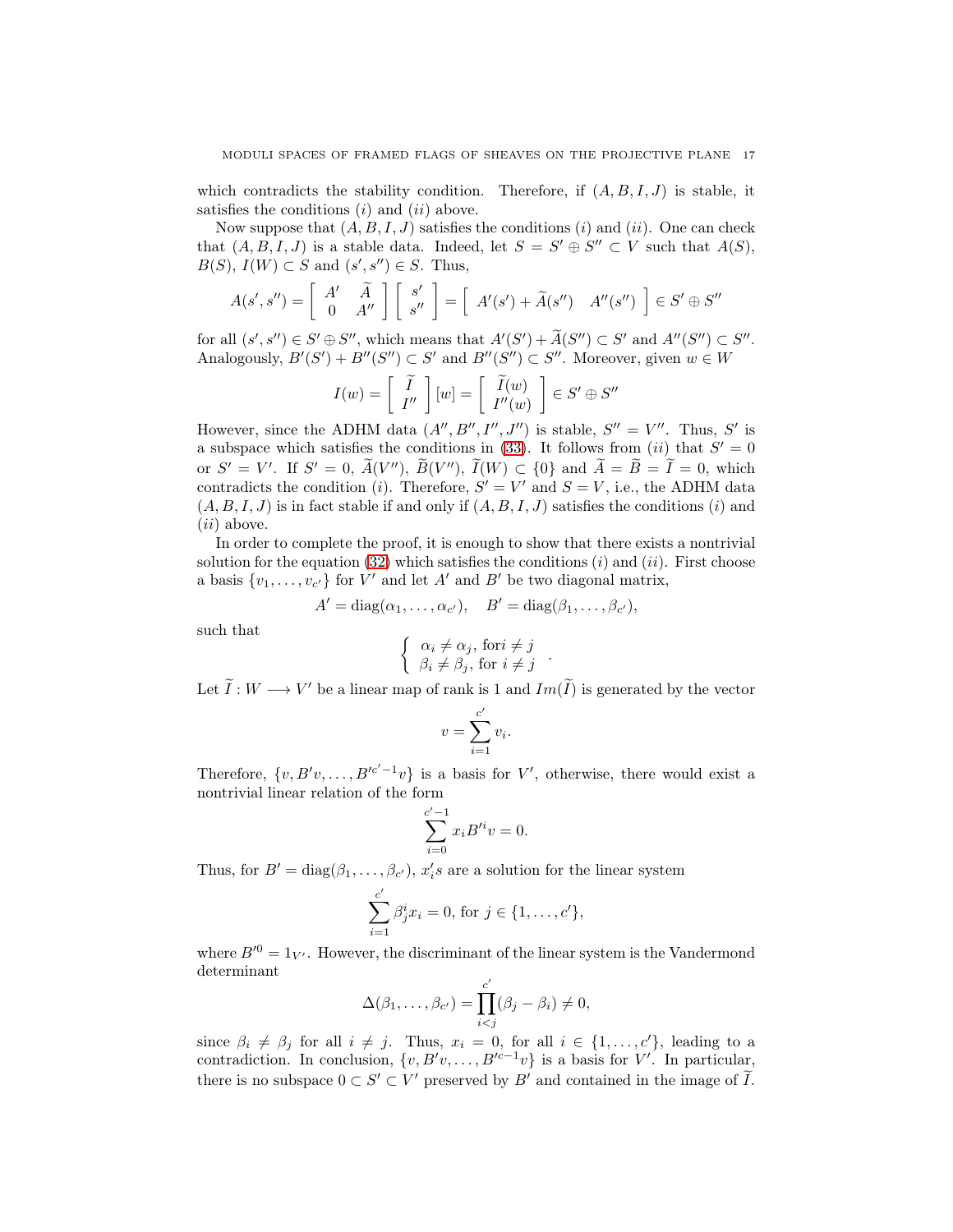Analogously, there is no subspace  $0 \subset S' \subset V'$  preserved by A' and contained in the image of  $\overline{I}$  as well.

Fixing A', B' and  $\tilde{I}$  as above, the equation [\(32\)](#page-15-1) is a linear system with  $c'(c$ c') equations in the  $2c'(c - c')$  variables A, B. Such system a has a  $c'(c - c')$ dimensional space of solutions. Any nontrivial solution determines a stable ADHM datum  $(A, B, I, J)$ .

<span id="page-17-2"></span>**Lemma 14.**  $\mathcal{N}(r, c, 1)$  is connected for any  $r \geq 1$  and  $c \geq 2$ .

*Proof.* According to Lemma [13](#page-14-0) above, the morphism  $\mathfrak{q}: \mathcal{N}(r,c,1) \to \mathcal{M}(r,c-1)$ is surjective. Since  $\mathcal{M}^{st}(r, c - 1)$  is an irreducible, nonsingular variety cf. [\[10,](#page-39-9) Theorem 3.3], it is also connected. Therefore, it is enough to argue that the fibres of q are always connected.

Indeed, note in the proof of Lemma [13](#page-14-0) that  $\mathfrak{q}^{-1}(A'',B'',I'',J'')$  are given by morphisms

$$
\widetilde{A}, \ \widetilde{B} \in Hom(V'', V'), \ \widetilde{I} \in Hom(W, V'), \quad \text{and} \quad A', B' \in End(V').
$$

satisfying the equations on the right hand side of [\(32\)](#page-15-1), and the open conditions (i) and (ii) above equation [\(33\)](#page-15-0). When dim  $V' = 1$ , the only proper subspace of V' is the trivial one, hence conditions (i) and (ii) are redundant; it follows that

$$
\mathfrak{q}^{-1}(A'',B'',I'',J'') = (\ker L \setminus \{0\}) \times \mathbb{C}^2,
$$

where L is the linear operator  $L: Hom(V'', V')^{\oplus 2} \oplus Hom(W, V') \to Hom(V'', V')$ given by

$$
L(\widetilde{A}, \widetilde{B}, \widetilde{I}) := A'\widetilde{B} + \widetilde{A}B'' - B'\widetilde{A} - \widetilde{B}A'' + \widetilde{I}J''.
$$

Note that

dim ker 
$$
L \ge 2(c-1) + r - (c-1) = c + r - 1 \ge 2
$$

<span id="page-17-0"></span>so that ker  $L \setminus \{0\}$  is connected.

# 5. Smoothness

In this section we will prove that the moduli space  $\mathcal{N}(r, c, 1)$  is smooth and has complex dimension  $(2rc - r + 1)$ . In other to prove this, consider the following complex

(34)

<span id="page-17-1"></span>
$$
\mathcal{C}(X): \begin{array}{c} End(V)^{\oplus^{2}} \\ \oplus \\ End(V) \\ \oplus \\ End(V') \end{array} \xrightarrow{End(V) \longrightarrow Hom(W, V) \longrightarrow Hom(V', V)^{\oplus^{2}} \\ \oplus \\ End(V') \oplus \\ End(V')^{\oplus^{2}} \end{array} \xrightarrow{End(V', V) \longrightarrow Hom(V', V) \longrightarrow Hom(V', V) \longrightarrow Hom(V', V) \longrightarrow Hom(V', V) \longrightarrow Hom(V', V)
$$

with

$$
d_0(h, h') = ([h, A], [h, B], hI, -Jh, [h', A'], [h', B'], hF - Fh']
$$
  
\n
$$
d_1(a, b, i, j, a', b', f) = ([a, B] + [A, b] + Ij + iJ, Af + aF - Fa' - fA',\nBf + bF - Fb' - fB', jF + Jf, [a', B'] + [A', b'])
$$
  
\n
$$
d_2(c_1, c_2, c_3, c_4, c_5) = c_1F + Bc_2 - c_2B' + c_3A' - Ac_3 - Ic_4 - Fc_5.
$$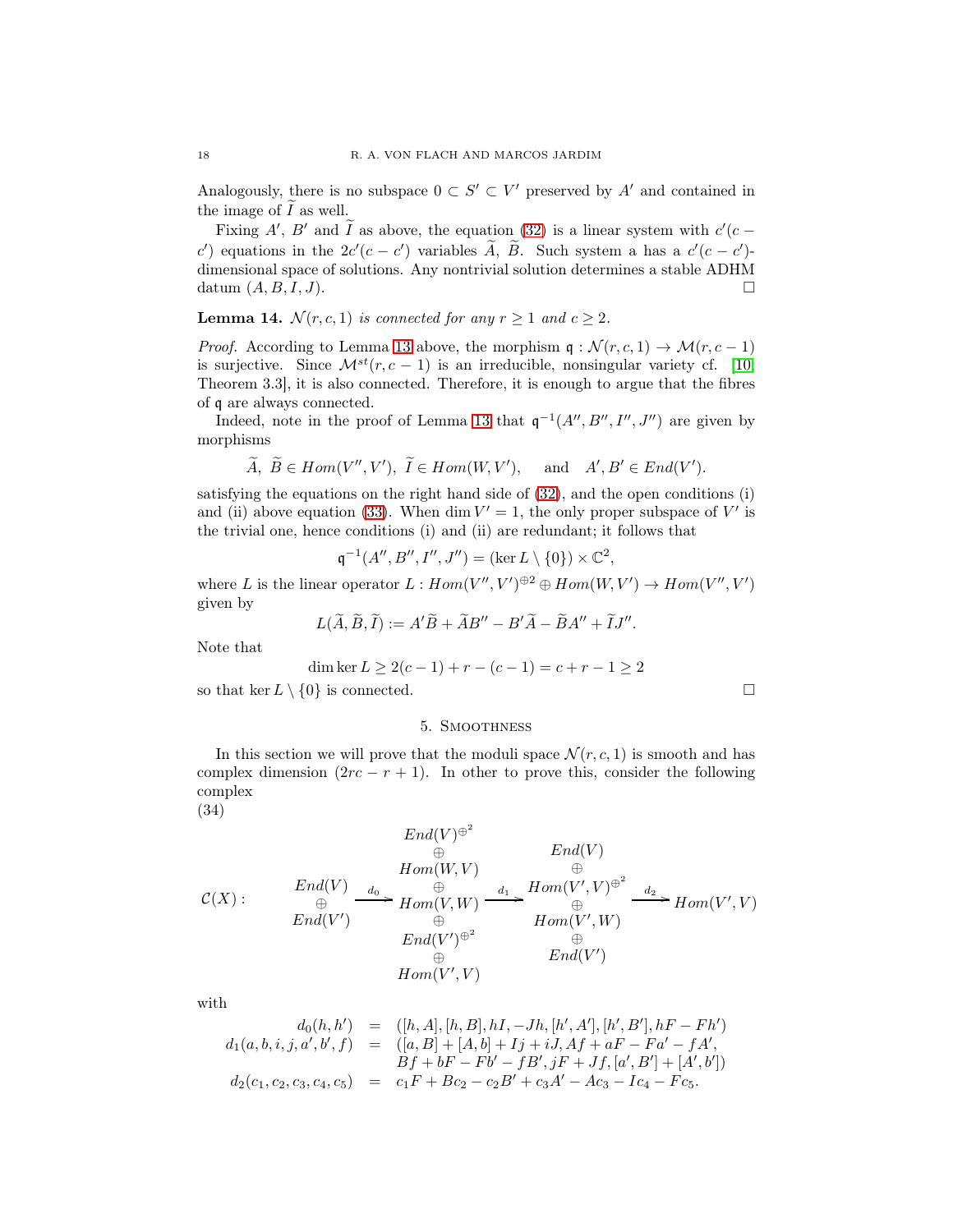Note that  $d_0$  is the linearization of the free action [\(12\)](#page-8-1), while  $d_1$  is the linearization of the equations in [\(3\)](#page-7-0).

<span id="page-18-0"></span>**Theorem 15.** Let  $\dim(W) = r$ ,  $\dim(V) = c$  and  $\dim(V') = c'$ , and let  $X =$  $(V, V', A, B, I, J, A', B', F)$  be a stable enhanced ADHM datum. Then

$$
H^0(\mathcal{C}(X)) = H^3(\mathcal{C}(X)) = 0,
$$

where  $C(X)$  is the complex  $(34)$ .

*Proof.* Consider the shifted complex  $\mathcal{C}(X)[1]^i := \mathcal{C}(X)^{i+1}$  with  $(d_i)_{\mathcal{C}(X)[1]} := (-1)d_{i+1}$ ; it is given by:

$$
\begin{array}{ccc}\nEnd(V)^{\oplus^{2}} & End(V) \\
\oplus & End(V) & \oplus \\
Hom(W, V) & \oplus & \oplus \\
Hom(V, W) & \oplus & Hom(V', V)^{\oplus^{2}} \\
\oplus & Hom(V, W) & \oplus \\
End(V')^{\oplus^{2}} & \oplus & End(V') \\
Hom(V', V) & \oplus & End(V') \\
Hom(V', V) & \oplus & \oplus \\
Hom(V', V) & \oplus & \oplus\n\end{array}
$$

with

$$
d_0(a, b, i, j, a', b', f) = -( [a, B] + [A, b] + Ij + iJ, Af + aF - Fa' - fA',Bf + bF - Fb' - fB', jF + Jf, [a', B'] + [A', b'])d_1(c_1, c_2, c_3, c_4, c_5) = -c_1F - Bc_2 + c_2B' - c_3A' + Ac_3 + Ic_4 + Fc_5.
$$

Consider also the following complexes:

$$
\mathcal{C}(\mathcal{A}): \qquad End(V) \xrightarrow{d_0} \qquad Hom(W, V) \xrightarrow{d_1} End(V)
$$
  
\n
$$
\xrightarrow{\oplus} Hom(V, W) \xrightarrow{d_1} End(V)
$$
  
\n
$$
Hom(V, W)
$$

where

<span id="page-18-1"></span>
$$
d_0(a) = ([h, A], [h, B], hI, -Jh)
$$
  

$$
d_1(a, b, i, j) = [a, B] + [A, b] + Ij + iJ;
$$

(35) 
$$
\mathcal{C}(\mathcal{B}): \qquad End(V') \xrightarrow{d_0} End(V')
$$

where

$$
d_0(h') = [h', B];
$$

and

$$
\mathcal{C}(\mathcal{A}, \mathcal{B}): \begin{array}{c} Hom(V', V)^{\oplus^2} \\ \oplus \\ End(V') \end{array} \longrightarrow \begin{array}{c} Hom(V', V)^{\oplus^2} \\ \oplus \\ Hom(V', W) \end{array} \longrightarrow \begin{array}{c} Hom(V', V) \\ \oplus \\ End(V') \end{array}
$$

where

$$
d_0(f, a') = (-Af + fA' - Fa', -Bf + fB', -Jf, [a', B'])
$$
  
\n
$$
d_1(c_2, c_3, c_4, c_5) = -Bc_2 + c_2B' - c_3A' + Ac_3 + Ic_4 + Fc_5.
$$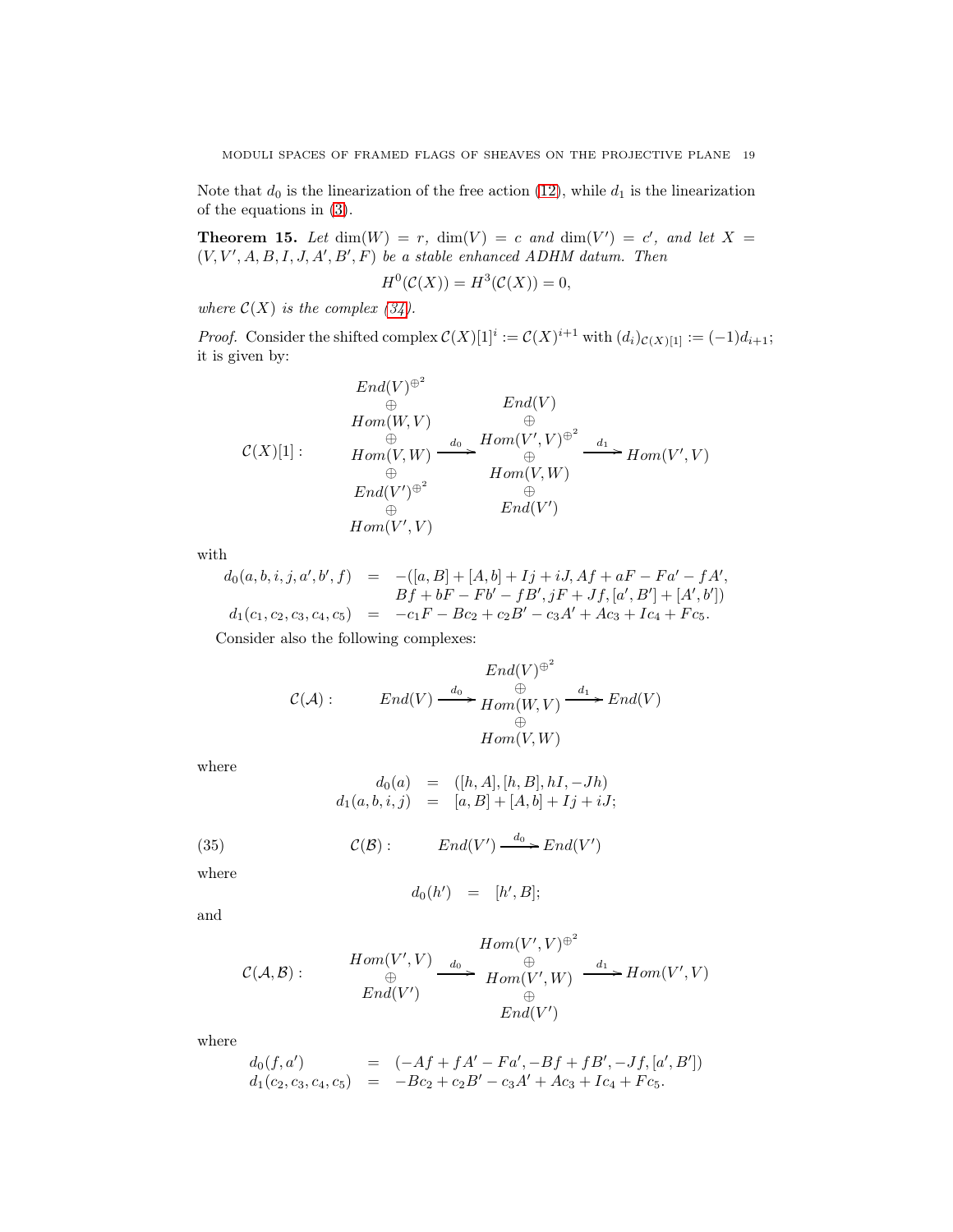Define the morphism of complexes

$$
\rho: \mathcal{C}(\mathcal{A}) \oplus \mathcal{C}(\mathcal{B}) \longrightarrow \mathcal{C}(\mathcal{A}, \mathcal{B})
$$

by

$$
\rho_0(h, h') = (hF - Fh', [h', A']) \n\rho_1(a, b, i, j, b') = (aF, bF - Fb', jF, [A', b']) \n\rho_2(c_1) = c_1F
$$

We assert that the cone of the map  $\rho$  is equivalent to  $\mathcal{C}(X)[1]$ . In fact, denote this cone by  $(C, d_C)$ ; it follows that

$$
\begin{cases}\nC^i = \mathcal{C}(\mathcal{A}, \mathcal{B})^i \oplus (\mathcal{C}(\mathcal{A})^{i+1} \oplus \mathcal{C}(\mathcal{B})^{i+1}) \\
(d_i)_C = ((d_i)_{\mathcal{C}(\mathcal{A}, \mathcal{B})^i} - \rho_{i+1}, -(d_{i+1})_{(\mathcal{C}(\mathcal{A})^{i+1} \oplus \mathcal{C}(\mathcal{B})^{i+1})})\n\end{cases}
$$

.

.

Therefore,

$$
C^{0} = Hom(V', V) \oplus End(V') \oplus End(V)^{\oplus^{2}} \oplus Hom(W, V) \oplus
$$
  
\n
$$
\oplus Hom(V, W) \oplus End(V')
$$
  
\n
$$
C^{1} = Hom(V', V)^{\oplus^{2}} \oplus Hom(V, W) \oplus End(V') \oplus End(V)
$$
  
\n
$$
C^{2} = Hom(V', V)
$$

$$
(d_0)_C(f, a', a, b, i, j, b') = (d_0(f, a') - \rho_1(a, b, i, j, b'), -d_1(a, b, i, j, b'))
$$
  
\n
$$
= ((-Af + fA' + Fa', -Bf + fB', -Jf, -[a', B']) -
$$
  
\n
$$
= (aF, bF - Fb', jF, [A', b']), -[a, B] - [A, b] - Ij - iJ)
$$
  
\n
$$
= (-Af + fA' + Fa' - aF, -Bf + fB' - bF + Fb',
$$
  
\n
$$
-Jf - jF, -[A', b'] - [a, B'] - [a, B] - [A, b] - Ij - iJ)
$$

$$
(d_1)_C(c_2, c_3, c_4, c_5) = (d_1(c_2, c_3, c_4, c_5) - \rho_1(c_1), -d_2(c_1))
$$
  
= (-c\_1F - Bc\_2 + c\_2B' - c\_3A' + Ac\_3 + Ic\_4 + Fc\_5, 0).

Hence the cone of the map  $\rho$  is equivalent to  $\mathcal{C}(X[1])$ . So, one can obtain the following exact triangle

(36) 
$$
\mathcal{C}(X) \longrightarrow \mathcal{C}(\mathcal{A}) \oplus \mathcal{C}(\mathcal{B}) \stackrel{\rho}{\longrightarrow} \mathcal{C}(\mathcal{A}, \mathcal{B})
$$

Since  $\mathcal{C}(\mathcal{A})$  is just the deformation complex for the usual ADHM equation, it is well known that

(37) 
$$
H^{0}(\mathcal{C}(\mathcal{A})) = H^{2}(\mathcal{C}(\mathcal{A})) = 0.
$$

Let us prove that  $H^2(\mathcal{C}(\mathcal{A}, \mathcal{B})) = 0$ . In fact, the dual of the differential

<span id="page-19-1"></span><span id="page-19-0"></span>
$$
d_1: \mathcal{C}(\mathcal{A}, \mathcal{B})^1 \longrightarrow \mathcal{C}(\mathcal{A}, \mathcal{B})^2
$$

is given by

$$
d_1^{\vee}: \quad Hom(V, V') \quad \longrightarrow \quad Hom(V, V')^{\oplus^2} \oplus Hom(W, V') \oplus End(V')\varphi \quad \longmapsto \quad (B'\varphi - \varphi B, \varphi A - A'\varphi, \varphi I, \varphi F)
$$

Suppose that  $d_1^{\vee}(\varphi) = 0$ . Thus,

$$
B'\varphi - \varphi B = A'\varphi - \varphi A = \varphi I = 0.
$$

Therefore,

$$
Im(I), A(\ker(\varphi)), B(\ker(\varphi)) \subseteq \ker(\varphi).
$$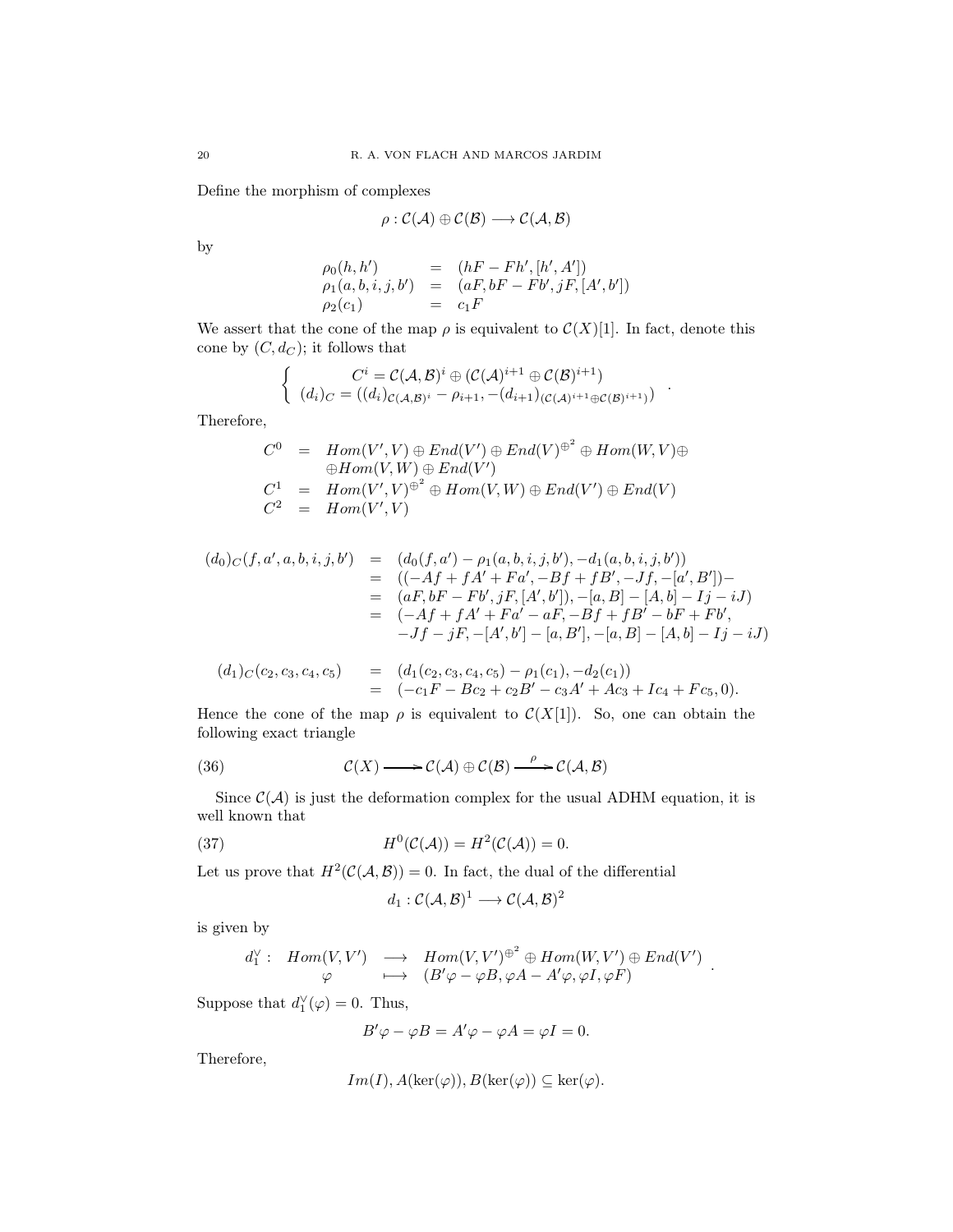The fact that  $Im(I) \subseteq \text{ker}(\varphi)$  is trivial. If  $v \in B(\text{ker}(\varphi))$ , then there exists  $w \in$  $\ker(\varphi)$  such that  $v = Bw$ . Then

$$
\varphi(v) = \varphi(B(w)) = B'(\varphi(w)) = B'(0) = 0.
$$

Therefore  $v \in \text{ker}(\varphi)$ . Hence,  $B(\text{ker}(\varphi)) \subseteq \text{ker}(\varphi)$ . One can prove that  $A(\text{ker}(\varphi)) \subseteq$  $\ker(\varphi)$  analogously. It follows from the stability of x that  $\ker(\varphi) = 0$  or  $\ker(\varphi) = V'$ . If ker( $\varphi$ ) = 0, then I  $\equiv$  0. This lead us to a contradiction. Therefore,  $\varphi$  = 0, i.e.,  $d_1^{\vee}$  it is injective and hence  $d_1$  it is surjective. It follows that

$$
H^2(\mathcal{C}(\mathcal{A}, \mathcal{B})) = Hom(V', V)/Im(d_1) = 0
$$

Next, let us prove that  $H^0(\rho)$  is injective. Since  $H^0(\mathcal{C}(\mathcal{A})) = 0$ , we have that

$$
H^0(\mathcal{C}(\mathcal{A})\oplus\mathcal{C}(\mathcal{B}))=H^0(\mathcal{C}(\mathcal{B})).
$$

Therefore,

$$
H^{0}(\rho): H^{0}(\mathcal{C}(\mathcal{B})) \longrightarrow H^{0}(\mathcal{C}(\mathcal{A}, \mathcal{B}))
$$
  

$$
\overline{h'} \longrightarrow (\overline{-Fh'}, [\overline{h'}, \overline{A}])
$$

where  $\overline{x} \in H^0(\mathcal{C})$  denotes the equivalence class of  $x \in \mathcal{C}$ , with  $\mathcal{C} \in \{C(\mathcal{A}), C(\mathcal{B}), C(\mathcal{A}, \mathcal{B})\}.$ Suppose that  $H^0(\rho)(\overline{k'}) = 0$ . Then,  $\overline{-Fh'} = 0$ . Since F it is injective, it is true that  $\overline{h'} = \overline{0}$ . Hence  $H^0 \rho$  it is injective.

Finally, it follows from equation [\(37\)](#page-19-0) that the exact sequence of cohomologies of [\(36\)](#page-19-1) is given by

(38) 
$$
0 \longrightarrow H^{0}(\mathcal{C}(R)) \xrightarrow{\delta} H^{0}(\mathcal{C}(B)) \xrightarrow{H^{0}(\rho)} H^{0}(\mathcal{C}(\mathcal{A}, \mathcal{B})) \longrightarrow \dots
$$

$$
\cdots \longrightarrow \underbrace{H^2(\mathcal{C}(B))}_{=0} \longrightarrow \underbrace{H^2(\mathcal{C}(\mathcal{A}, \mathcal{B}))}_{=0} \longrightarrow H^3(\mathcal{C}(R)) \longrightarrow 0.
$$

The claim in the Theorem follows immediately.  $\Box$ 

Remark 16. Note that the exact sequence of cohomologies [\(36\)](#page-19-1) reduces to

$$
0 \to H^0(\mathcal{C}(\mathcal{B})) \xrightarrow{H^0(\rho)} H^0(\mathcal{C}(\mathcal{A}, \mathcal{B})) \to H^1(\mathcal{C}(X)) \to
$$
  

$$
\to H^1(\mathcal{C}(\mathcal{A}) \oplus \mathcal{C}(\mathcal{B})) \xrightarrow{H^1(\rho)} H^1(\mathcal{C}(\mathcal{A}, \mathcal{B})) \to H^2(\mathcal{C}(X)) \to 0
$$

The cohomology group  $H^2(\mathcal{C}(X))$  measures the obstruction the smoothness of the variety  $\mathcal{N}(r,c,c')$ , whose Zariski tangent space is precisely  $H^1(\mathcal{C}(X))$ .

We now focus on the particular case  $c' = \dim(V') = 1$ . The equation  $[A', B'] = 0$ becomes vacuous, hence it can omit this equation from the set of enhanced ADHM equation, obtaining the equations

$$
[A, B] + IJ = 0, \quad AF - FA' = 0, \quad BF - FB' = 0, \quad JF = 0.
$$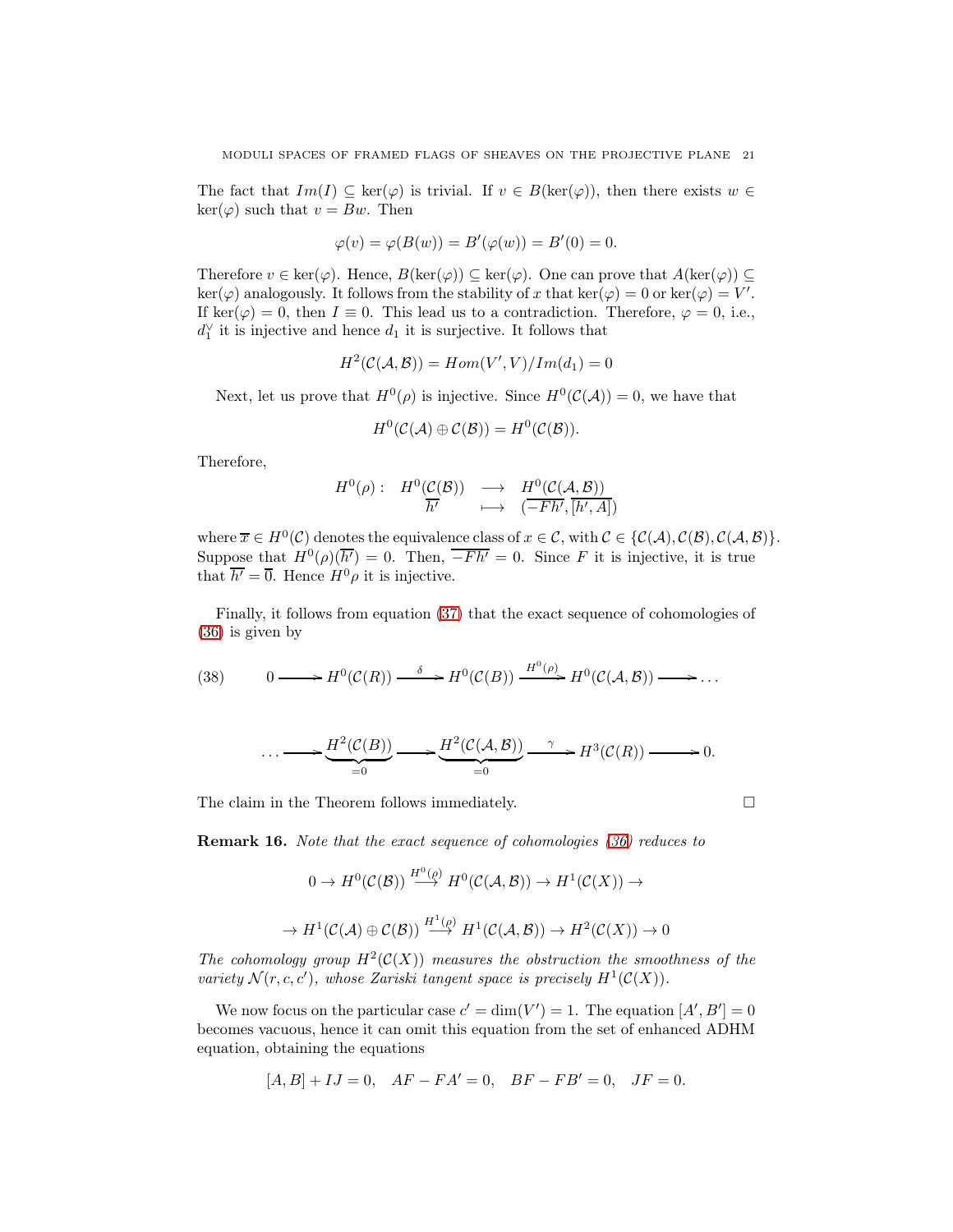The deformation complex [\(34\)](#page-17-1) simplifies to the following (39)

$$
\mathcal{E}nd(V)^{\oplus^{2}}
$$
\n
$$
\oplus
$$
\n
$$
\mathcal{E}(X):
$$
\n
$$
\oplus
$$
\n
$$
\oplus
$$
\n
$$
\mathcal{E}nd(V)
$$
\n
$$
\oplus
$$
\n
$$
\oplus
$$
\n
$$
\mathcal{E}nd(V')
$$
\n
$$
\oplus
$$
\n
$$
\oplus
$$
\n
$$
\mathcal{E}nd(V') \oplus \oplus
$$
\n
$$
\oplus
$$
\n
$$
\mathcal{E}nd(V') \oplus \oplus
$$
\n
$$
\oplus
$$
\n
$$
\mathcal{E}nd(V') \oplus \oplus
$$
\n
$$
\oplus
$$
\n
$$
\mathcal{E}nd(V') \oplus \oplus
$$
\n
$$
\oplus
$$
\n
$$
\mathcal{E}nd(V') \oplus \oplus
$$
\n
$$
\oplus
$$
\n
$$
\mathcal{E}md(V',V)
$$
\n
$$
\oplus
$$
\n
$$
\mathcal{E}md(V',V)
$$
\n
$$
\oplus
$$
\n
$$
\mathcal{E}md(V',V)
$$

with maps given by

$$
d_0(h, h') = ([h, A], [h, B], hI, -Jh, [h', A'], [h', B'], aF - Fa')
$$
  
\n
$$
d_1(a, b, i, j, a', b', f) = ([a, B] + [A, b] + Ij + iJ, Af + aF - Fa' - fA',\nBf + bF - Fb' - fB', jF + Jf)
$$
  
\n
$$
d_2(c_1, c_2, c_3, c_4) = c_1F + Bc_2 - c_2B' + c_3A' - Ac_3 - Ic_4.
$$

We are finally in position to prove the main Theorem of this section.

<span id="page-21-1"></span>**Theorem 17.** Let  $\dim(W) = r$ ,  $\dim(V) = c$  and  $\dim(V') = 1$ , and let  $X =$  $(A, B, I, J, A', B', F)$  be a stable enhanced ADHM datum which satisfies the enhanced ADHM equations. The moduli space  $\mathcal{N}(r, c, 1)$  is a non-singular, quasiprojective variety of dimension is  $2rc - r + 1$ .

*Proof.* Let  $C(\mathcal{A})$  and  $C(\mathcal{B})$  be the complexes [\(5\)](#page-18-0) and [\(35\)](#page-18-1), respectively. Let  $C(\mathcal{A}, \mathcal{B})$ be the complex given by

$$
\mathcal{C}(\mathcal{A}, \mathcal{B}): \qquad \begin{array}{c} Hom(V', V) \xrightarrow{d_0} Hom(V', V)^{\oplus^2} \xrightarrow{d_1} Hom(V', V) \\ \oplus \\ End(V') \xrightarrow{Hom(V', W)} Hom(V', W) \end{array}
$$

with maps given by

$$
d_0(f, a') = (-Af + fA' - Fa', -Bf + fB', -Jf)
$$
  
\n
$$
d_1(c_2, c_3, c_4) = -Bc_2 + c_2B' - c_3A' + Ac_3 + Ic_4.
$$

Consider the morphism of complexes:

$$
\rho: \mathcal{C}(\mathcal{A}) \oplus \mathcal{C}(\mathcal{B}) \longrightarrow \mathcal{C}(\mathcal{A}, \mathcal{B})
$$

given by

$$
\rho_0(a, a') = (aF - Fa', [a', A']) \n\rho_1(a, b, i, j, b') = (aF, bF - Fb', jF, 0) \n\rho_2(c_1) = c_1F
$$

<span id="page-21-0"></span>One can check that the sequence of complexes

(40) 
$$
0 \longrightarrow \mathcal{C}(R) \longrightarrow \mathcal{C}(\mathcal{A}) \oplus \mathcal{C}(\mathcal{B}) \stackrel{\rho}{\longrightarrow} \mathcal{C}(\mathcal{A}, \mathcal{B}) \longrightarrow 0
$$

is exact. Similarly to Theorem [15,](#page-18-0) one can prove that

$$
H^0(\mathcal{C}(X)) = H^3(\mathcal{C}(X)) = 0,
$$

therefore the exact sequence of cohomologies associated to [\(40\)](#page-21-0) reduces to

$$
0 \to H^0(\mathcal{C}(\mathcal{B})) \xrightarrow{H^0(\rho)} H^0(\mathcal{C}(\mathcal{A}, \mathcal{B})) \to H^1(\mathcal{C}(X)) \to
$$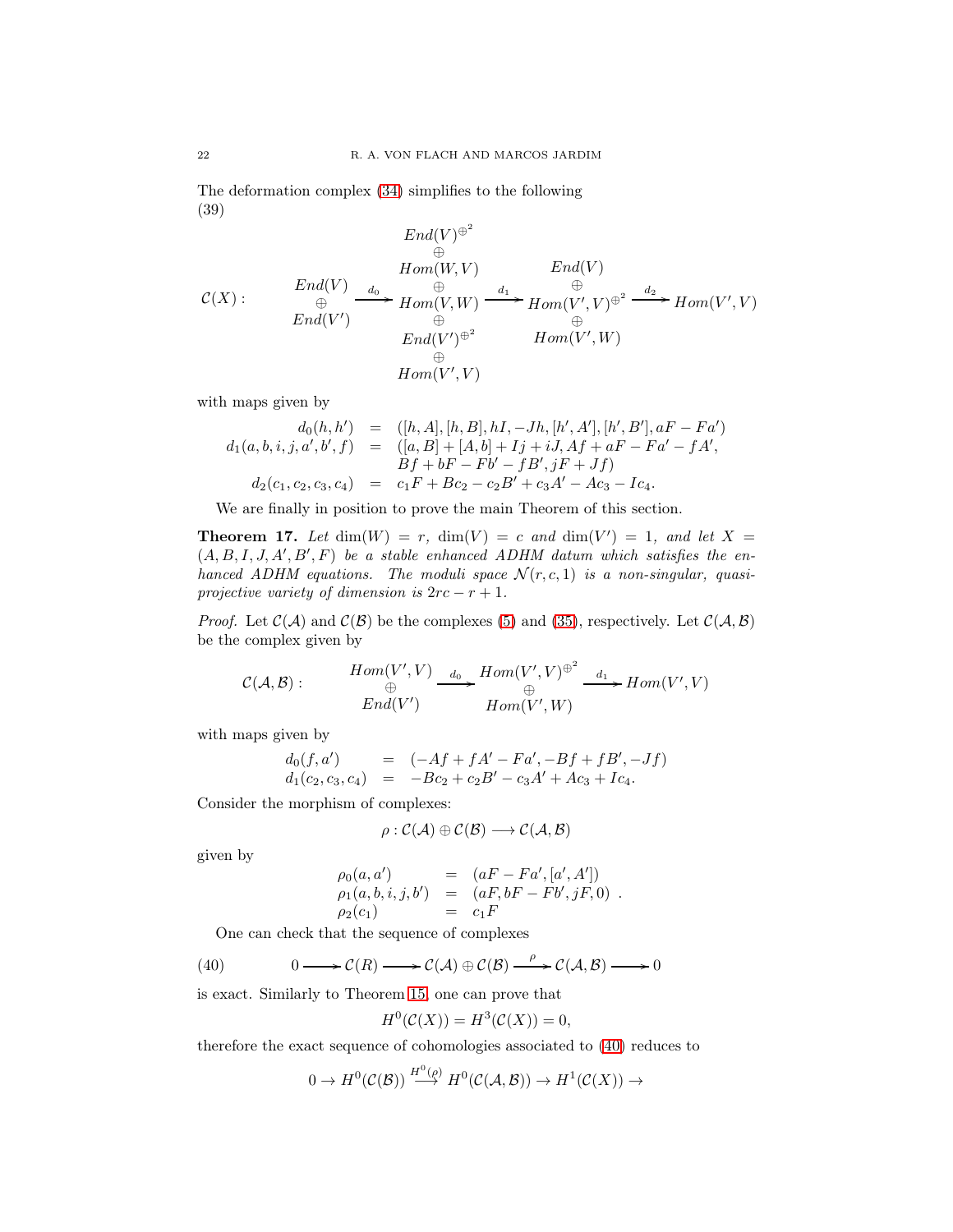$$
\to H^1(\mathcal{C}(\mathcal{A}) \oplus \mathcal{C}(\mathcal{B})) \xrightarrow{H^1(\rho)} H^1(\mathcal{C}(\mathcal{A}, \mathcal{B})) \to H^2(\mathcal{C}(X)) \to 0
$$

To complete the proof, it remains to show that  $H^1(\rho)$  is a surjective map, which implies that the obstruction space  $H^2(\mathcal{C}(R))$  vanishes.

In order to establish the surjectivity of  $H^1(\rho)$ , we show that the following induced map is surjective,

(41) 
$$
Z^1(\rho): Z^1(\mathcal{C}(\mathcal{A})) \oplus Z^1(\mathcal{C}(\mathcal{B})) \longrightarrow Z^1(\mathcal{C}(\mathcal{A}, \mathcal{B})),
$$

where  $Z^1(\mathcal{C}(\mathcal{A})) := \ker(d_1)$ , with  $d_1 : \mathcal{C}(\mathcal{A})^1 \longrightarrow \mathcal{C}(\mathcal{A})^2$ , and similarly for  $Z^1(\mathcal{C}(\mathcal{B}))$ and for  $Z^1(\mathcal{C}(\mathcal{A}, \mathcal{B}))$ . Indeed, note that  $Z^1(\mathcal{C}(\mathcal{B})) = 0$ ; our strategy is to show that:

(1) the diagram

$$
0 \longrightarrow Z^{1}(\mathcal{C}(\mathcal{A})) \oplus Z^{1}(\mathcal{C}(\mathcal{B})) \longrightarrow \mathcal{C}(\mathcal{A})^{1} \oplus \mathcal{C}(\mathcal{B})^{1} \longrightarrow \begin{array}{c} \xrightarrow{d_{1}} \xrightarrow{=End(V)} \\ \downarrow^{G(\mathcal{A})^{2}} \\ \downarrow^{G(\mathcal{A})^{2}} \\ \downarrow^{G(\mathcal{A})^{2}} \end{array} \longrightarrow 0
$$
\n
$$
0 \longrightarrow Z^{1}(\mathcal{C}(\mathcal{A}, \mathcal{B})) \longrightarrow \begin{array}{c} \downarrow^{G(\mathcal{A})^{1}} \xrightarrow{d_{1}} \xrightarrow{d_{1}} \xrightarrow{C(\mathcal{A}, \mathcal{B})^{2}} \\ \downarrow^{G(\mathcal{A})^{2}} \\ \downarrow^{G(\mathcal{A})^{2}} \end{array} \longrightarrow 0
$$

commutes;

- (2) the maps  $\rho_1$  and  $\rho_2$  are surjective;
- (3) for all  $p \in Z^1(\mathcal{C}(\mathcal{A}, \mathcal{B}))$ ,  $\rho_1^{-1}(p) \cap (Z^1(\mathcal{C}(\mathcal{A})) \oplus Z^1(\mathcal{C}(\mathcal{B}))) \neq 0$  in  $\mathcal{C}(\mathcal{A})^1 \oplus$  $\mathcal{C}(\mathcal{B})^1.$

Proof of item 1: The map  $Z^1(\rho)$  it is well-defined. Indeed, let  $(a, b, i, j, b') \in$  $\ker((d_1)_{\mathcal{C}(\mathcal{A})\oplus\mathcal{C}(\mathcal{B})})$ . Thus,

$$
Ij=-[a,B]-[A,b]-iJ.\\
$$

Therefore,

$$
d_1(\rho_1)(a, b, i, j, b') = d_1(aF, bF - Fb', jF, 0)
$$
  
= -BaF + aFB' - bFA' + Fb'A' + AbF - AFb' + IjF  
= [a, B]F + [A, b]F + iJF + IjF - F[A', b']  
= ([a, B] + [A, b] + iJ)F + IjF  
= IjF - IjF = 0.

Hence the map  $Z^1(\rho)$  is well-defined. Since  $\rho$  is a morphism, it follows that  $d_1 \circ \rho_1 = \rho_2 \circ d_1$ . Moreover,  $i \circ Z^1(\rho) = i \circ \rho_1$ .

Proof of item 2: Let  $p = (c_2, c_3, c_4, 0) \in C(\mathcal{A}, \mathcal{B})^1$ . Let  $E: V \longrightarrow V'$ , such that  $EF = Id_{V'}$ . Since F is injective, there exists a surjective map E. Thus,

$$
\rho_1(c_2E, c_3E, i, c_4E, 0) = (c_2EF, c_3EF - F0, c_4EF, 0) \n= (c_2, c_3, c_4, 0)
$$

Then,  $\rho_1$  is surjective. In order to show that  $\rho_2$  is surjective, consider  $c_1 \in$  $Hom(V', V)$ . Therefore

$$
\rho_2(c_1E) = c_1EF = c_1
$$

Hence  $\rho_2$  is surjective.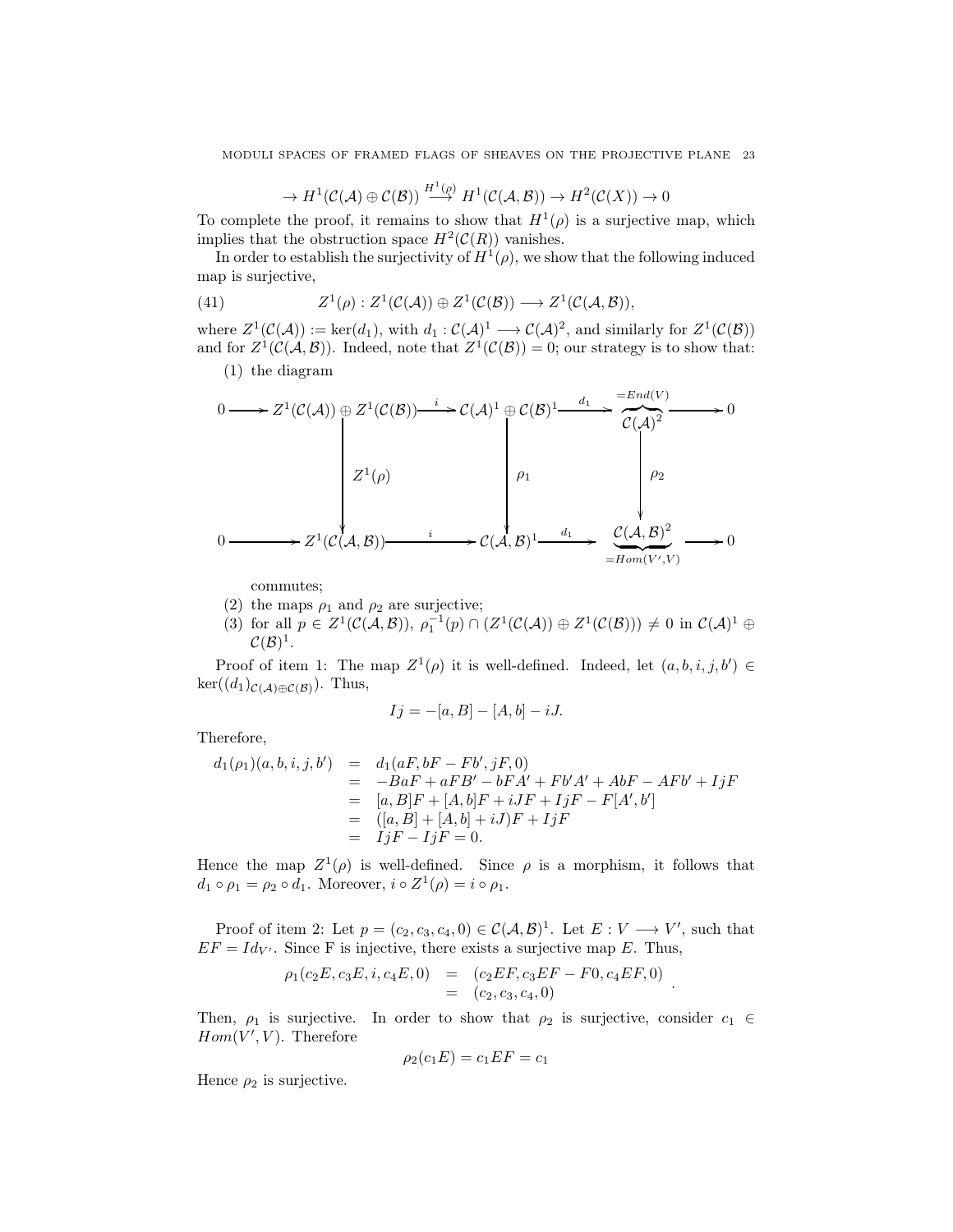Proof of item 3: Since  $\rho_1$  is surjective,  $\rho_1^{-1}(p)$  is a fiber over the linear space  $\ker(\rho_1)$  for all  $p \in C(\mathcal{A}, \mathcal{B})^1$ . Since  $Z^1(\mathcal{C}(\mathcal{A})) \oplus Z^1(\mathcal{C}(\mathcal{B}))$  it is a proper subspace  $\mathcal{C}(\mathcal{A})^1 \oplus \mathcal{C}(\mathcal{B})^1$ , it remains to show that

$$
\Delta = \dim(\ker(\rho_1)) + \dim(Z^1(\mathcal{C}(\mathcal{A})) \oplus Z^1(\mathcal{C}(\mathcal{B})) - \dim(\mathcal{C}(\mathcal{A})^1 \oplus \mathcal{C}(\mathcal{B})^1) \ge 0.
$$

Indeed,

$$
\Delta = \dim(\ker(\rho_1)) - \dim((\mathcal{C}(\mathcal{A})^1 \oplus \mathcal{C}(\mathcal{B})^1) \setminus (Z^1(\mathcal{C}(\mathcal{A})) \oplus Z^1(\mathcal{C}(\mathcal{B})))
$$

and  $\Delta \geq 0$  means that  $\ker(\rho_1) \cap (Z^1(\mathcal{C}(\mathcal{A})) \oplus Z^1(\mathcal{C}(\mathcal{B})) \neq 0$  and this conclude the proof, since the diagram above commutes. Indeed,

$$
\Delta = \dim(C(\mathcal{A})^1 \oplus C(\mathcal{B})^1) - \dim(Im(\rho_1)) + \dim(C(\mathcal{A})^1 \oplus C(\mathcal{B})^1) -
$$
  
\n
$$
\dim(Im(d_1)) - \dim(C(\mathcal{A})^1 \oplus C(\mathcal{B})^1)
$$
  
\n
$$
= \dim(C(\mathcal{A})^1 \oplus C(\mathcal{B})^1) - \dim(Im(\rho_1)) - \dim(Im(d_1))
$$
  
\n
$$
= 2c^2 + 2rc + 1 - 2c - r - 1 - c^2 = c^2 + 2c(r - 1) - r \ge 0
$$

At last, the dimension of the moduli space is equal to the dimension of  $H^1(\mathcal{C}(X))$ :

$$
\dim(H^1(\mathcal{C}(X))) = -\dim(C(X))^0 + \dim(C(X))^1 - \dim(C(X))^2 + \dim(C(X))^3
$$
  
= -(c<sup>2</sup> + c'<sup>2</sup>) + (2c<sup>2</sup> + 2c'<sup>2</sup> + 2rc + cc') - (c<sup>2</sup> + 2c'<sup>2</sup> + c'<sup>2</sup>)  
= 2rc + c'<sup>2</sup> - c'r = 2rc - r + 1.

 $\Box$ 

### 6. ADHM construction of framed flags of sheaves

<span id="page-23-0"></span>In this section adapt the construction in [\[12,](#page-39-2) Section 2], and prove that the moduli space of framed flags of sheaves, introduced in Section [2](#page-1-0) above, is isomorphic to the moduli space of framed stable representations of the enhanced ADHM quiver. More precisely, we prove the following result.

<span id="page-23-1"></span>**Theorem 18.** There exists an isomorphism of schemes  $\mathcal{N}(r, n+l, l) \rightarrow \mathcal{F}(r, n, l)$ , where  $r, n, l \geq 1$ .

We begin by revising a few facts about framed torsion free sheaves and stable representations of the ADHM quiver; the main references are [\[10\]](#page-39-9) and [\[12,](#page-39-2) Chapter 2. Let  $(x : y : z)$  be fixed homogeneous coordinates in  $\mathbb{P}^2$ , and let  $\ell_{\infty} := \{z = 0\}.$ Let  $X = (W, V, A, B, I, J)$  be a representation of the ADHM quiver. The ADHM complex associated to X is the complex of locally free sheaves on  $\mathbb{P}^2$  of the form

<span id="page-23-2"></span>(42) 
$$
E_X^{\bullet}: V \otimes \mathcal{O}_{\mathbb{P}^2}(-1) \xrightarrow{\alpha} (V \oplus V \oplus W) \otimes \mathcal{O}_{\mathbb{P}^2} \xrightarrow{\beta} V \otimes \mathcal{O}_{\mathbb{P}^2}(1)
$$

where

(43) 
$$
\alpha = \begin{bmatrix} zA + x1_V \\ zB + y1_V \\ zJ \end{bmatrix}, \quad \beta = \begin{bmatrix} -zB - y1_V & zA + x1_V & zI \end{bmatrix}.
$$

One can show that  $\alpha$  is always injective, while  $\beta$  is surjective if and only if X is stable; in this case, the sheaf

$$
E := \mathcal{H}^0(E_X^{\bullet}) = \ker \beta / \operatorname{im} \alpha
$$

is called the cohomology of the complex  $E_X^{\bullet}$ . In addition such E is a rank r torsion free sheaf on  $\mathbb{P}^2$  with  $c_2(E) = c$ , framed by the induced isomorphism  $\varphi : E|_{\ell_\infty} \stackrel{\sim}{\to}$  $W\otimes \mathcal O_{\ell_\infty}.$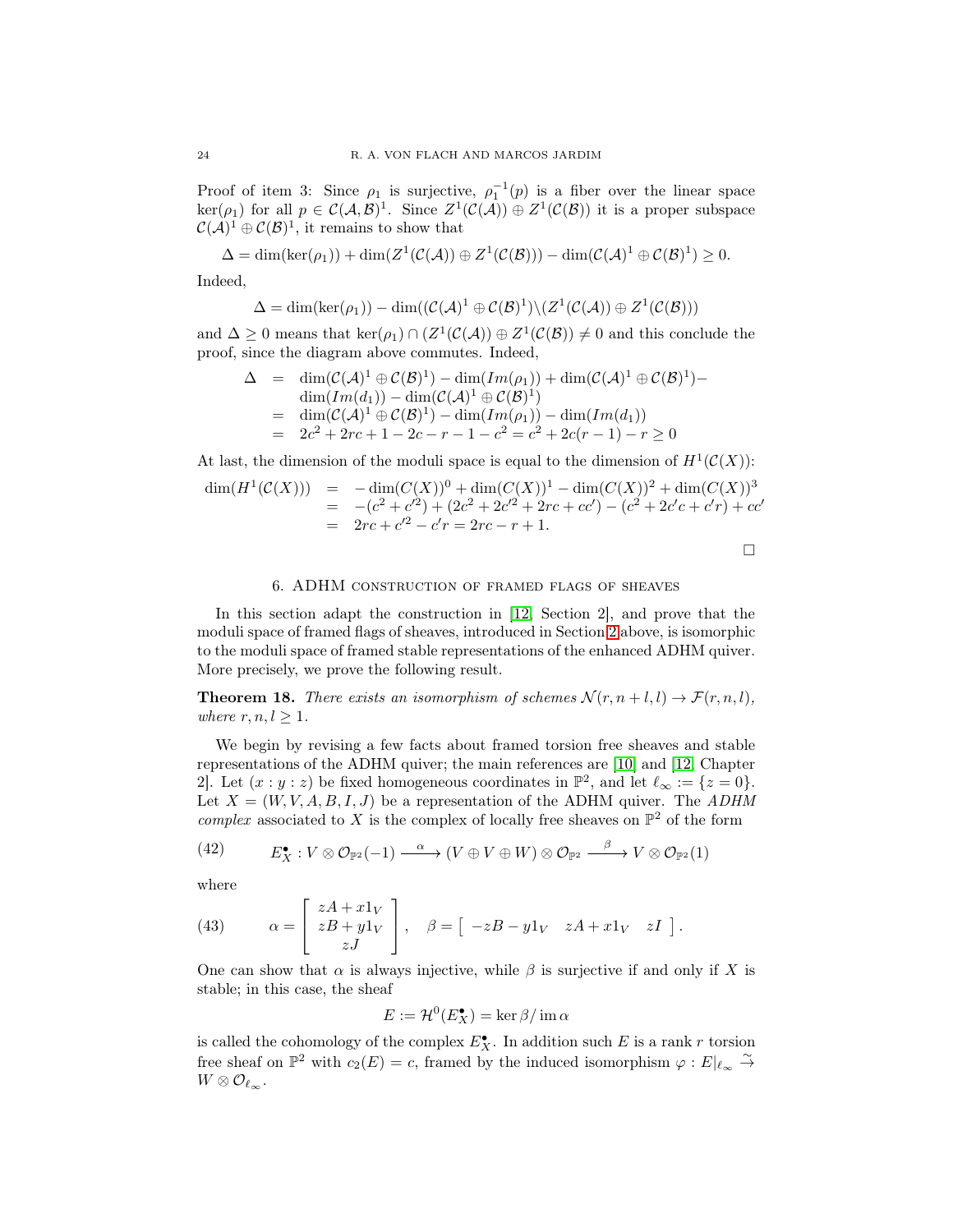Conversely, given a framed torsion free sheaf  $(E, \varphi)$  on  $\mathbb{P}^2$ , there is a stable ADHM datum  $X$  such that  $E$  is the cohomology of the the corresponding ADHM complex  $E_X^{\bullet}$ . This construction provides bijection between framed torsion free sheaves and stable representations of the ADHM quiver. For further references, we state the following result, cf. [\[12,](#page-39-2) Chapter 2].

Theorem 19. There exists an isomorphism between the moduli space of framed torsion free sheaves on  $\mathbb{P}^2$  with rank r and second Chern class n and the moduli space  $\mathcal{M}(r,n)$  of stable representations of the ADHM quiver with numerical type  $(r, n)$ .

We will need one more before steping into the proof of Theorem [18.](#page-23-1) Let  $\mathfrak A$ denote the category of representations of the ADHM quiver, and let  $\text{Kom}(\mathbb{P}^2)$  be the category of complexes of sheaves on  $\mathbb{P}^2$ . Note that given a morphism  $(\xi_1, \xi_2)$ between two representations X and X, one has the following morphism  $\xi^{\bullet} = (\xi_1 \oplus \xi_2)$  $1_V, (\xi_1 \oplus \xi_1 \oplus \xi_2) \otimes 1_V, \xi_1 \otimes 1_V)$  between the ADHM complexes  $E_X^{\bullet}$  and  $E_{\widetilde{X}}^{\bullet}$ 

$$
V \otimes \mathcal{O}_{\mathbb{P}^2}(-1) \xrightarrow{\alpha} (V \oplus V \oplus W) \otimes \mathcal{O}_{\mathbb{P}^2} \xrightarrow{\beta} V \otimes \mathcal{O}_{\mathbb{P}^2}(1)
$$
  
\n
$$
\downarrow \xi_1 \oplus 1_V \qquad \qquad \downarrow (\xi_1 \oplus \xi_1 \oplus \xi_2) \otimes 1_V \qquad \qquad \downarrow \xi_1 \otimes 1_V
$$
  
\n
$$
V \otimes \mathcal{O}_{\mathbb{P}^2}(-1) \xrightarrow{\widetilde{\alpha}} (V \oplus V \oplus W) \otimes \mathcal{O}_{\mathbb{P}^2} \xrightarrow{\widetilde{\beta}} V \otimes \mathcal{O}_{\mathbb{P}^2}(1)
$$

<span id="page-24-1"></span>Proposition 20. The functor

$$
\mathbb{K}:\mathfrak{A}\longrightarrow \mathrm{Kom}(\mathbb{P}^2)
$$

given by

$$
\mathbb{K}(X) = E_X^{\bullet}, \qquad \mathbb{K}(\xi_1, \xi_2) = \xi^{\bullet}.
$$

is exact, full and faithful.

The proof is a straightforward exercise; it can be found in [\[14\]](#page-39-10).

Now, the first step in the proof of Theorem [18](#page-23-1) is to provide a bijection between  $\mathcal{N}(r, n+l, l)$  and  $\mathcal{F}(r, n, l)$ . So let  $X = (A, B, I, J, A', B', F)$  be a stable representation of the enhanced ADHM quiver of numerical type  $(r, n + l, l)$ , so that F is injective, and the ADHM datum  $(A, B, I, J)$  is stable. By Lemma [13,](#page-14-0) one can obtain a stable representation of the ADHM quiver  $X'' = (A'', B'', I'', J'')$  of numerical type  $(r, n)$  fitting into the following diagram



<span id="page-24-0"></span>(44)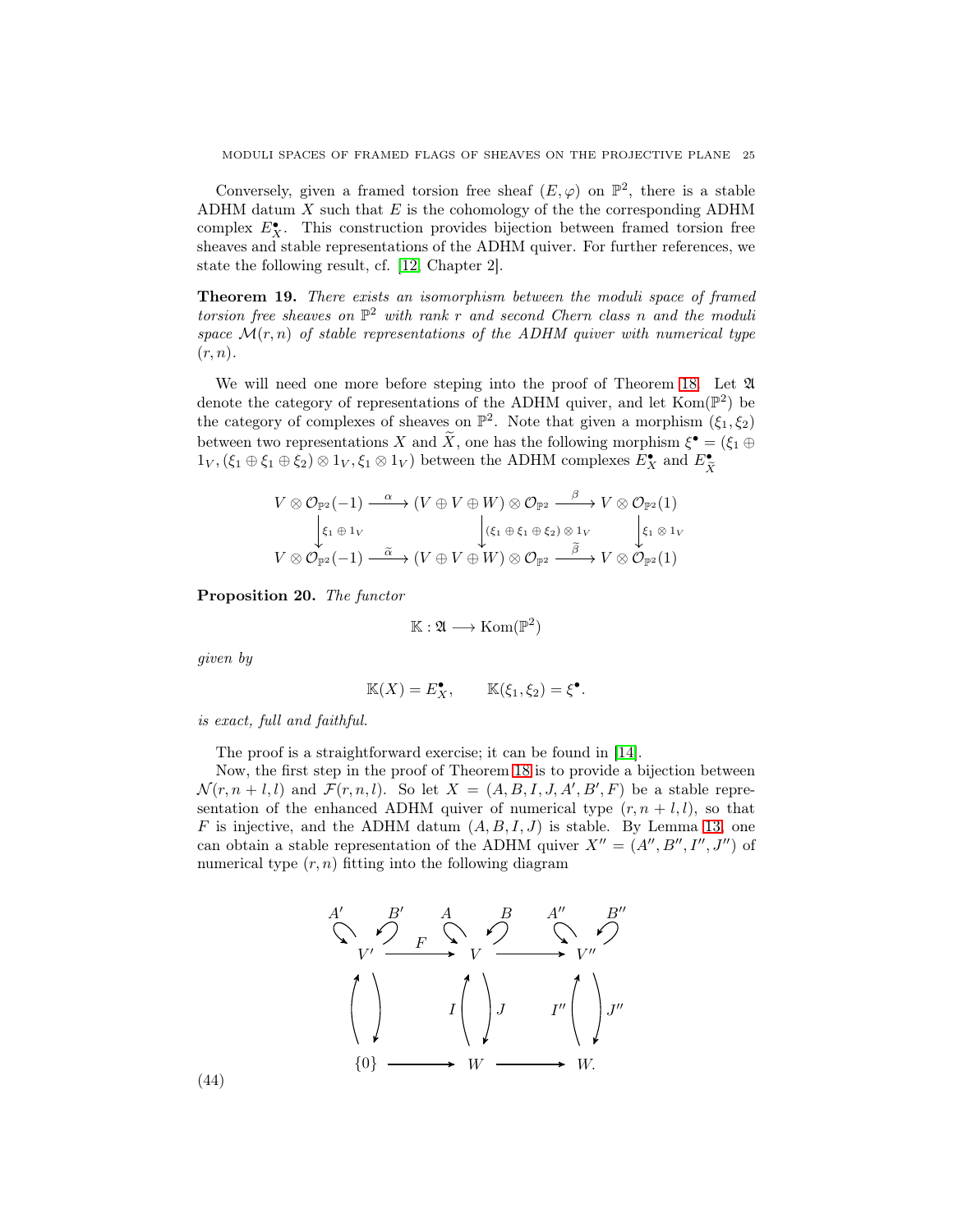Denote by  $Z$ ,  $S$  and  $Q$  the following representations of the ADHM quiver



respectively. Since  $F$  is injective, and the map between  $V$  and  $V''$  is, by construction, surjective, the previous diagram [\(44\)](#page-24-0) can be expressed as a short exact sequence in  $\mathfrak{A}$ :

(45) 
$$
0 \to \mathbf{Z} \to \mathbf{S} \to \mathbf{Q} \to 0
$$

<span id="page-25-0"></span>It then follows from Proposition [20](#page-24-1) that

(46) 
$$
0 \to E_{\mathbf{Z}}^{\bullet} \to E_{\mathbf{S}}^{\bullet} \to E_{\mathbf{Q}}^{\bullet} \to 0,
$$

where  $E^{\bullet}_{\mathbf{Z}}, E^{\bullet}_{\mathbf{S}}$  and  $E^{\bullet}_{\mathbf{Q}}$  are the ADHM complexes on  $\mathbb{P}^2$  associated with the representations of the ADHM quiver  $Z$ ,  $S$  and  $Q$ , respectively, is a short exact sequence on  $\text{Kom}(\mathbb{P}^2)$ .

Since **S** and **Q** are stable, it follows that  $\mathcal{H}^p(E^{\bullet}_S) = \mathcal{H}^p(E^{\bullet}_Q) = 0$  for  $p = -1, 1$ . Since the morphism  $\alpha$  in the complex  $E_{\mathbf{Z}}^{\bullet}$  is injective, we conclude that  $\mathcal{H}^{-1}(E_{\mathbf{Z}}^{\bullet}) =$ 0; in addition, one can also check that  $\mathcal{H}^0(E_2^{\bullet}) = 0$ , see the proof of [\[10,](#page-39-9) Thm. 5.5]. These facts imply that the long exact sequence in cohomology associated with sequence [\(46\)](#page-25-0) reduces to

<span id="page-25-1"></span>(47) 
$$
0 \longrightarrow \mathcal{H}^0(E^{\bullet}_{\mathbf{S}}) \longrightarrow \mathcal{H}^0(E^{\bullet}_{\mathbf{Q}}) \longrightarrow \mathcal{H}^1(E^{\bullet}_{\mathbf{Z}}) \longrightarrow 0.
$$

By the usual ADHM construction, outline above, the pair  $(\mathcal{H}^0(E_{\mathbf{Q}}^{\bullet}), \varphi)$  is a rank r framed torsion free sheaf with second Chern class n;  $\mathcal{H}^0(E^{\bullet}_{\mathbf{S}})$  is a subsheaf of  $\mathcal{H}^0(E^{\bullet}_{\mathbf{Q}})$ ; finally, the quotient sheaf

$$
\mathcal{H}^1(E_{\mathbf{Z}}^{\bullet}) \cong \mathcal{H}^0(E_{\mathbf{Q}}^{\bullet})/\mathcal{H}^0(E_{\mathbf{S}}^{\bullet})
$$

is a 0-dimensional sheaf of length l supported outside  $\ell_{\infty}$ , see the proof of [\[10,](#page-39-9) Thm. 5.5].

Summarizing, the triple  $(\mathcal{H}^0(E^{\bullet}_{\mathbf{S}}), \mathcal{H}^0(E^{\bullet}_{\mathbf{Q}}), \varphi)$  is a framed flag of sheaves, and it yields a point of  $\mathcal{F}(r, n, l)$ .

Now let that  $(E, F, \varphi)$  be a framed flag of sheaves with numerical invariants  $r :=$  $\text{rk}(E) = \text{rk}(F), n := c_2(F)$  and  $l := h^0(F/E)$ . Since  $(F, \varphi)$  and  $(E, \varphi)$  are framed torsion free sheaves of rank r and second Chern classes n and  $n + l$ , respectively, there are stable representations of the ADHM quiver  $\mathbf{Q} = (W'', V'', A'', B'', I'', J'')$ of numerical type  $(r, n)$ , and  $\mathbf{S} = (W, V, A, B, I, J)$  with numerical type  $(r, n + l)$ associated with  $(F, \varphi)$  and  $(E, \varphi)$ , respectively. By Proposition [20,](#page-24-1) the inclusion  $E \hookrightarrow F$  provides a morphism  $\Psi : \mathbf{S} \longrightarrow \mathbf{Q}$  between representations of the ADHM quiver; we check that  $\Psi$  is an epimorphism.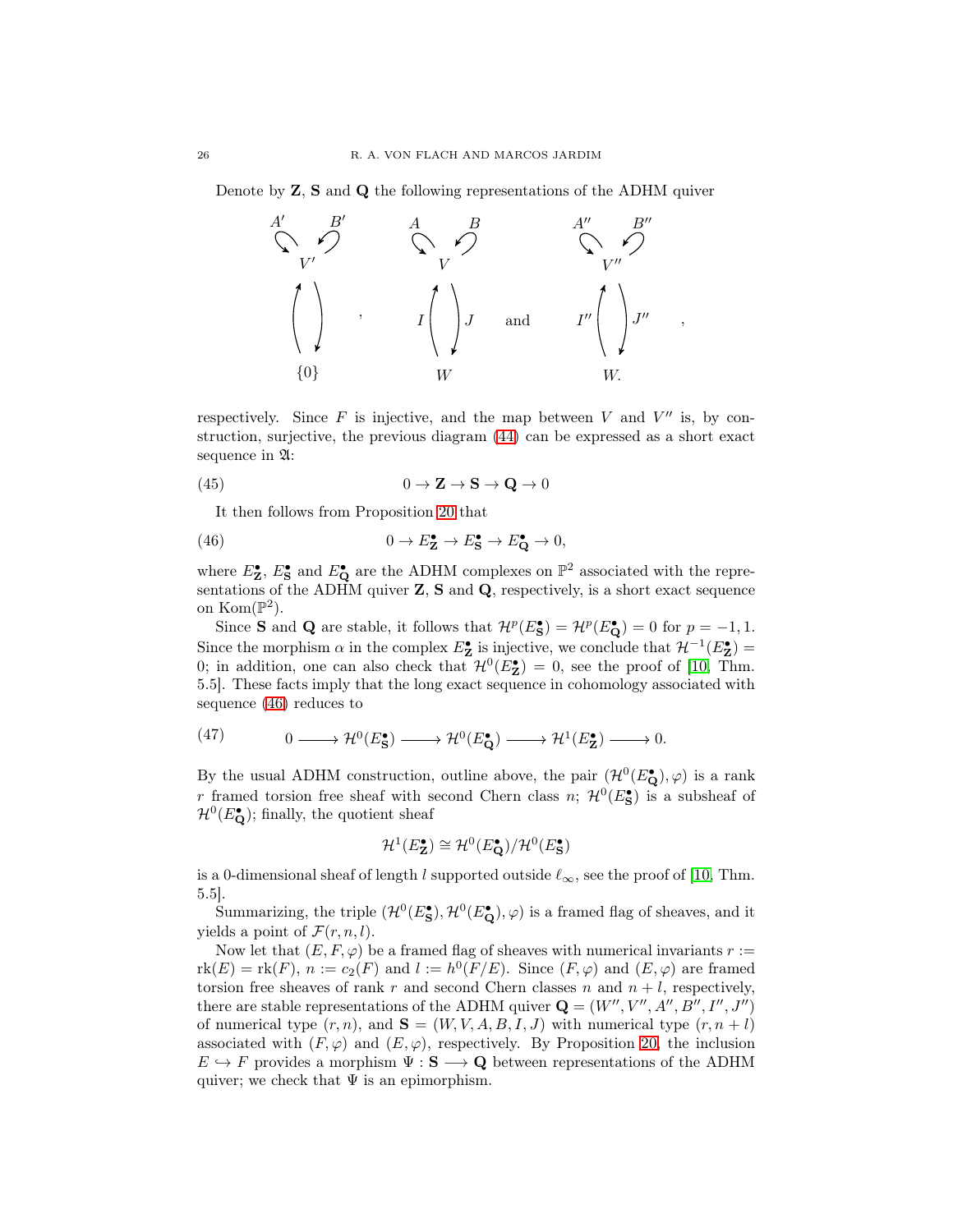Indeed, recall from the proof of [\[12,](#page-39-2) Thm. 2.1] that the vector spaces V and W in the ADHM complex [\(42\)](#page-23-2) associated with a framed sheaf  $(F, \varphi)$  are given by

$$
V \simeq H^1(F(-1)), \quad W \simeq H^0(F|_{l_\infty}),
$$

and similarly for the framed sheaf  $(F, \varphi)$ . Since the quotient  $F/E$  is a 0-dimensional sheaf supported away from  $\ell_{\infty}$ , we obtain an isomorphism

$$
\Psi_2: H^0(F|_{l_\infty}) \overset{\sim}{\to} H^0(F|_{l_\infty}).
$$

From the short exact sequence  $0 \to E \to F \to F/E \to 0$ , we obtain the following exact sequence in cohomology

$$
0 \to H^0(F/E(-1)) \to H^1(E(-1)) \xrightarrow{\Psi_1} H^1(F(-1)) \to 0,
$$

since  $H^0(F(-1)) = 0$  (F is a  $\mu$ -semistable sheaf with  $c_1(F) = 0$ ) and  $H^1(F/E(-1)) =$ 0 (because  $F/E$  is a 0-dimensional sheaf). The morphism  $\Psi : S \longrightarrow Q$  is precisely given by the pair  $(\Psi_1, \Psi_2)$ ; since both maps are surjective, it follows that  $\Psi$  is an epimorphism, as desired.

The short exact sequence

$$
0 \to \ker \Psi \to \mathbf{S} \xrightarrow{\Psi} \mathbf{Q} \to 0
$$

translates into the diagram

$$
\begin{pmatrix}\nA' & B' & A & B & A'' & B'' \\
V' & \searrow & \searrow & \searrow & \searrow & \searrow & \searrow \\
\downarrow & & & & V & \searrow & \searrow & \searrow & \searrow \\
\downarrow & & & & & V & \searrow & \searrow & \searrow \\
\downarrow & & & & & & V & \searrow & \searrow & \searrow & \searrow \\
\downarrow & & & & & & & \searrow & \searrow & \searrow & \searrow & \searrow & \searrow & \searrow\n\end{pmatrix}
$$

(48)

It follows that

$$
X = (W, V, V', A, B, I, J, A', B', F)
$$

is a framed stable representation of the enhanced ADHM quiver. Furthermore, the cohomology groups of the monads  $E_2^{\bullet}$ ,  $E_5^{\bullet}$  and  $E_Q^{\bullet}$  associated with the representations of the ADHM quiver  $\mathbf{Z} := \ker \Psi$ , **S** and **Q**, respectively, lead to the exact sequence in  $((47))$  $((47))$  $((47))$ . This completes the description of a bijection **b** :  $\mathcal{N}(r, n+l, l) \rightarrow$  $\mathcal{F}(r, n, l).$ 

In order to finalize the proof of Theorem [18,](#page-23-1) note that the complex of sheaves on  $\mathbb{P}^2$  in equation [\(42\)](#page-23-2) can also be regarded as a family of complexes parametrized by  $\mathcal{M}(r, c)$ , i.e. a complex of sheaves on  $\mathbb{P}^2 \times \mathcal{M}(r, c)$ . Similarly, diagram [\(44\)](#page-24-0) allows as to think of equation [\(46\)](#page-25-0) as a short exact sequence of complexes parametrized by  $\mathcal{N}(r, c, c')$ . Passing to cohomology as in equation [\(47\)](#page-25-1), we obtain a family of framed flags of sheaves parametrized by  $\mathcal{N}(r, c, c')$ ; in other words, the bijection  $\mathbf{b}: \mathcal{N}(r, n+l, l) \to \mathcal{F}(r, n, l)$  just described can be regarded as an element of the set  $\mathbf{F}_{(r,n,l)}(\mathcal{N}(r,n+l,l))$ , described in the beginning of Section [2](#page-1-0) above. By the representability of the moduli functor  $\mathbf{F}_{(r,n,l)}$ , there is an unique bijective morphism of schemes  $\mathfrak{b}: \mathcal{N}(r, n+l, l) \to \mathcal{F}(r, n, l)$  corresponding to the bijection **b**.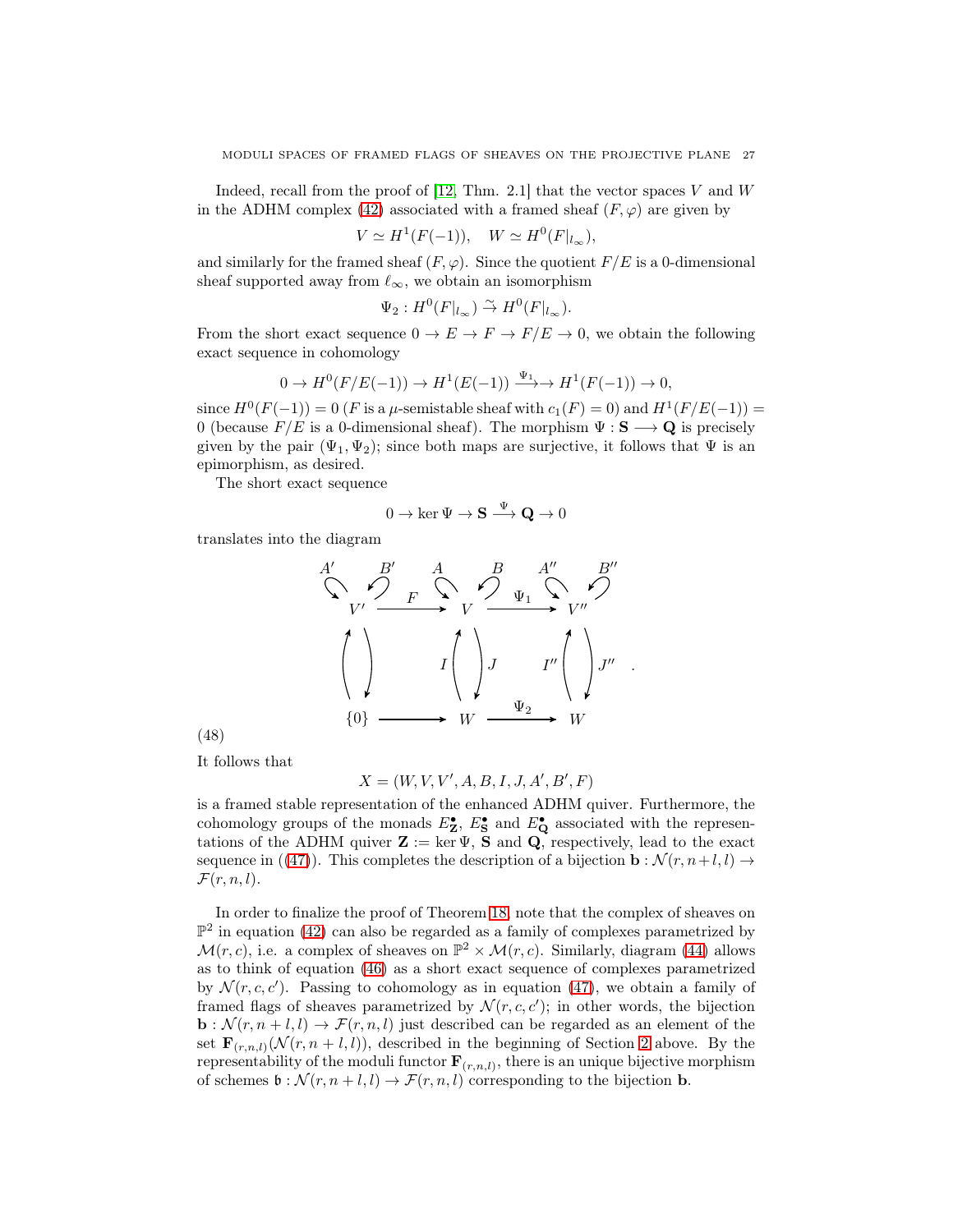On the other hand, as it happens with the usual ADHM construction, one can follow the steps of the inverse of the bijection b and note that any family of framed flags of sheaves  $(F_S, \varphi_S, Q_S, g_S)$  parametrized by a scheme S gives rise to a family of representations of the enhanced ADHM quiver parametrized by  $S$ , thus a morphism  $S \to \mathcal{N}(r, n+l, l)$ . This means that we get a map of sets

$$
\mathbf{F}_{(r,n,l)}(S) = \mathrm{Hom}(S,\mathcal{F}(r,n,l)) \to \mathrm{Hom}(S,\mathcal{N}(r,n+l,l)).
$$

Applying this principle to the universal family, that is the family corresponding to the identity morphism in  $Hom(\mathcal{F}(r, n, l), \mathcal{F}(r, n, l))$ , we obtain a morphism of schemes  $\mathcal{F}(r, n, l) \to \mathcal{N}(r, n + l, l)$  which is the inverse of  $\mathfrak{b}$ .

This proves that  $\mathcal{F}(r, n, l)$  and  $\mathcal{N}(r, n + l, l)$  are indeed isomorphic as schemes.

The case  $r = 1$  is especially interesting. Recall that a framed torsion free sheaf of rank 1 is the same as the ideal sheaf of a zero dimensional scheme  $Z \subset \mathbb{C}^2 \simeq \mathbb{P}^2 \setminus \ell_\infty$ . Thus a framed flag of sheaves with numerical invariants  $(1, n, l)$  can be regarded as a pair  $(Z_1, Z_2)$  of zero dimensional schemes of  $\mathbb{C}^2$  of length n and  $n+l$ , respectively, and such that  $Z_1 \subset Z_2$ .

In other words,  $\mathcal{F}(1, n, l)$  coincides with the nested Hilbert scheme Hilb<sup>n,n+l</sup>( $\mathbb{C}^2$ ) of points on the plane. When  $r = 1$ , the stability of the ADHM datum  $(A, B, I, J)$ forces  $J = 0$  (see [\[12,](#page-39-2) Proposition 2.8]). Thus the enhanced ADHM equations are reduced to

$$
[A, B] = 0, \quad [A', B'] = 0, \quad AF - FA' = 0, \quad BF - FB' = 0,
$$

and provide the ADHM construction of the nested Hilbert scheme  $\text{Hilb}^{n,n+l}(\mathbb{C}^2)$ .

Remark 21. The ADHM construction of the nested punctual Hilbert scheme, in which case the endomorphisms  $A, B, A',$  and  $B'$  are nilpotent, is also discussed by Bulois and Evain, cf. [\[4,](#page-39-11) Section 3].

Another immediate consequence of Theorem [17,](#page-21-1) Lemma [14,](#page-17-2) and Theorem [18,](#page-23-1) we obtain the main claim of this paper, namely:

**Corollary 22.**  $\mathcal{F}(r, n, 1)$  is an irreducible, nonsingular quasi-projective variety of dimension  $2rn + r + 1$ .

Next, consider the morphism of schemes

$$
\mathfrak{s} \; : \; \mathcal{F}(r,n,l) \to \mathcal{M}(r,n) \times S^l(\mathbb{C}^2)
$$

given by

$$
\mathfrak{s}(E, F, \varphi) := ((F, \varphi), [F/E]),
$$

where  $S^l(\mathbb{C}^2)$  denotes *l*-th symmetric power of  $\mathbb{C}^2$ , and is regarded as the moduli space of 0-dimensional sheaves on  $\mathbb{C}^2$ ;  $[F/E]$  denotes the S-equivalence class of the quotient sheaf  $F/E$ .

Let  $\mathcal{M}^0(r,n)$  be the open subset of  $\mathcal{M}(r,n)$  consisting of framed locally free sheaves; this is nonempty if and only if  $r \geq 2$ ; let also  $S^l(\mathbb{C}^2)^0$  be the open subset of  $S^l(\mathbb{C}^2)$  consisting of *l*-tuples of distinct points in  $\mathbb{C}^2$ . Finally, let

 $\mathcal{F}^{00}(r,n,l) := \{(E, F, \varphi) \mid F \text{ is locally free, and } \text{supp}(F/E) \text{ has } l \text{ distinct points } \}$ .

When  $r \geq 2$ , the restriction of  $\mathfrak{s}$  to  $\mathcal{F}^{00}(r,n,l)$  is surjective onto  $\mathcal{M}^{0}(r,n) \times$  $S^l(\mathbb{C}^2)^0$ . Indeed, given a pair  $((F,\varphi),(x_1,\ldots,x_l))$  with  $x_k$  distinct, it is easy to see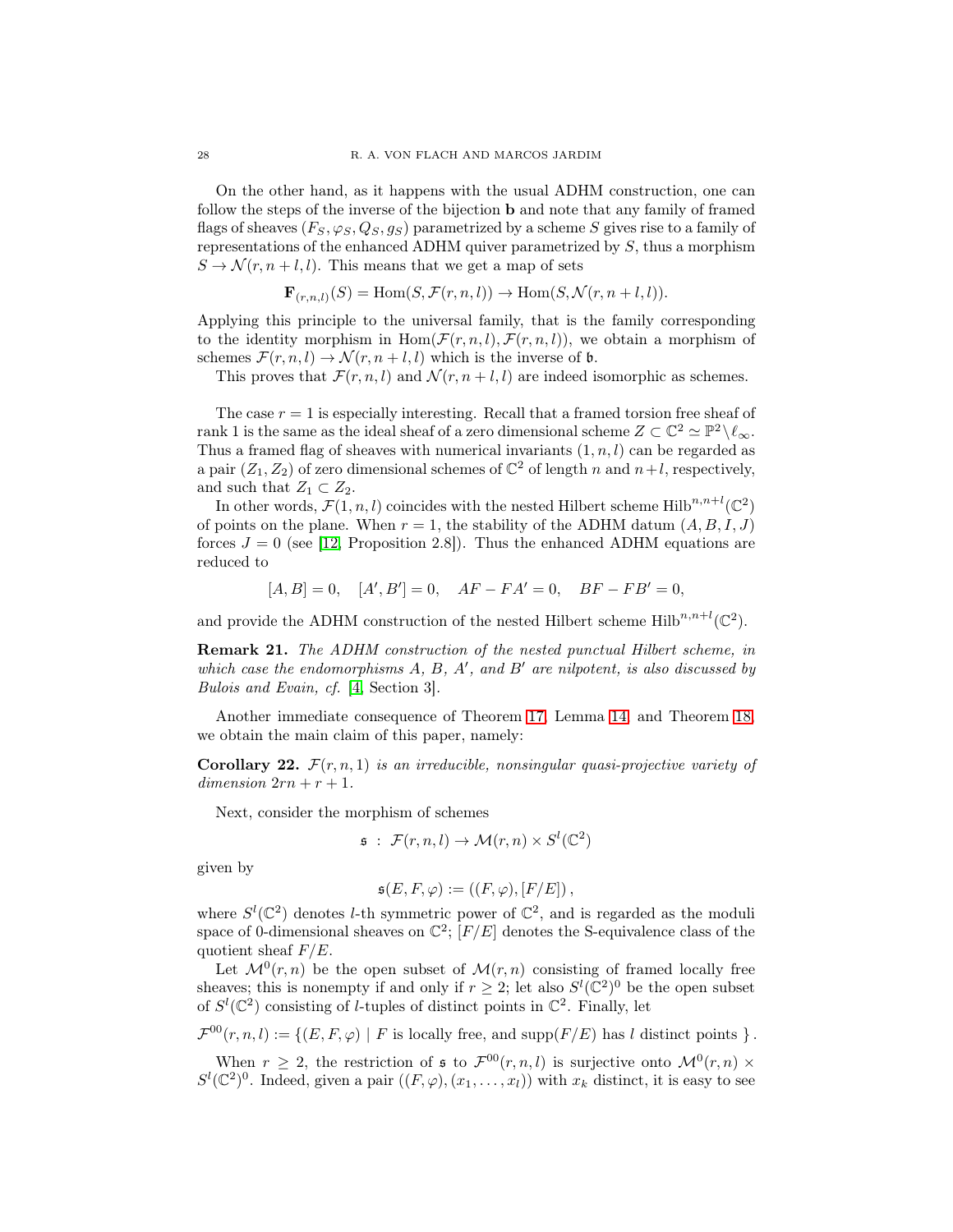that there are epimorphisms of sheaves

$$
F \twoheadrightarrow \bigoplus_{k=1}^l \mathcal{O}_{x_k}.
$$

Moreover, note that the fibres of  $\epsilon$  are given by

$$
\mathrm{Hom}\left(F,\bigoplus_{k=1}^l\mathcal{O}_{x_k}\right)\simeq \mathbb{P}(F_{x_1})\times\cdots\times\mathbb{P}(F_{x_l}).
$$

It follows that  $\mathcal{F}^{00}(r,n,l)$  is an irreducible, nonsingular open subset of  $\mathcal{F}(r,n,l)$ , and

$$
\dim \mathcal{F}^0(r, n, l) = \dim \mathcal{M}^0(r, n) + \dim S^l(\mathbb{C}^2)^0 + l(r - 1)
$$
  
= 2rn + 2l + l(r - 1) = 2rn + l(r + 1).

Now let

$$
\mathcal{F}^0(r,n,l) := \{ (E, F, \varphi) \mid F \text{ is locally free } \},
$$

and assume, in addition, that  $l \leq r$ . In this case, the morphism  $\mathfrak s$  provides, by the same argument as in the previous paragraph, a surjective morphism

$$
\mathcal{F}^0(r,n,l) \to \mathcal{M}^0(r,n) \times S^l(\mathbb{C}^2).
$$

This shows that  $\mathcal{F}(r, n, l)$  is singular when  $r \geq 2$  and  $l \leq r$ .

Finally, Theorem [18](#page-23-1) also indicates the possibility of comparing the morphism obtained in Lemma [2](#page-3-2) with the one described in Lemma [13.](#page-14-0) Indeed, there is a commutative diagram of schemes



It follows that the fibres of q and p are isomorphic, hence the equations on the right hand side of [\(32\)](#page-15-1) provide an ADHM-type description of the *framed quot scheme*:

- $\mathrm{Quot}^l_\infty(F) := \{ (Q, q) \in \mathrm{Quot}^l(F) \mid \mathrm{supp}(Q) \cap \ell_\infty = \emptyset \}.$ 
	- 7. GEOMETRIC STRUCTURES ON  $\mathcal{N}(r,c,c')$

<span id="page-28-0"></span>The goal of this sections is to study geometric structures on the moduli space of framed flags of sheaves, motivated by the fact that the moduli space of framed torsion free sheaves on  $\mathbb{P}^2$  is known to be a hyperkähler manifold.

Recall that a *hyperkähler manifold* is a Riemannian manifold  $(M, g)$  equipped with three parallel complex structures  $(\Gamma_1, \Gamma_2, \Gamma_3)$  satisfying the usual quaternionic relations; in addition, each 2-form  $\omega_k(\cdot, \cdot) := g(\Gamma_k \cdot, \cdot)$  is a Kähler form for the Kähler manifold  $(M, g, \Gamma_k)$ . One can then define a symplectic form  $\Omega := \omega_2 + i\omega_3$ , which is holomorphic with respect to the complex structure  $\Gamma_1$ ; the triple  $(M, \Gamma_1, \Omega)$  is called the holomorphic symplectic manifold associated with the hyperkähler manifold  $(M, g, \Gamma_1, \Gamma_2, \Gamma_3)$ .

**Definition 23.** A pre-hyperkähler manifold is a Kähler manifold  $(M, g, \Gamma)$  equipped with a pair of closed 2-forms  $(\omega_1, \omega_2)$  satisfying

<span id="page-28-1"></span>(49) 
$$
\omega_2(\cdot,\cdot) = \omega_3(\cdot,\Gamma\cdot).
$$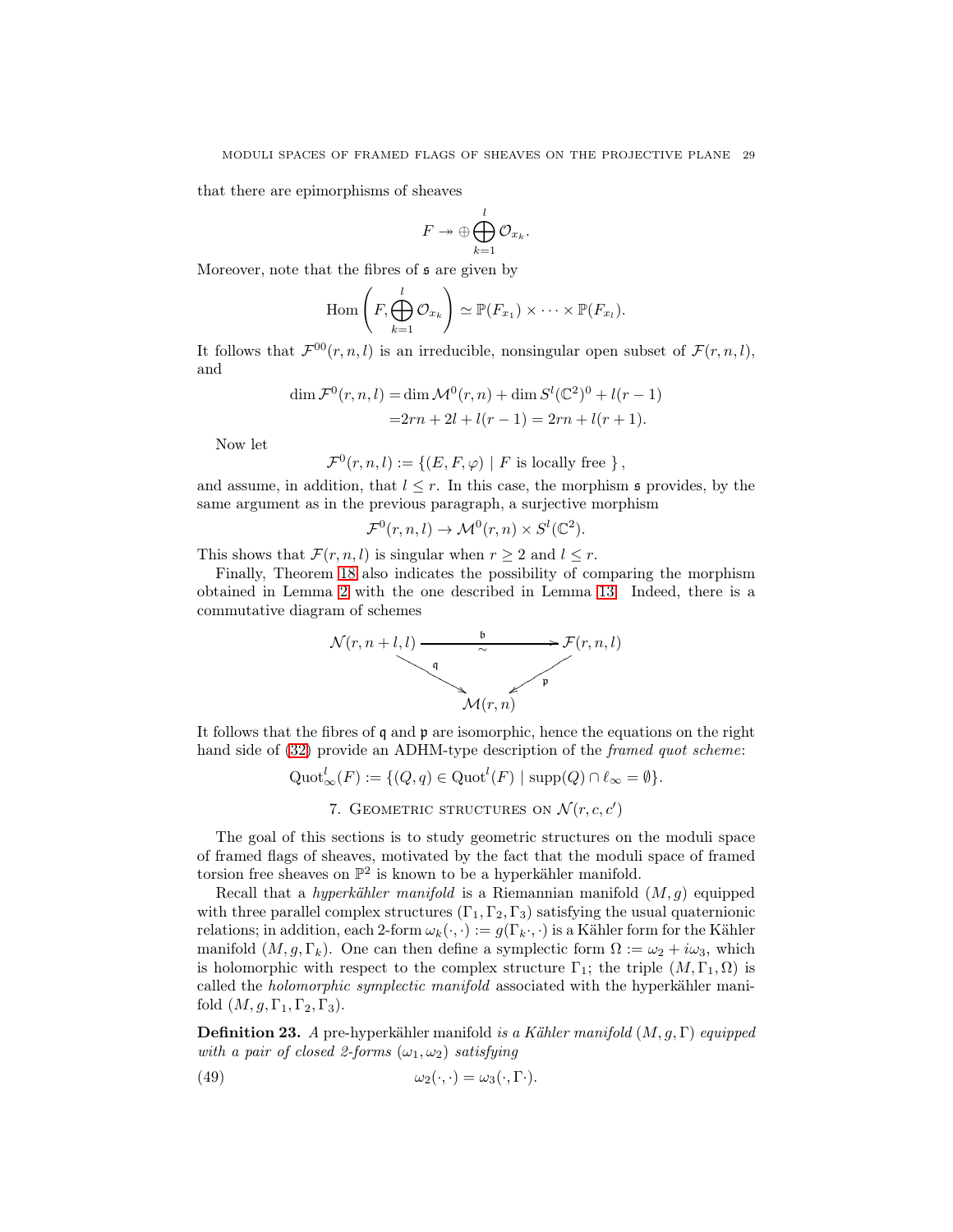Given a pre-hyperkähler manifold  $(M, g, \Gamma, \omega_2, \omega_3)$ , one can define the closed 2-form  $\Omega := \omega_2 + i\omega_3$ ; condition [\(49\)](#page-28-1) implies that

$$
\Omega(\cdot,\Gamma\cdot)=i\Omega(\cdot,\cdot)
$$

hence  $\Omega$  is holomorphic with respect to Γ. This observation motivates the following definition.

**Definition 24.** A holomorphic pre-symplectic manifold is a triple  $(M, \Gamma, \Omega)$  consisting a complex manifold  $(M, \Gamma)$  equipped with a holomorphic pre-symplectic structure Ω.

The holomorphic pre-symplectic manifold  $(M, \Gamma, \Omega)$  decribed in the paragraph before the previous definition is called the holomorphic pre-symplectic manifold associated with the pre-hyperkähler manifold  $(M, g, \Gamma, \omega_2, \omega_3)$ . Note that  $\Omega$  is nondegenerate if and only if both  $\omega_2$  and  $\omega_3$  are non-degenerate.

We will prove below that  $\mathcal{F}(r, n, 1)$  admits the structure of a pre-hyperkähler manifold; this is done by embedding it into a hyperkähler manifold.

<span id="page-29-0"></span>7.1. The hyperkähler manifold  $W$ . Consider the following vector space

$$
\mathbb{X} = End(V)^{\oplus 2} \oplus Hom(W, V) \oplus Hom(V, W) \oplus End(V')^{\oplus 2} \oplus Hom(V', V) \oplus Hom(V, V').
$$

Define in  $X$  the following equations

(50) 
$$
[A, B] + IJ + FG = 0, \quad [A', B'] - GF = 0,
$$

where  $X = (A, B, I, J, A', B', F, G) \in \mathbb{X}$ . A vector  $X \in \mathbb{X}$  is called *stable* if it satisfies the conditions  $(S.1)$  and  $(S.2)$  of Lemma [4,](#page-5-0) i.e., if F is injective and the ADHM data given by  $(A, B, I, J)$  is stable. Let

<span id="page-29-1"></span>
$$
\mathbb{W} = \mathbb{W}(r, c, c') := \{ X \in \mathbb{X} : X \text{ satisfies (50) and X is stable} \}.
$$

Note that the G-action in [\(12\)](#page-8-1) is free on W and that the equations in [\(50\)](#page-29-1) are preserved by the  $\mathcal{G}\text{-action}$  in [\(12\)](#page-8-1). Indeed the freeness of this action has been already proved in Proposition [6.](#page-8-8) Analogously to Lemma [7,](#page-9-1) one can prove that the equations in  $(50)$  are preserved by the G-action  $(12)$ . The same is true if the one consider the action of  $\mathcal{U} := U(V) \times U(V')$  on  $\mathbb{W}(r, c, c')$  given by [\(12\)](#page-8-1), i.e., (51)

<span id="page-29-2"></span>
$$
\begin{array}{ccc}\n\mathcal{U} \times \mathbb{X} & \longrightarrow & \mathbb{W} \\
(h, h', X) & \longmapsto & (hAh^{-1}, hBh^{-1}, hI, Jh^{-1}, h'A'h'^{-1}, h'B'h'^{-1}, hFh'^{-1}, h'Gh^{-1})\n\end{array}
$$

is a free action of  $U$  on W which preserves the equations [\(50\)](#page-29-1). The moduli space of stable points of W,  $W(r, c, c')$ , can be constructed using Geometric Invariant Theory techniques. Moreover, the moduli space of framed stable representations of the enhanced ADHM quiver,  $\mathcal{N}(r, c, c')$  is embedded in  $\mathcal{W}(r, c, c')$ . In fact, if  $X \in \mathbb{X}$ is stable, then  $X$  satisfies

$$
[A, B] + IJ = 0, \quad [A', B'] = 0, \quad G \equiv 0.
$$

Thus, X satisfies the equations [\(50\)](#page-29-1) and  $X \in \mathbb{W}$ . In this section, it will be proved that the moduli space  $W(r, c, c')$  can be obtained by a hyperkähler reduction. In other words,  $\mathcal{N}(r, c, c')$  is embedded in the hyperkähler variety  $\mathcal{W}(r, c, c')$ . The hyperkähler reduction is presented in details below.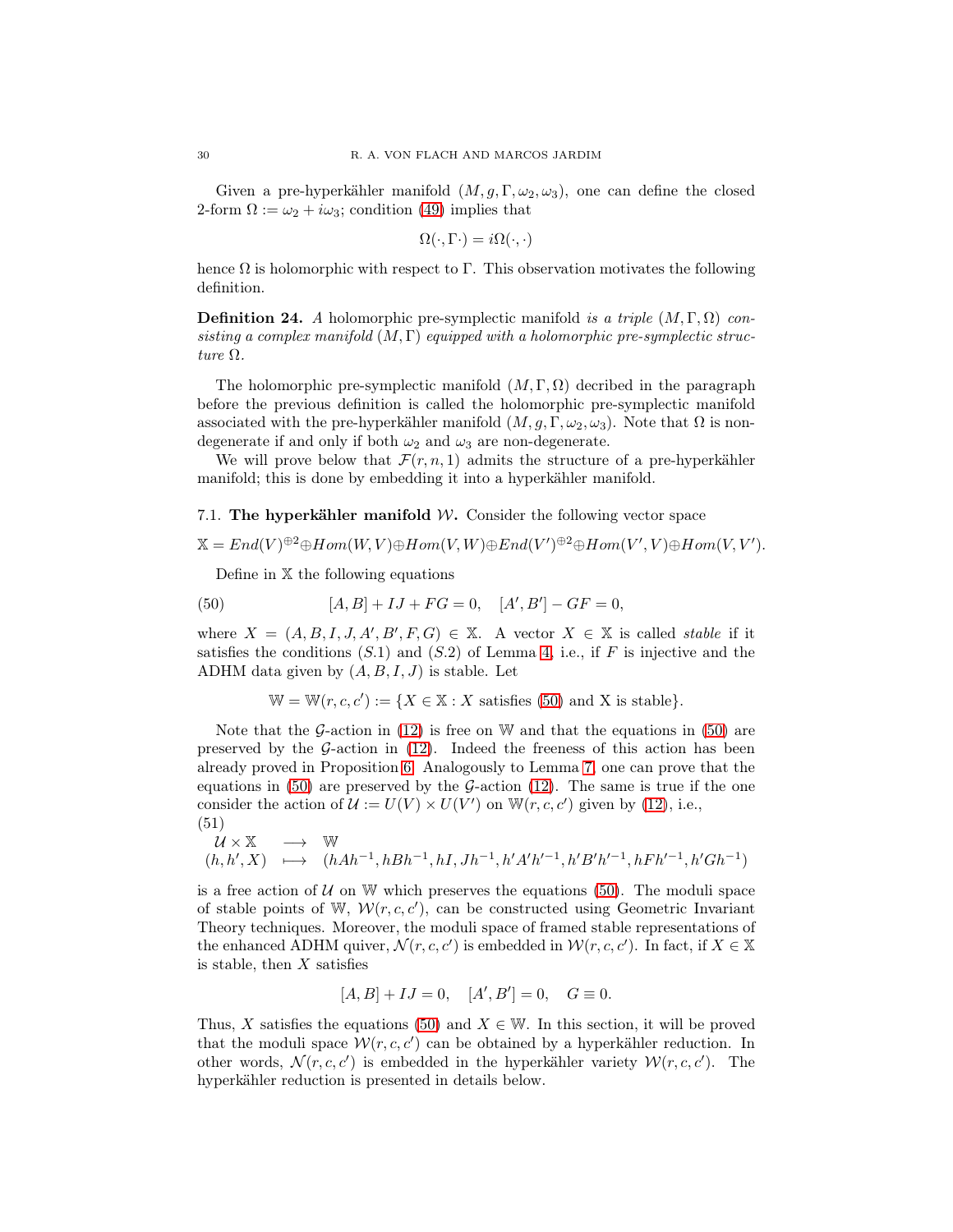In order to prove that  $W(r, c, c')$  is a hyperkähler variety, consider the following equations

<span id="page-30-0"></span>(52) 
$$
\begin{cases} [A, A^{\dagger}] + [B, B^{\dagger}] + II^{\dagger} - J^{\dagger}J + FF^{\dagger} - G^{\dagger}G = 0 \\ [A', A'^{\dagger}] + [B', B'^{\dagger}] - F^{\dagger}F + GG^{\dagger} = 0 \end{cases}
$$

where  $A^{\dagger}$  denotes the hermitian adjoint of the map A. It will be proved that the equations [\(50\)](#page-29-1) and [\(52\)](#page-30-0) can be obtained as a hyperkähler moment map  $\mu$ . Thus, one can view the hyperkähler variety  $W := \mu^{-1}(0)/\mathcal{U}$ . However, it follows from the Kempf–Ness Theorem that the moduli space  $\mathcal{W}(r,c,c')$  obtained above is isomorphic to the hyperkähler variety  $\mathcal{W}$ .

Indeed, define on W the hermitian metric

$$
\langle\ ,\ \rangle:T{\mathbb W}\times T{\mathbb W}\longrightarrow{\mathbb C}
$$

given by

$$
\langle x_1, x_2 \rangle = \frac{1}{2} tr (a_1 a_2^{\dagger} + a_2 a_1^{\dagger} + b_1 b_2^{\dagger} + b_2 b_1^{\dagger} + i_1 i_2^{\dagger} + i_2 i_1^{\dagger} + j_2^{\dagger} j_1 + j_1^{\dagger} j_2 + a'_1 a'^{\dagger}_2 + a'_2 a'^{\dagger}_1 + b'_1 b'^{\dagger}_2 + b'_2 b'^{\dagger}_1 + f_2^{\dagger} f_1 + f_1^{\dagger} f_2 + g_1 g'^{\dagger}_2 + g_2 g'^{\dagger}_1),
$$

where  $x_1 = (a_1, b_1, i_1, j_1, a'_1, b'_1, f_1, g_1)$  and  $x_2 = (a_2, b_2, i_2, j_2, a'_2, b'_2, f_2, g_2)$ . Define in TW the following complex structures. Let  $x = (a, b, i, j, a', b', f, g) \in T\mathbb{W}$ ,

$$
\left\{\begin{array}{lll} \Gamma_1(x) &= (\sqrt{-1}a,\sqrt{-1}b,\sqrt{-1}i,\sqrt{-1}j,\sqrt{-1}a',\sqrt{-1}b',\sqrt{-1}f,\sqrt{-1}g) \\ \Gamma_2(x) &= (-b^\dagger,a^\dagger,-j^\dagger,i^\dagger,-b'^\dagger,a'^\dagger,-g^\dagger,f^\dagger) \\ \Gamma_3(x) &= \Gamma_1\circ\Gamma_2(x) \end{array}\right.
$$

It is not difficult to check that  $(\mathbb{W}, \langle , \rangle, \Gamma_1, \Gamma_2, \Gamma_3)$  is a hyperkähler manifold.

.

**Proposition 25.**  $W(r, c, c')$  is a smooth hyperkähler manifold of (complex) dimension  $2c(r+c')$ .

*Proof.* It is straightfoward to check the  $U$ -action [\(51\)](#page-29-2) satisfies

$$
\langle (h,h')\cdot u,(h,h')\cdot v\rangle=\langle u,v\rangle
$$

for all  $(h, h') \in \mathcal{U}$  and preserves the complex structures  $\Gamma_n$ ,  $n \in \{1, 2, 3\}$ , i.e., it satisfies

$$
\Gamma_n((h, h') \cdot u) = (h, h') \cdot \Gamma_n(u)
$$

for all  $n \in \{1, 2, 3\}$  and for all  $(h, h') \in \mathcal{U}$ . Let

$$
(\xi, \xi') \in \mathfrak{u} = \mathfrak{u}(V) \times \mathfrak{u}(V') := \{ (\xi, \xi') \in GL(V) \times GL(V') ; \xi + \xi^{\dagger} = \xi' + \xi'^{\dagger} = 0 \}.
$$

One can compute the fundamental vector field  $(W_{(\xi, \xi')})$  as following. Let  $W \in \mathbb{W}$  and

$$
(W_{(\xi,\xi')})_W = d\Psi_W(1_V,1_{V'}) (\xi,\xi')
$$

where

$$
\Psi_W: \begin{array}{ccc} \mathcal{U} & \longrightarrow & \mathbb{W} \\ (h, h') & \longmapsto & (h, h') \cdot W \end{array}
$$

and consider the smooth curve

$$
\gamma:(-\epsilon,\epsilon)\longrightarrow\mathcal{U}
$$

given by the ODE

$$
\begin{cases}\n\gamma(0) = (1_V, 1_{V'}) \\
\frac{d}{dt}(\gamma)|_{t=0} = (\xi, \xi')\n\end{cases}
$$

.

Thus,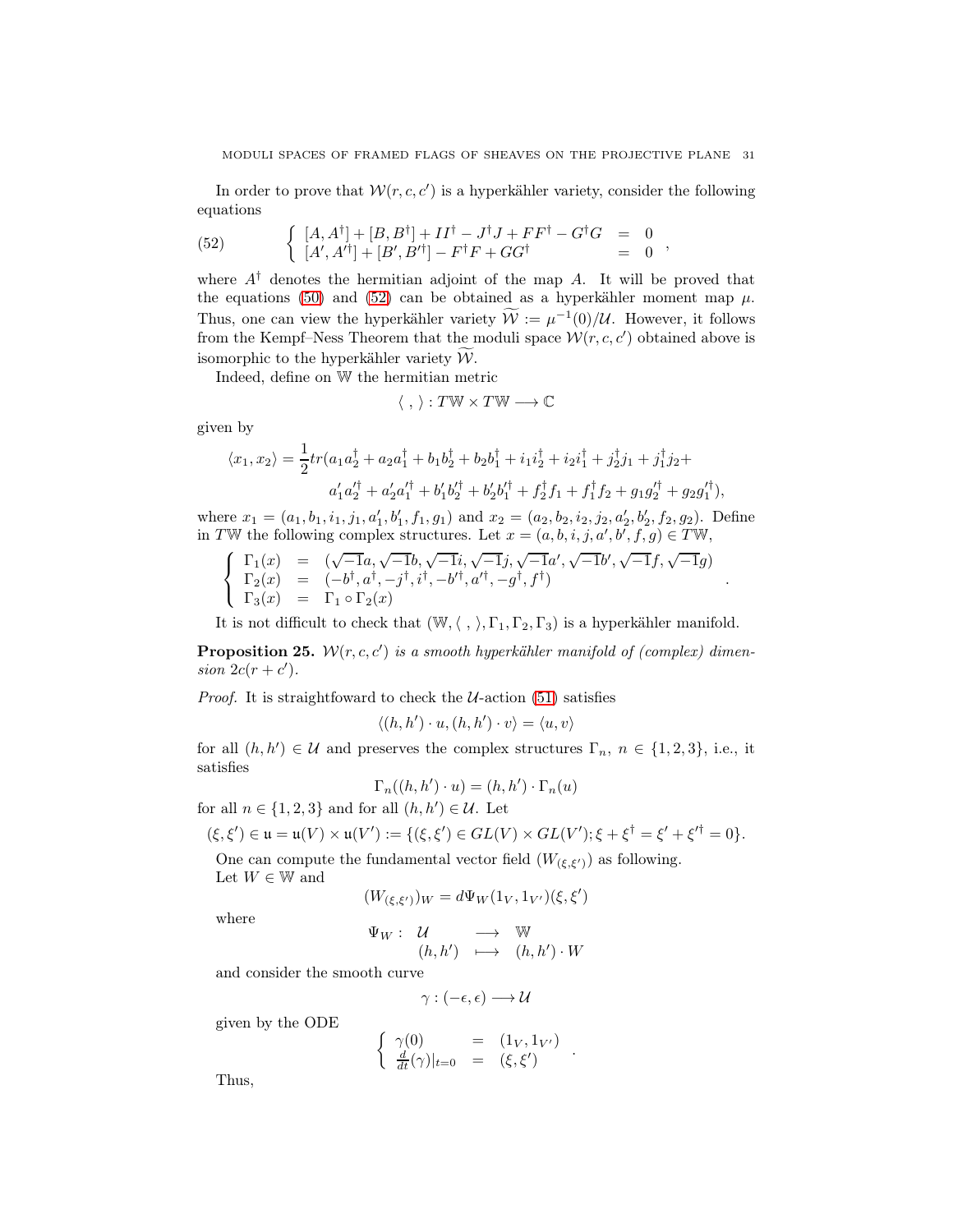$$
(W_{(\xi,\xi')})_W = \frac{d}{dt} (\Psi_W \circ \gamma)|_{t=0}
$$
  
= ([\xi, a], [\xi, b], \xi\_i, -j\xi, [\xi, a'], [\xi, b'], \xi f - f\xi', \xi'g - g\xi).

Now, in order to construct a moment map, one can prove that the Kähler forms  $\omega_n$ ,  $n \in \{1,2,3\}$  are exact, i.e. that there exists a 1-form  $\theta_n$  in W such that  $\omega_n = d\theta_n$ , for all  $n \in \{1, 2, 3\}$ . First, it is not difficult to check that for all  $x_1$ ,  $x_2 \in T\mathbb{W}$ 

$$
\omega_1(x_1, x_2) := \langle \Gamma_1 x_1, x_2 \rangle
$$
  
=  $\frac{\sqrt{-1}}{2} tr(a_1 a_2^{\dagger} - a_2 a_1^{\dagger} + b_1 b_2^{\dagger} - b_2 b_1^{\dagger} + i_1 i_2^{\dagger} - i_2 i_1^{\dagger} + j_2^{\dagger} j_1 - j_1^{\dagger} j_2 +$   
 $a'_1 a'^{\dagger}_2 - a'_2 a'^{\dagger}_1 + b'_1 b'^{\dagger}_2 - b'_2 b'^{\dagger}_1 + f_2^{\dagger} f_1 - f_1^{\dagger} f_2 + g_1 g'^{\dagger}_2 - g_2 g'^{\dagger}_1)$ 

Let  $\pi_1 : \mathbb{W} \longrightarrow \mathbb{W}$  given by  $\pi_1(a, b, i, j, a', b', f, g) = (a, 0, 0, 0, 0, 0, 0, 0)$ , one can introduce the following 2-form

$$
d\pi_1 \wedge d\pi_1^{\dagger}((a_1, b_1, i_1, j_1, a'_1, b'_1, f_1, g_1), (a_2, b_2, i_2, j_2, a'_2, b'_2, f_2, g_2)) = a_1 a_2^{\dagger} - a_2 a_1^{\dagger}.
$$

Defining  $\pi_i : \mathbb{W} \longrightarrow \mathbb{W}$  as the projection in the i-th coordinate, one can write  $\omega_1$ as

 $\omega_1 = d\theta_1$ 

Where,  $\theta_1$  is given by

$$
\theta_1 = \frac{\sqrt{-1}}{2} tr(\pi_1 \wedge d\pi_1^{\dagger} + \pi_2 \wedge d\pi_2^{\dagger} + \pi_3 \wedge d\pi_3^{\dagger} + \pi_4 \wedge d\pi_4^{\dagger} + \pi_5' \wedge d\pi_5'^{\dagger} + \pi_6' \wedge d\pi_6'^{\dagger} + \pi_7 \wedge d\pi_7^{\dagger} + \pi_8 \wedge d\pi_8^{\dagger}).
$$

Identifying  $\mathfrak{u}(V) \times \mathfrak{u}(V') \cong \mathfrak{u}(V)^* \times \mathfrak{u}(V')^*$  via the inner product  $(a, b) = tr(ab^{\dagger}),$ one obtains the moment map

$$
\mu_1(x) := -\theta_1(W_{(\xi,\xi')})_w
$$
  
=  $((\frac{1}{2\sqrt{-1}}[a,a^{\dagger}] + [b,b^{\dagger}] + ii^{\dagger} - j^{\dagger}j + ff^{\dagger} - g^{\dagger}g)),$   
 $(\frac{1}{2\sqrt{-1}})[[a',a'^{\dagger}] + [b',b'^{\dagger}] - f^{\dagger}f + gg^{\dagger})).$ 

Repeating this procedure for  $\omega_2$  and  $\omega_3$ , one can find moment maps

$$
\mu_2(x) = \frac{-1}{2}(([a, b] + [a^{\dagger}, b^{\dagger} + ij - j^{\dagger}i^{\dagger} + fg - g^{\dagger}f^{\dagger}]),([a', b'] + [a^{\dagger}, b^{\dagger}] - gf + f^{\dagger}g^{\dagger}))
$$

and

$$
\mu_3(x) = \frac{-1}{2\sqrt{-1}}(([a, b] - [a^{\dagger}, b^{\dagger} + ij + j^{\dagger}i^{\dagger} + fg + g^{\dagger}f^{\dagger}]),([a', b'] - [a^{\dagger}, b^{\dagger}] - gf - f^{\dagger}g^{\dagger})).
$$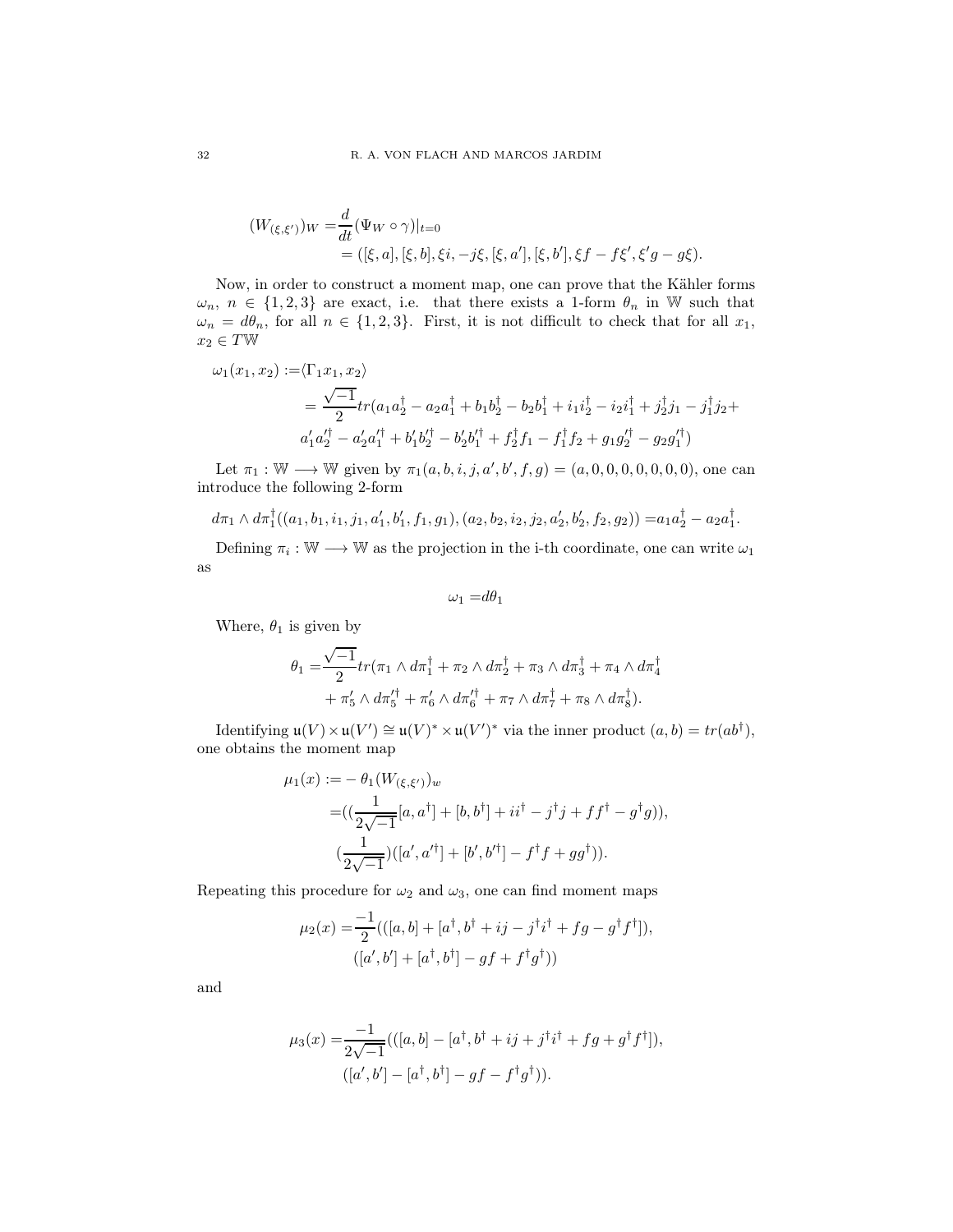Then, defining the moment map

$$
\mu_{\mathbb{C}}(x) = (\mu_2 + \sqrt{-1}\mu_3)(x)
$$
  
= - (([a, b] + ij + fg), [a', b'] - gf).

it follows from Theorem [\[12,](#page-39-2) Theorem 3.35] that

$$
\mathcal{W} = \frac{\mu_1^{-1}(0) \cap \mu_{\mathbb{C}}^{-1}(0) \cap \mathbb{W}}{\mathcal{U}}
$$

has a hyperkähler structure induced from  $(\mathbb{W}, \langle, \rangle, \Gamma_1, \Gamma_2, \Gamma_3)$ , since the U-action acts freely on the stable points of W. Moreover, its real dimension is given by

$$
\dim_{\mathbb{R}} \mathcal{W}(r, c, c') = 4(c^{2} + rc + c'^{2} + cc') - 4(c^{2} - c'^{2}) = 4(rc + cc')
$$

This concludes the proof that  $(W(r, c, c'), \langle , \rangle, \Gamma_1, \Gamma_2, \Gamma_3)$  is a hyperkähler manifold.  $\Box$ 

Note that the moduli space  $\mathcal{N}(r, c, c')$  of stable framed representations of the enhanced ADHM quiver is a subvariety of the hyperkähler manifold. Indeed, let

$$
X = (A, B, I, J, A', B', F, G)
$$

be a stable representation of the enhanced ADHM quiver. It follows from the enhanced ADHM equations and from Corollary  $5$  that  $X$  satisfies the equations [\(50\)](#page-29-1). Therefore,  $X \in \mathbb{W}$  and  $\mathcal{N}(r, c, c')$  is a subvariety of  $\mathcal{W}(r, c, c')$ , embedded by the natural inclusion.

<span id="page-32-0"></span>7.2. The pre-hyperkähler structure on  $\mathcal{N}(r, c, 1)$ . In this section, one can find the consequences of the fact that the moduli space  $\mathcal{N}(r, c, 1)$  is a subvariety of the hyperkähler manifold  $\mathcal{W}(r, c, 1) = (\mathcal{W}(r, c, 1), \langle , \rangle, \Gamma_1, \Gamma_2, \Gamma_3)$ . It was proved in the last section that this is true for the general case  $\mathcal{N}(r, c, c')$ . However, here it is fixed the moduli space of framed stable representations of the ADHM quiver of numerical type  $(r, c, 1)$ , because this is the only case in which the variety is smooth. First, note that there exists the inclusion map

$$
\mathcal{N}(r,c,1) \xrightarrow{\iota} (\mathcal{W}(r,c,1), \langle , \rangle, \Gamma_1, \Gamma_2, \Gamma_3).
$$

Hence, associated with this inclusion, there exists a complex structure on  $\mathcal{N}(r, c, 1)$ inherited by the pull-back,  $\iota^* \Gamma_1$ , and a closed degenerate 2-form  $\Omega = \iota^* \omega_2 +$  $\sqrt{-1}i^*\omega_3$ . Indeed, let  $(a, b, i, j, a', b', f, 0) \in \mathcal{N}(r, c, 1)$ . Thus,

$$
\iota^* \Gamma_1(a, b, i, j, a', b', f, 0) = \Gamma_1(\iota_* a, \iota_* b, \iota_* i, \iota_* j, \iota_* a', \iota_* b', \iota_* f, 0)
$$
  
=  $(\sqrt{-1}a, \sqrt{-1}b, \sqrt{-1}i, \sqrt{-1}j, \sqrt{-1}a', \sqrt{-1}b', \sqrt{-1}f, 0)$ 

is clearly a complex structure on N. Moreover, let  $x_1 = (a_1, b_1, i_1, j_1, a'_1, b'_1, f_1, 0)$ and  $x_2 = (a_2, b_2, i_2, j_2, a'_2, b'_2, f_2, 0)$  in N. It is easy to check that  $(\mathcal{N}, \iota^*\langle , \rangle, \iota^*\Gamma_1)$ has a Kähler structure. The 2-form  $\Omega$  is given by,

$$
\Omega(x_1, x_2) = (t^* \omega_2 + \sqrt{-1}t^* \omega_3)(x_1, x_2)
$$
  
=  $(\omega_2 + \sqrt{-1}\omega_3)(\iota_* x_1, \iota_* x_2)$   
=  $tr(-a_2b_1 + b_2a_1 - i_2j_1 + i_1j_2 - a'_2b'_1 + b'_2a'_1).$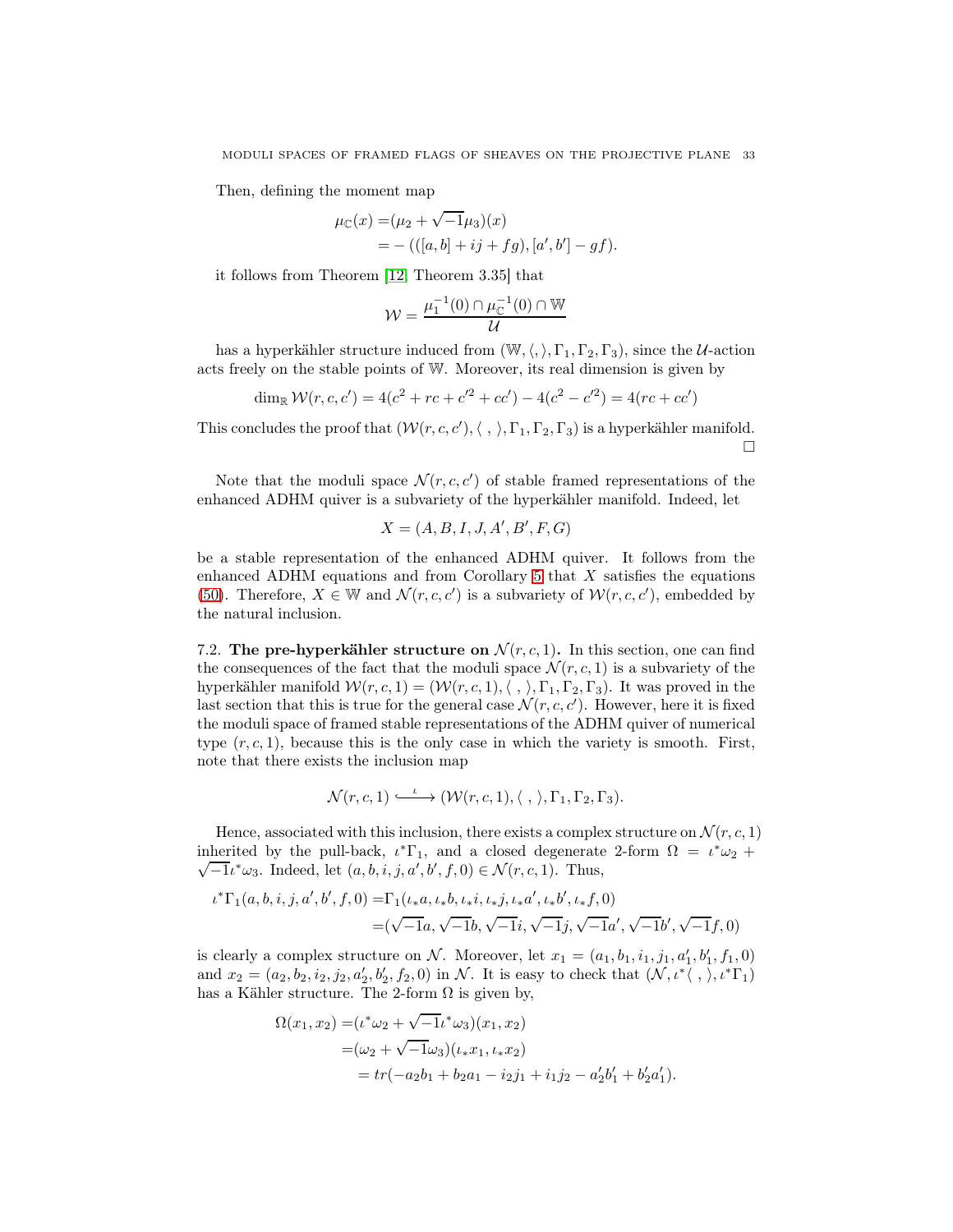Note that taking  $u = (0, 0, 0, 0, 0, 0, f, 0) \in T\mathcal{N}, \Omega_X(u, v) \equiv 0$  for all  $v \in T\mathcal{N}$ , i.e.,  $\Omega$  is in fact a degenerate 2-form. Also, it is easy to check that the 2-forms  $\iota^*\omega_2$ and  $\iota^*\omega_3$  satisfy

$$
\begin{cases}\n\iota^*\omega_2(u,v) &= \iota^*\omega_3(u,\Gamma_1v) \\
\iota^*\omega_3(u,v) &= -\iota^*\omega_2(u,\Gamma_1v)\n\end{cases}
$$

.

<span id="page-33-0"></span>In other words,  $\mathcal{N}(r, c, 1)$  admits the structure of a pre-hyperkähler manifold.

7.3. An explicit example. We consider now the case  $r = 1$ ,  $c = 2$  to precisely determine the degeneration locus of the closed holomorphic 2-form  $\Omega$  defined above, that is for which points  $X \in \mathcal{N}(1, 2, 1)$  the linear map

$$
T_X \mathcal{N}(1,2,1) \longrightarrow (T_X \mathcal{N}(1,2,1))^*
$$
  
 
$$
u \longrightarrow \Omega_X(u,\cdot)
$$

fails to be an isomorphism.

First, we need to prove the following auxiliary Lemma.

<span id="page-33-1"></span>**Lemma 26.** Let  $X = (W, V, V', A, B, I, J, A', B', F, G)$  be a framed stable representation of the enhanced ADHM quiver of numerical type  $(1, 2, 1)$ . Thus, there exists a change of basis for V such that

- $(i)$   $A =$  $\begin{bmatrix} A' & 0 \end{bmatrix}$  $0 \quad a_2$ 1  $, B =$  $\begin{bmatrix} B' & 0 \end{bmatrix}$  $0 \quad b_2$ 1 ,  $F =$  $\lceil 1 \rceil$  $\theta$ 1 , if  $A$  and  $B$  are diagonalizable; Ī 1 1
- $(ii)$   $A =$  $\bar{A}'$  1  $0 \quad A'$  $, B =$  $\begin{bmatrix} B' & B_{12} \end{bmatrix}$  $0 \quad B'$ ,  $F =$  $\bar{\mathcal{a}}$ 0 , if  $A$  and  $B$  are not diagonalizable;

(iii) 
$$
A = A' \begin{bmatrix} 1 & 0 \\ 0 & 1 \end{bmatrix}
$$
,  $B = \begin{bmatrix} B' & 1 \\ 0 & B' \end{bmatrix}$ ,  $F = \begin{bmatrix} 1 \\ 0 \end{bmatrix}$ , if A is diagonalizable and B is not diagonalizable.

Proof. First, note that

$$
\begin{cases}\nAF(1) - F(1)A' = 0 \\
BF(1) - F(1)B' = 0\n\end{cases}
$$

i.e.,  $F(1) \in V$  is an eigenvector of A and B. Also, A' and B' are eigenvalues of A and B, respectively, associated with the vector  $F(1)$ . Suppose that both A and B are diagonalizable. Therefore, there exists a vector  $w \in V$  that satisfies

$$
Aw - a_2 \cdot 1_V w = 0,
$$

where  $A' \neq a_2 \in V'$ . There exists a change of basis for V such that

$$
F = \begin{bmatrix} 1 \\ 0 \end{bmatrix}, \quad w = \begin{bmatrix} 0 \\ 1 \end{bmatrix}.
$$

Thus, we obtain

Analogously, we obtain

$$
0 = AF - FA' = \begin{bmatrix} a_{11} & a_{12} \\ a_{21} & a_{22} \end{bmatrix} \begin{bmatrix} 1 \\ 0 \end{bmatrix} - \begin{bmatrix} 1 \\ 0 \end{bmatrix} A' = \begin{bmatrix} a_{11} - A' \\ a_{21} \end{bmatrix}
$$

.

Hence

$$
A = \begin{bmatrix} A' & a_{12} \\ 0 & a_{22} \end{bmatrix}.
$$

$$
B = \begin{bmatrix} B' & b_{12} \\ 0 & b_{22} \end{bmatrix}.
$$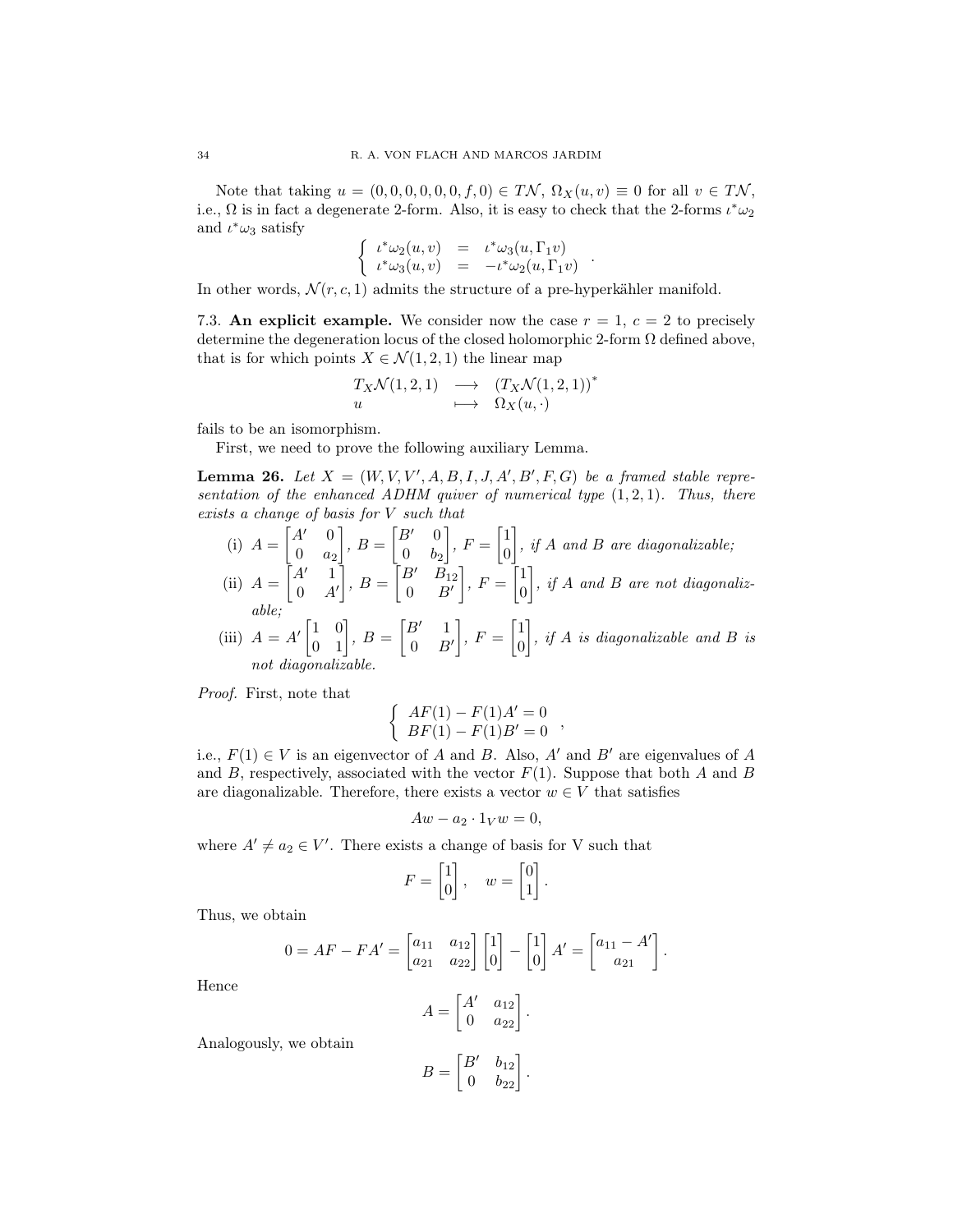Since  $a_2$  is an eigenvalue of A associated with the vector  $w \in V$ , we get

$$
\begin{bmatrix} a_{12} \\ a_{22} - a_2 \end{bmatrix} = \begin{bmatrix} 0 \\ 0 \end{bmatrix}
$$

Therefore,

$$
A = \begin{bmatrix} A' & 0 \\ 0 & a_2 \end{bmatrix}.
$$

Since  $r = 1$ , we have  $J = 0$ . Hence

$$
0 = [A, B] = \begin{bmatrix} 0 & b_{12}(A' - a_2) \\ 0 & 0 \end{bmatrix} .
$$

Thus  $b_{12} = 0$  and

$$
B = \begin{bmatrix} B' & 0 \\ 0 & b_{22} \end{bmatrix}.
$$

If both A and B are not diagonalizable, there exists  $w \in V$  such that  $v :=$  $Aw - A' \cdot 1_V$  is an eigenvector of A. There exist a change of basis for V such that

$$
F = \begin{bmatrix} 1 \\ 0 \end{bmatrix}, \quad w = \begin{bmatrix} 0 \\ 1 \end{bmatrix},
$$

and

$$
v = \begin{bmatrix} A' & a_{12} \\ 0 & a_{22} \end{bmatrix} \begin{bmatrix} 0 \\ 1 \end{bmatrix} - \begin{bmatrix} 0 \\ A' \end{bmatrix} = \begin{bmatrix} a_{12} \\ a_{22} - A' \end{bmatrix}
$$

Hence,

$$
0 = Av - A' \cdot 1_V v = \begin{bmatrix} a_{12}(a_{22} - A') \\ (a_{22} - A')^2 \end{bmatrix} ,
$$

i.e.,  $a_{12} \neq 0$  and  $a_{22} = A'$ . Thus,

$$
A = \begin{bmatrix} A' & a_{12} \\ 0 & A' \end{bmatrix}.
$$

In the other hand,

$$
0 = [A, B] = \begin{bmatrix} 0 & b_{22} - B' \\ 0 & 0 \end{bmatrix}
$$

Therefore

$$
B = \begin{bmatrix} B' & b_{12} \\ 0 & B' \end{bmatrix}.
$$

Let

$$
S = \begin{bmatrix} 1 & 0 \\ 0 & \frac{1}{a_{12}} \end{bmatrix}.
$$

Then we obtain

$$
SAS^{-1} = \begin{bmatrix} A' & 1 \\ 0 & A' \end{bmatrix}, \quad SBS^{-1} = \begin{bmatrix} B' & b_{12}a_{12} \\ 0 & B' \end{bmatrix}, \quad SF = \begin{bmatrix} 1 \\ 0 \end{bmatrix}
$$

.

Denoting  $B_{12} = b_{12}a_{12}$ , this concludes the proof of the case where A and B are both non-diagonalizable. The last case,  $A$  diagonalizable and  $B$  not diagonalizable, is entirely analogous.  $\hfill \square$ 

We are finally in position to prove the main result of this section.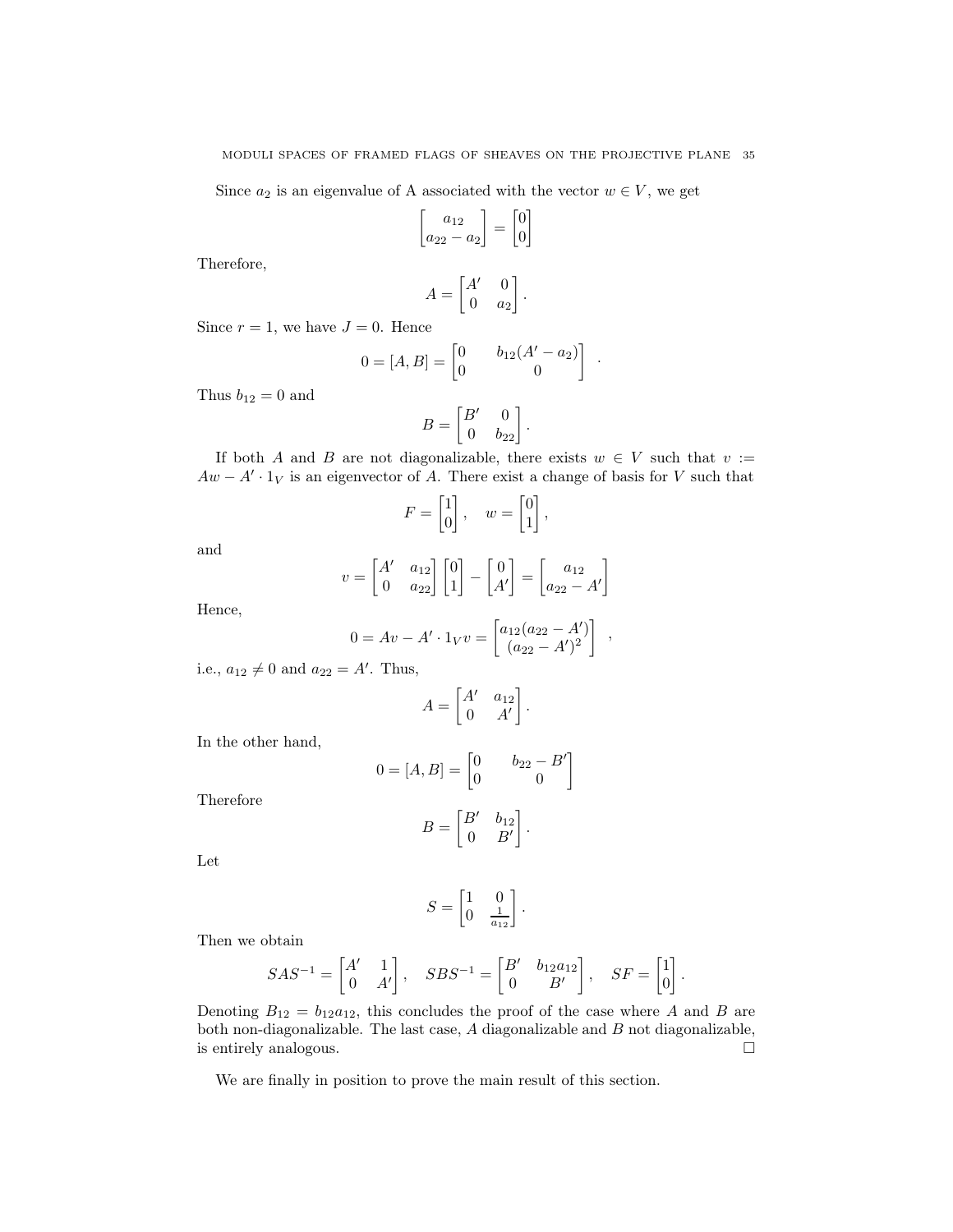<span id="page-35-3"></span>**Proposition 27.** Let  $\mathcal{N}(1, 2, 1)$  be the moduli space of framed stable representations of the enhanced ADHM quiver of numerical type  $(1, 2, 1)$ . Fix a framed stable representation  $X = (A, B, I, J, A', B', F)$ . Then the 2-form  $\Omega_X$  defined on  $T_X \mathcal{N}(1, 2, 1)$ is non-degenerate if and only if the matrices associated with the endomorphisms A and B are diagonalizable.

*Proof.* Recall that if  $r = 1$ , then the map  $J \in Hom(V, W)$  must vanish, since X is stable (see [\[12,](#page-39-2) Proposition 2.8]), and recall that if  $c' = 1$ , thus  $[A', B'] = 0$ , for all  $A', B' \in V'$ . Thus, the enhanced ADHM equations are reduced to

<span id="page-35-1"></span>
$$
[A, B] = 0, \quad AF - FA' = 0, \quad BF - FB' = 0.
$$

Suppose that  $A$  and  $B$  are not diagonalizable. Thus, it follows from Lemma [26](#page-33-1) (ii) that there exists change of basis for  $V$  such that

(53) 
$$
A = \begin{bmatrix} A' & 1 \\ 0 & A' \end{bmatrix}, \quad B = \begin{bmatrix} B' & B_{12} \\ 0 & B' \end{bmatrix}, \quad F = \begin{bmatrix} 1 \\ 0 \end{bmatrix}
$$

In order to  $X = (A, B, I, J, A', B', F)$  is a stable representation of the enhanced ADHM quiver,

(54) 
$$
I = \left[ \begin{array}{c} \mu \\ 1 \end{array} \right].
$$

Indeed, F is clearly injective. Furthermore, Consider

<span id="page-35-2"></span>
$$
I=\left[\begin{array}{c}i_1\\i_2\end{array}\right]
$$

.

Note that if  $i_2 \neq 0$ , then there exists a basis of W such that  $i_2 = 1$  and

$$
(55) \tI = \begin{bmatrix} \mu \\ 1 \end{bmatrix}
$$

for some  $\mu \in \mathbb{C}$  Indeed, suppose that there exists  $0 \subset S \subset V$  such that

<span id="page-35-0"></span>
$$
A(S), B(S), I(W) \subset S.
$$

Let  $0 \neq v \in I(W)$ , thus, there exists  $w \in W$  such that

$$
v = Iw = \left[\begin{array}{c} i_1 \\ i_2 \end{array}\right] \cdot w = \left[\begin{array}{c} i_1w \\ i_2w \end{array}\right] \in S
$$

Moreover, since  $v \in S$ ,  $A(v)$   $B(v) \in S$  by hypothesis. Hence

$$
A(v) = \left[ \begin{array}{cc} A' & 1 \\ 0 & A' \end{array} \right] \cdot \left[ \begin{array}{c} i_1w \\ i_2w \end{array} \right] = \left[ \begin{array}{c} A'i_1 + i_2 \\ A'i_2 \end{array} \right] \cdot w
$$

Analogously,

$$
B(v) = \left[ \begin{array}{c} B'i_1 + B_{12}i_2 \\ B'i_2 \end{array} \right] \cdot w
$$

Then, if  $i_2 = 0$ ,  $S = \langle i_1 \rangle \subsetneq V$  is a subset such that  $A(S), B(S), I(w) \subset S$ . Indeed,

$$
I(w) = \left[ \begin{array}{c} i_1 w \\ 0 \end{array} \right] \in S
$$

for all  $w \in W$ , which means  $I(W) \subset S$ . Let  $s \in S$  given by  $s = \lambda i_1$ . Thus,

$$
A(s) = \left[ \begin{array}{cc} A' & 1 \\ 0 & A' \end{array} \right] \cdot \left[ \begin{array}{c} \lambda i_1 \\ 0 \end{array} \right] = \left[ \begin{array}{c} A' \lambda i_1 \\ 0 \end{array} \right] \in S
$$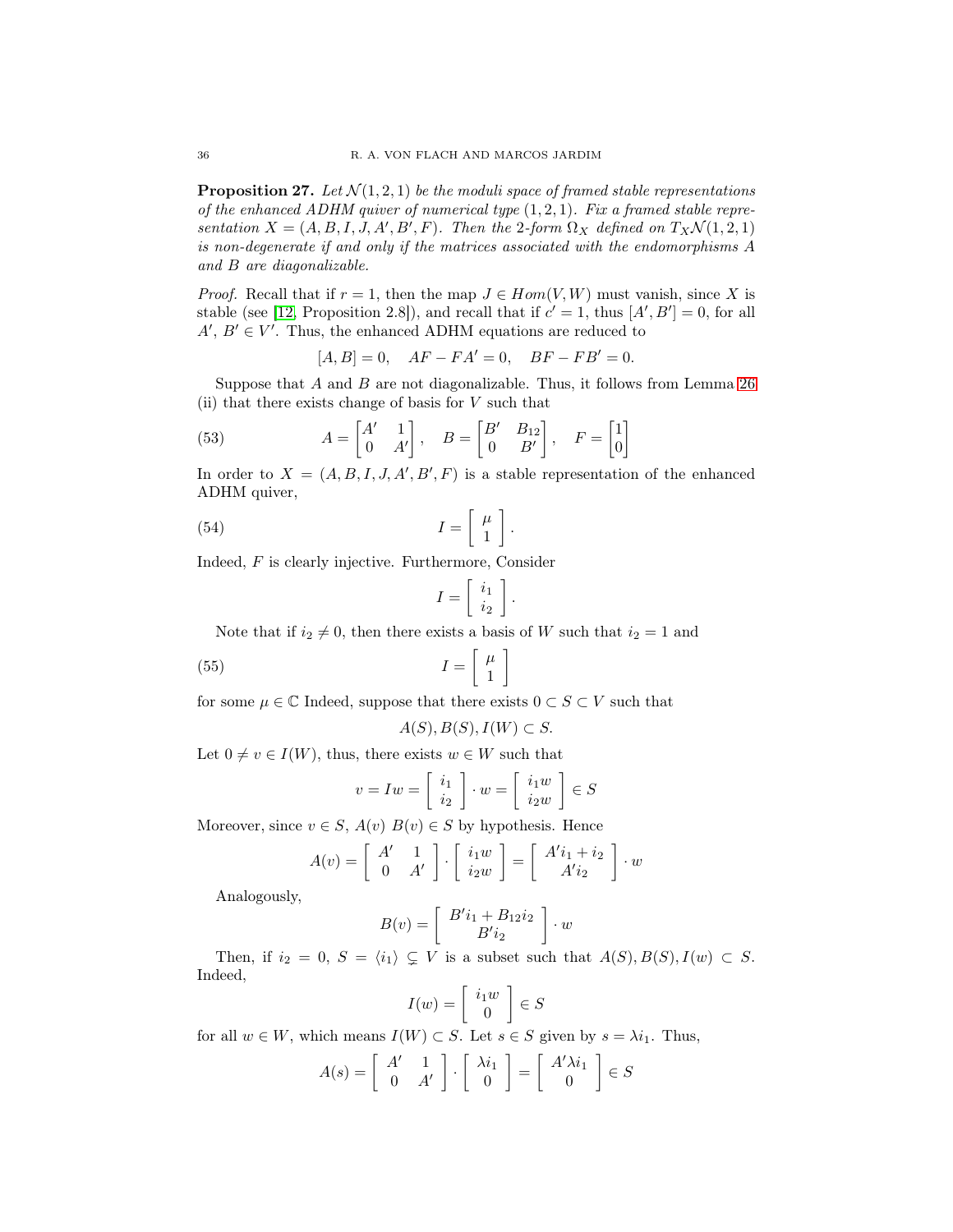for all  $s \in S$ . And therefore,  $A(S) \subset S$ . Analogously,  $B(S) \subset S$ . Thus, in order to prove that X is stable,  $i_2 \neq 0$  and then there exists a basis of W such that I is given by  $(55)$ . This concludes that if X is a framed stable representation of the enhanced ADHM quiver, then  $A, B, I, A', B', F$  are of the form  $(53), (54)$  $(53), (54)$ .

Now, consider  $v \in T_X \mathcal{N}$  given by  $v = (a, b, i, j, a', b', f)$  such that X satisfies [\(53\)](#page-35-1) and [\(54\)](#page-35-2). Then, if follows from Theorem [17](#page-21-1) and from the fact that  $J = 0$  that  $j = 0$ ,  $[a, B] + [A, b] = 0$ ,  $fA' + Fa' - aF - Af = 0$ ,  $fB' + Fb' - bF - Bf = 0$ . Then, denoting

$$
a = \begin{bmatrix} a_{11} & a_{12} \\ a_{21} & a_{22} \end{bmatrix}, \quad b = \begin{bmatrix} b_{11} & b_{12} \\ b_{21} & b_{22} \end{bmatrix}, \quad i = \begin{bmatrix} i_1 \\ i_1 \end{bmatrix}, \quad f = \begin{bmatrix} f_1 \\ f_2 \end{bmatrix}
$$

one gets

<span id="page-36-0"></span>
$$
fA' + Fa' - aF - Af = \begin{bmatrix} a' - a_{11} - f_2 \\ a_{21} \end{bmatrix}.
$$

Therefore,

(56) 
$$
fA' + Fa' - aF - Af = 0 \Leftrightarrow \begin{cases} a' & = a_{11} + f_2 \\ a_{21} & = 0 \end{cases}
$$
.

Analogously,

(57) 
$$
fB' + Fb' - bF - Bf = 0 \Leftrightarrow \begin{cases} b' & = b_{11} + B_{12}f_2 \\ b_{21} & = 0 \end{cases}
$$

It follows from equations [\(56\)](#page-36-0) and [\(57\)](#page-36-1) that

<span id="page-36-2"></span><span id="page-36-1"></span>
$$
[a, B] + [A, b] = \begin{bmatrix} 0 & B_{12}(a_{11} - a_{22}) + b_{22} - b_{11} \ 0 & 0 \end{bmatrix}
$$

Therefore,

(58) 
$$
[a, B] + [A, b] = 0 \Leftrightarrow B_{12}(a_{11} - a_{22}) + b_{22} - b_{11} = 0.
$$
Thus,  $v = (a, b, i, j, a', b', f) \in T_X \mathcal{N}$  is such that

$$
a = \begin{bmatrix} a_{11} & a_{12} \\ 0 & a_{22} \end{bmatrix}, \t b = \begin{bmatrix} b_{11} & b_{12} \\ 0 & b_{22} \end{bmatrix}, \t i = \begin{bmatrix} i_1 \\ i_1 \end{bmatrix}, f = \begin{bmatrix} f_1 \\ f_2 \end{bmatrix}, \t a' = f_2 + a_{11}, \t b' = B_{12}f_2 + b_{11}.
$$

and satisfies [\(58\)](#page-36-2).

Thus, for  $u = (a, b, i, j, a', b', f)$  and  $v = (\tilde{a}, \tilde{b}, \tilde{i}, \tilde{a'}, \tilde{b'}, \tilde{f}) \in T_X \mathcal{N}$ ,  $\Omega_X(u,v) \;\; = \;\; \big( 2(- \widetilde{a_{11}}b_{11} + \widetilde{b_{11}}a_{11}) - \widetilde{a_{22}}b_{22} + \widetilde{b_{22}}a_{22} + f_2(\widetilde{b_{11}} - \widetilde{a_{11}}) + \widetilde{f}_2(a_{11} - b_{11}) \big).$ Thus, if  $u \in T_X\mathcal{N}$  satisfies

(59) 
$$
\begin{cases} b_{11} = B_{12}a_{11} \\ f_2 = 0 \end{cases}
$$

then

<span id="page-36-3"></span>
$$
\Omega_X(u,v) = (2(\widetilde{b_{11}}a_{11} - \widetilde{a_{11}}B_{12}a_{11}) - \widetilde{a_{22}}b_{22} + \widetilde{b_{22}}a_{22})
$$

Note that it follows from equation [\(58\)](#page-36-2) that if  $B_{12}a_{11} = b_{11}$ , then  $B_{12}a_{22} = b_{22}$ . Thus one obtains

$$
\Omega_X(u,v) = 2(-\widetilde{a_{11}}B_{12}a_{11} + b_{11}a_{11}) - \widetilde{a_{22}}B_{12}a_{22} + b_{22}a_{22}
$$
  
=  $2a_{11}(\widetilde{b_{11}} - B_{12}\widetilde{a_{11}}) + a_{22}(\widetilde{b_{22}} - B_{12}\widetilde{a_{22}})$ 

.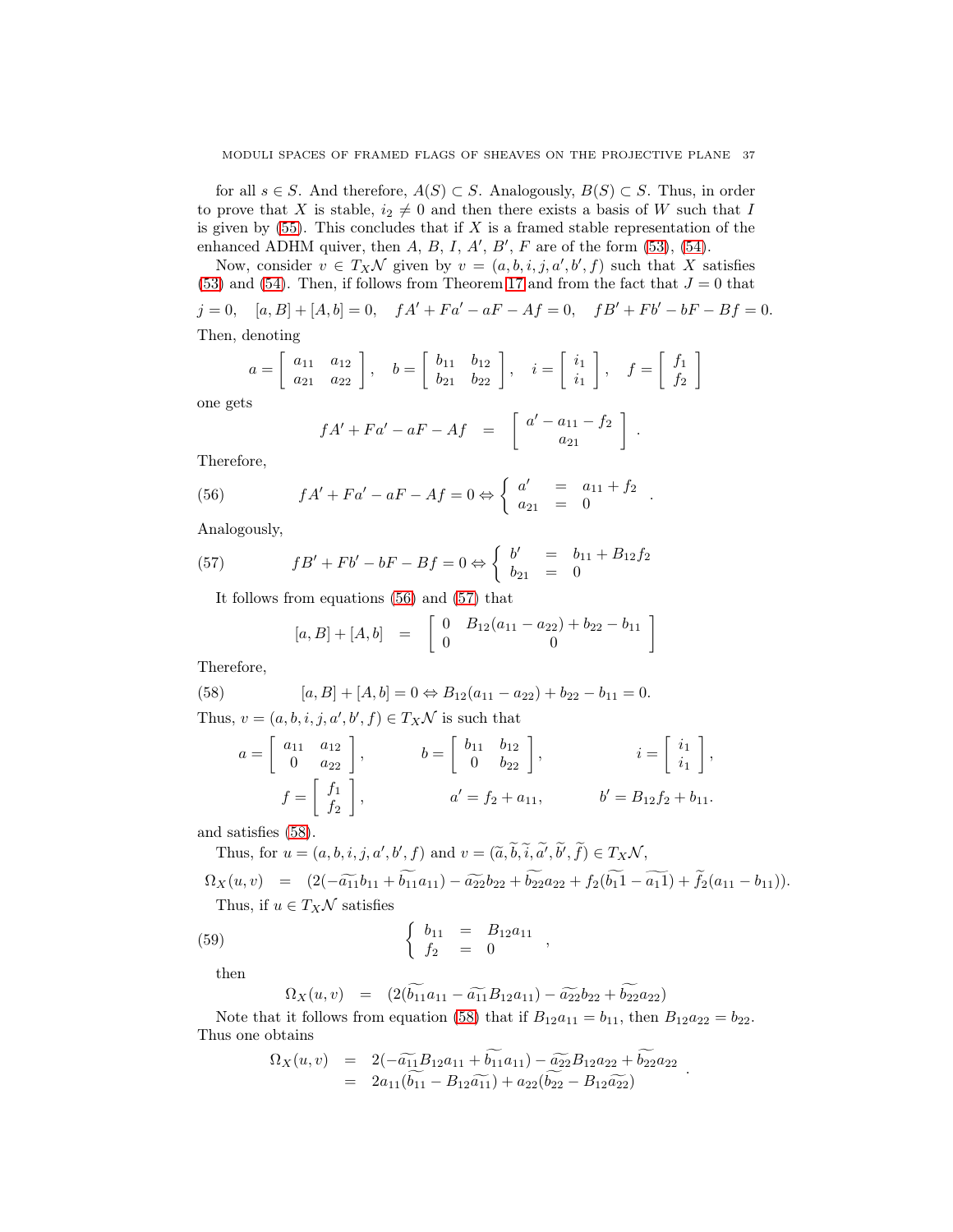Since  $v \in T_X \mathcal{N}$ ,

$$
B_{12}\widetilde{a_{11}} - B_{12}\widetilde{a_{22}} + \widetilde{b_{22}} - \widetilde{b_{11}} = 0 \quad \Rightarrow \quad \widetilde{b_{22}} - B_{12}\widetilde{a_{22}} = \widetilde{b_{11}} - B_{12}\widetilde{a_{11}}.
$$

Therefore

$$
\Omega_X(u,v) = 2a_{11}(\widetilde{b_{11}} - B_{12}\widetilde{a_{11}}) + a_{22}(\widetilde{b_{11}} - B_{12}\widetilde{a_{11}})
$$
  
=  $(2a_{11} + a_{22})(\widetilde{b_{11}} - B_{12}\widetilde{a_{11}})$ 

Then, if  $u \in T_X\mathcal{N}$  satisfies [\(59\)](#page-36-3) and  $a_{22} = -2a_{11}$ ,

$$
\Omega_X(u,\cdot)\equiv 0
$$

Denote by [u] the equivalence class of u. It is easy to check that if  $a_{11} \neq 0$ , [u]  $\neq$  [0]. Indeed, it follows from Theorem [17](#page-21-1) that [u] = [0] if and only if  $u \in Im(d_0)$ , where

$$
do: End(V) \oplus End(V') \longrightarrow \mathbb{X}
$$
  
\n
$$
(h, h') \longmapsto ([h, A], [h, B], hI, -Jh, [h', A'], [h', B'], hF - Fh')
$$

.

Since  $c' = 1$ ,  $[h', A'] = 0$ . Then, if  $a_{11} \neq 0$ , since  $f_2 = 0$  and  $a' = a_{11} + f_2$ ,  $a' \neq 0$ . Therefore, there is no  $(h, h') \in End(V) \oplus End(V')$  such that  $d_0(h, h') = u$ . In other words,

$$
[u] = \left[ \left( \begin{bmatrix} a_{11} & a_{12} \\ 0 & -2a_{11} \end{bmatrix}, \begin{bmatrix} B_{12}a_{11} & b_{12} \\ 0 & -2B_{12}a_{11} \end{bmatrix}, \begin{bmatrix} i_1 \\ i_2 \end{bmatrix}, a_{11}, a_{11}, \begin{bmatrix} f_1 \\ 0 \end{bmatrix} \right) \right] \neq [0]
$$

is a non-null vector in  $T_X\mathcal{N}(1,2,1)$  such that  $\Omega_X(u, v) = 0$ , for all  $v \in T_X\mathcal{N}(1,2,1)$ . This concludes that if X satisfies [\(53\)](#page-35-1), and [\(54\)](#page-35-2), then  $\Omega_X$  is degenerate.

Now suppose that  $A$  is dianagolizable and  $B$  is non-diagonalizable. Analogously to the previous case, one can check that  $u \in T_X \mathcal{N}(1, 2, 1)$  is given by

$$
u = \left( \begin{pmatrix} 0 & a_{12} \\ 0 & a_{22} \end{pmatrix}, \begin{pmatrix} b_{11} & b_{12} \\ 0 & b_{22} \end{pmatrix}, \begin{pmatrix} i_1 \\ i_2 \end{pmatrix}, 0, 0, b_{11} + f_2, \begin{pmatrix} f_1 \\ f_2 \end{pmatrix} \right)
$$

and

$$
\Omega_X(u,v) = \widetilde{b_{22}} a_{22} - \widetilde{a_{22}} b_{22}
$$

Hence, taking  $a_{22} = b_{22} = 0$  e  $b_{11} \neq f_2$ , i.e.,

$$
u = \left( \begin{pmatrix} 0 & a_{12} \\ 0 & 0 \end{pmatrix}, \begin{pmatrix} b_{11} & b_{12} \\ 0 & 0 \end{pmatrix}, \begin{pmatrix} i_1 \\ i_2 \end{pmatrix}, 0, 0, b_{11} + f_2, \begin{pmatrix} f_1 \\ f_2 \end{pmatrix} \right)
$$

one gets  $\Omega_x(u, v) = 0$  for all  $v \in T_X \mathcal{N}(1, 2, 1)$  with  $[u] \neq [0]$ . Thus  $\Omega_X$  is degenerate. In order to conclude the proof, we have now to prove that if

<span id="page-37-0"></span> $\overline{a}$ 

$$
X=(A,B,I,J,A^{\prime},B^{\prime},F)
$$

is such that  $A$  and  $B$  are diagonalizable matrices, then it follows from Lemma [26](#page-33-1) that there exists a change of basis for  $V$  such that

(60) 
$$
A = \begin{bmatrix} A' & 0 \\ 0 & a_2 \end{bmatrix}, \quad B = \begin{bmatrix} B' & 0 \\ 0 & b_2 \end{bmatrix}, \quad F = \begin{bmatrix} 1 \\ 0 \end{bmatrix}.
$$

Moreover, analogously to the previous case, one can check that, in order for  $X$ to be stable,

$$
I = \left[ \begin{array}{c} \lambda \\ 1 \end{array} \right], \quad a_1 \neq a_2, \quad b_1 \neq b_2
$$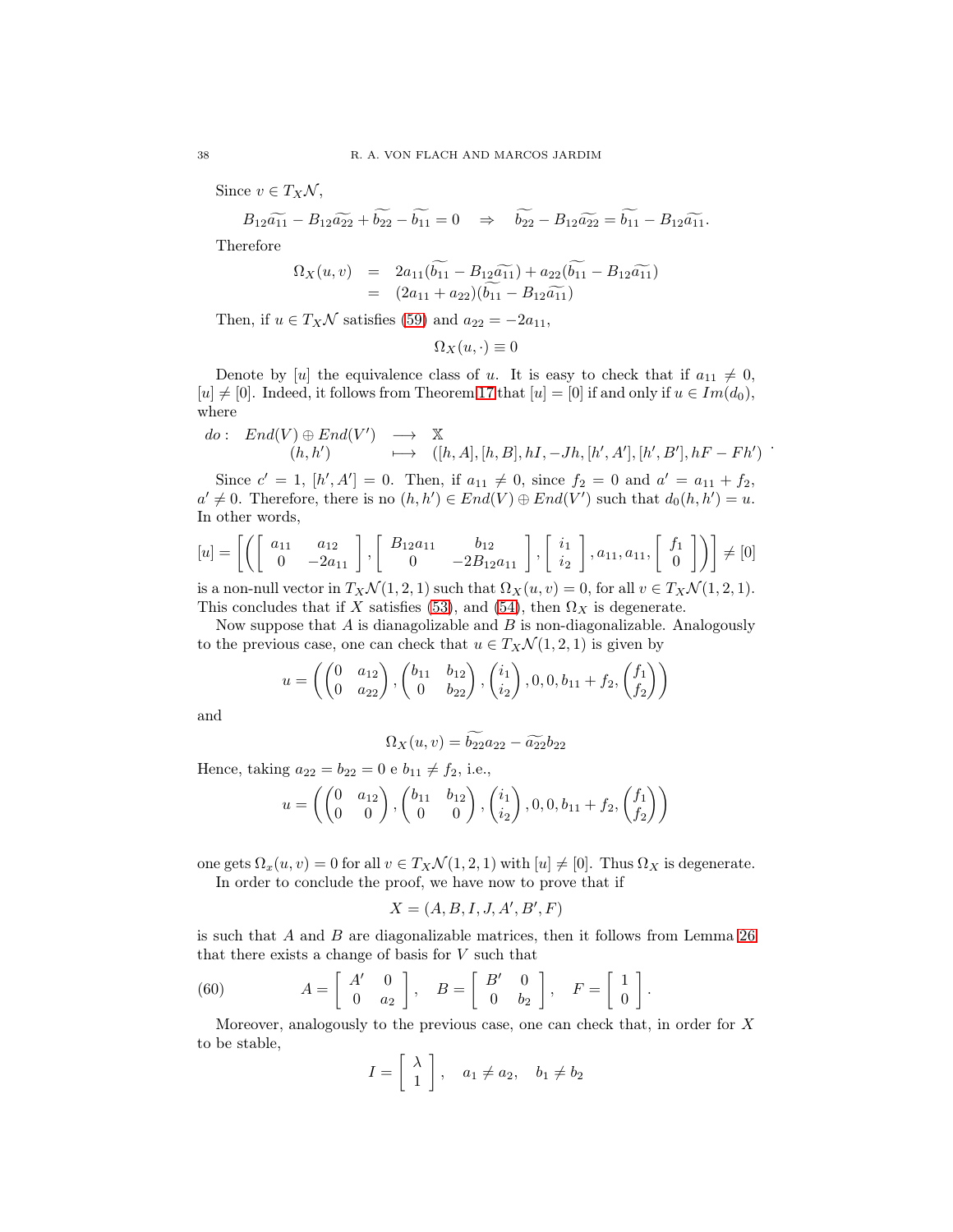and a vector  $u = (a, b, i, j, a', b', f) \in T_X \mathcal{N}$  is given by

$$
u = \left( \begin{bmatrix} a_{11} & a_{12} \\ f_2(a_1 - a_2) & a_{22} \end{bmatrix}, \begin{bmatrix} b_{11} & \delta a_{12} \\ \delta f_2(a_1 - a_2) & b_{22} \end{bmatrix}, \begin{bmatrix} i_1 \\ i_2 \end{bmatrix}, a_{11}, b_{11}, \begin{bmatrix} f_1 \\ f_2 \end{bmatrix} \right)
$$

Therefore, one can check that given  $u = (a, b, i, j, a', b', f), v = (\tilde{a}, \tilde{b}, \tilde{i}, \tilde{j}, \tilde{a'}, \tilde{b'}, \tilde{f}) \in \mathbb{Z}$  $T_X\mathcal{N},$ 

$$
\Omega_X(u,v) = 2(a_{11}\widetilde{b_{11}} - \widetilde{a_{11}}b_{11}) + a_{22}\widetilde{b_{22}} - \widetilde{a_{22}}b_{22}.
$$

Moreover,  $\Omega_X(u, \cdot) \equiv 0$  if and only if  $a_{11} = b_{11} = a_{22} = b_{22} = 0$ . Indeed, if  $a_{11} = b_{11} = a_{22} = b_{22} = 0$ , it is trivial that  $\Omega_X(u, \cdot) \equiv 0$ . Now suppose that  $\Omega_X(u, \cdot) = 0$  for all  $v \in T_X \mathcal{N}$ . In particular, by taking

$$
v = \left( \begin{bmatrix} 0 & a_{12} \\ f_2(a_1 - a_2) & 0 \end{bmatrix}, \begin{bmatrix} \overline{a_{11}} & \delta a_{12} \\ \delta f_2(a_1 - a_2) & \overline{a_{22}} \end{bmatrix}, \begin{bmatrix} i_1 \\ i_2 \end{bmatrix}, 0, \overline{a_{11}}, \begin{bmatrix} f_1 \\ f_2 \end{bmatrix} \right),
$$
  

$$
w = \left( \begin{bmatrix} -\overline{b_{11}} & a_{12} \\ f_2(a_1 - a_2) & -\overline{b_{22}} \end{bmatrix}, \begin{bmatrix} 0 & \delta a_{12} \\ \delta f_2(a_1 - a_2) & 0 \end{bmatrix}, \begin{bmatrix} i_1 \\ i_2 \end{bmatrix}, -\overline{b_{11}}, 0, \begin{bmatrix} f_1 \\ f_2 \end{bmatrix} \right).
$$
  

$$
\Omega_X(u, v) = \Omega_X(u, w) = 0, \text{ but}
$$

$$
\Omega_X(u,v) = 2a_{11}\overline{a_{11}} + a_{22}\overline{a_{22}},
$$

and this vanishes if and only if  $a_{11} = a_{22} = 0$ . Moreover,

$$
\Omega_X(u, w) = 2b_{11}\overline{b_{11}} + b_{22}\overline{b_{22}}
$$

and this vanishes if and only if  $b_{11} = b_{22} = 0$ . Therefore,  $\Omega_x(u, \cdot) \equiv 0$  if and only if

$$
u = \left( \left[ \begin{array}{cc} 0 & a_{12} \\ f_2(a_1 - a_2) & 0 \end{array} \right], \left[ \begin{array}{cc} 0 & \delta a_{12} \\ \delta f_2(a_1 - a_2) & 0 \end{array} \right], \left[ \begin{array}{c} i_1 \\ i_2 \end{array} \right], 0, 0, \left[ \begin{array}{c} f_1 \\ f_2 \end{array} \right] \right).
$$

However,  $u = d_0(h, h')$ , for

$$
h = \begin{bmatrix} f_1 - \frac{a_{12} + i_1(i_1 - i_2) - \lambda(a_1 - a_2)f_1}{\lambda(a_1 - a_2)} & -\frac{a_{12}}{(a_1 - a_2)} \\ f_2 & i_2 - \lambda f_2 \end{bmatrix},
$$
  
\n
$$
h' = \frac{a_{12} + i_1 - \lambda(a_1 - a_2)f_1}{\lambda(a_1 - a_2)}.
$$

Indeed, one can check that

$$
d_0(h, h') =
$$
\n
$$
\left( (a_1 - a_2)H, (b_1 - b_2)H, \left[ \begin{array}{c} \lambda h_{11} + h_{12} \\ \lambda h_{21} + h_{22} \end{array} \right], 0, 0, 0, \left[ \begin{array}{c} h_{11} - h' \\ h_{21} \end{array} \right] \right)
$$

where

$$
H = \left[ \begin{array}{cc} 0 & -h_{12} \\ h_{21} & 0 \end{array} \right]
$$

and then,  $d(h, h') = u$ . This means that  $[u] = [0]$ . In other words, if X satisfies [\(60\)](#page-37-0),  $\Omega_X$  is non-degenerate.

Proposition [27](#page-35-3) implies that the pre-symplectic form  $\Omega$  is generically non-degenerate on  $\mathcal{N}(1, 2, 1)$ . We believe that the same holds for  $\mathcal{N}(1, c, 1)$  with arbitrary c.